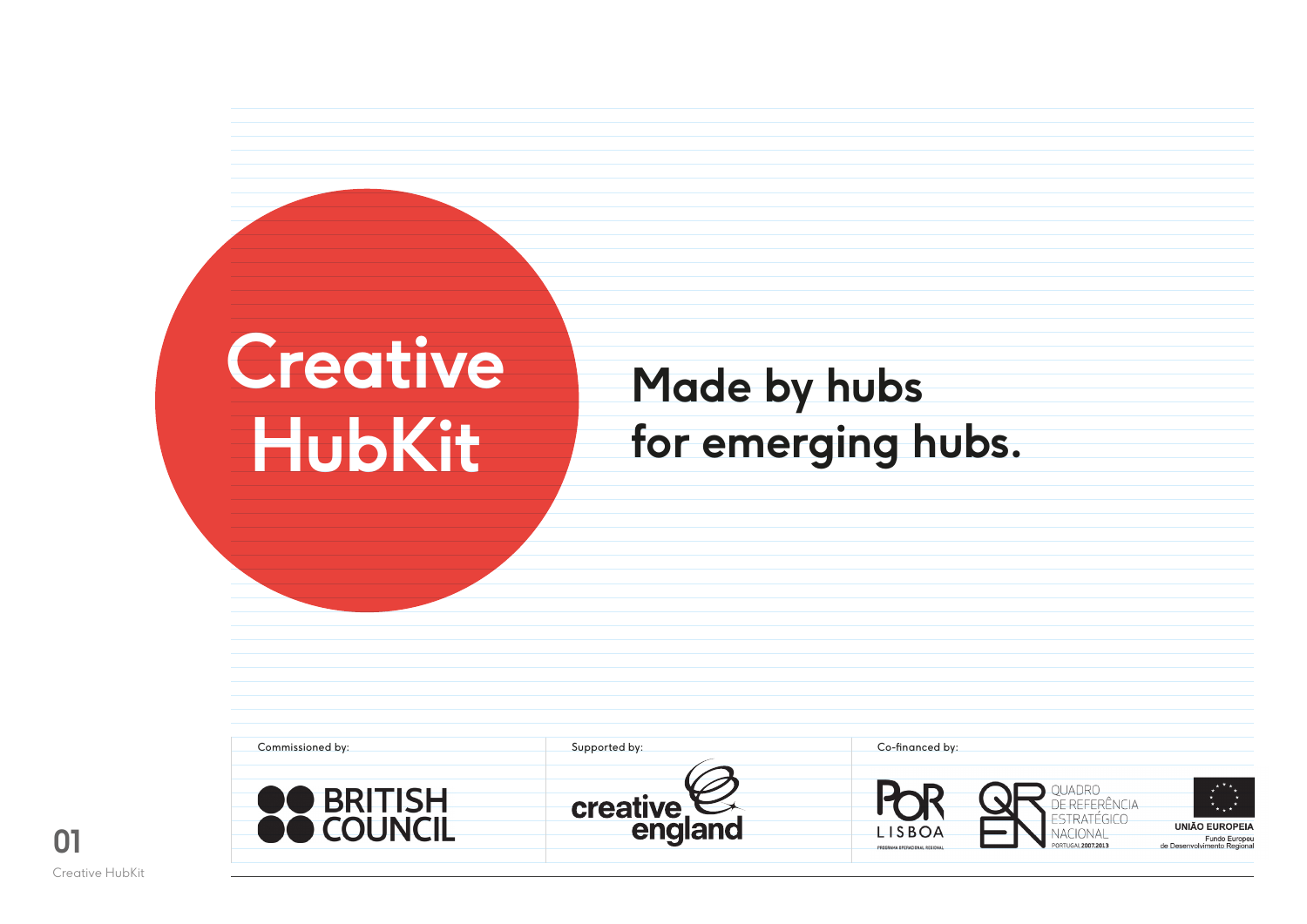## **A foreword from the British Council**

*Around the world a dynamic network of enterprising people are convening in creative spaces to test new ideas, ventures and kickstart the global economy. These new communities form hubs which allow unlikely allies to connect and find support and investment. The hubs may take many forms, from makerspaces to labs to clusters, but share a commitment to contributing to a better future.*

*— Hubs tend to attract people from a range of backgrounds with a focus on developing digital technology, enterprise and social innovation. They facilitate collaboration in physical and digital space.*

*— Hubs are inspired by new forms of leadership – their leaders or 'convenors' understand how to create social, economic and cultural value and move happily between these different worlds*

*— Hubs operate through new and hybrid business models, often with an 'open' ethos and strong shared vision, whether they are small collectives, co-operatives, online platforms or large physical structures*

*— Hubs create new kinds of social innovation – supporting new ventures, global collaborations and growth, and new kinds of relationships between creative practice, business and audiences.*

*Over the last 10 years the number and profile of hubs has grown rapidly because of changes in technology, economics and audiences. Hubs are beginning to be recognised for their economic and social value but there is still much to be done to fully understand and support their potential, perhaps because they work differently to the major organisations of the 20th century.*

*"A major act of leadership right now, call it a radical act, is to create the places and processes so people can actually learn together, using our experiences." Margaret Wheatley*

*The British Council has been working with hubs for the past three years, setting up an informal global network of creative hub conveners and their communities. Our projects, like Maker Library (South Africa, Nigeria, Mexico & Turkey), Playable City (Brazil, Nigeria & Japan), 3x3 Hubs Exchange (Brazil & the UK), Culture Shift hacks (Nigeria, South Africa, Egypt, Kenya, Zimbabwe, Russia & Brazil) and Nesta Enterprise toolkits have sought to offer international opportunities, inspiration and practical skills. This is part of our commitment to developing the boundaries of creative practice and cultural professionals.*

*In January 2015, the British Council partnered with ADDICT Creative Industries Portugal and Lisbon City Council. With the support of the European Creative Business Network and Creative England, we brought together over 200 hubs from 22 countries in Lisbon for our first European Creative Hubs Forum, to share insights, tools and resources that support the resilience and growth of hubs.*

*The role of a hub manager or 'convenor' is key to developing the success of their community. Hubs are often developing fast without any real structural planning or industrial policy, grown out of local needs and entrepreneurial energy.*

*This HubKit aims to illustrate some of the experiences and approaches from those building successful and sustainable hubs. Hubs cannot simply be a response to a space opportunity but need their community at the forefront. The HubKit explains why engaging with your community of users from the start can lead to a much more holistic and sustainable model.*

**02** Creative HubKit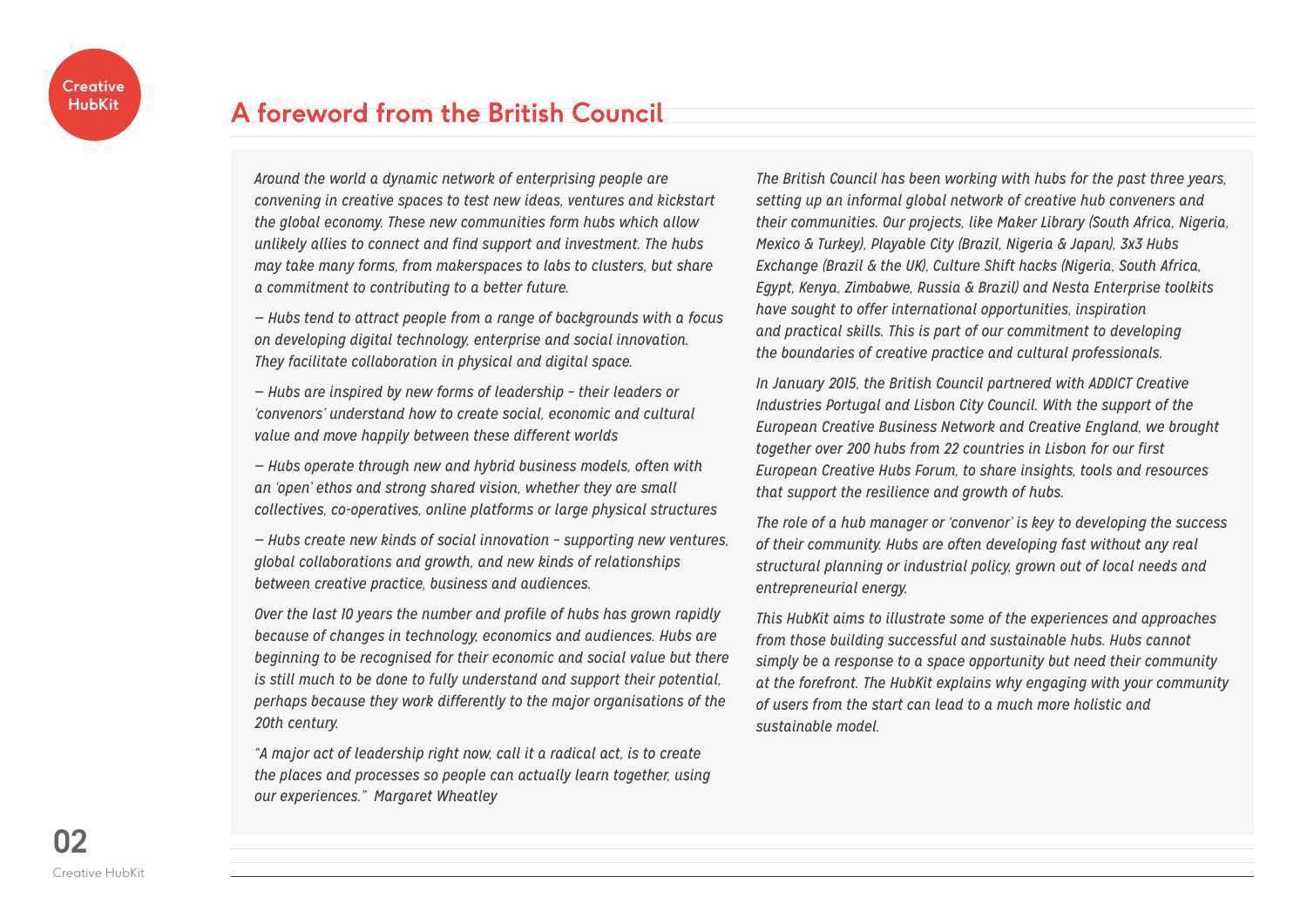

**Whether you are considering setting up a new creative hub, are a hub manager who is looking for an alternative business model, or are a funder who is exploring the different financial structures of hubs; the HubKit will give you insights into how creative hubs are formed, structured and sustained.**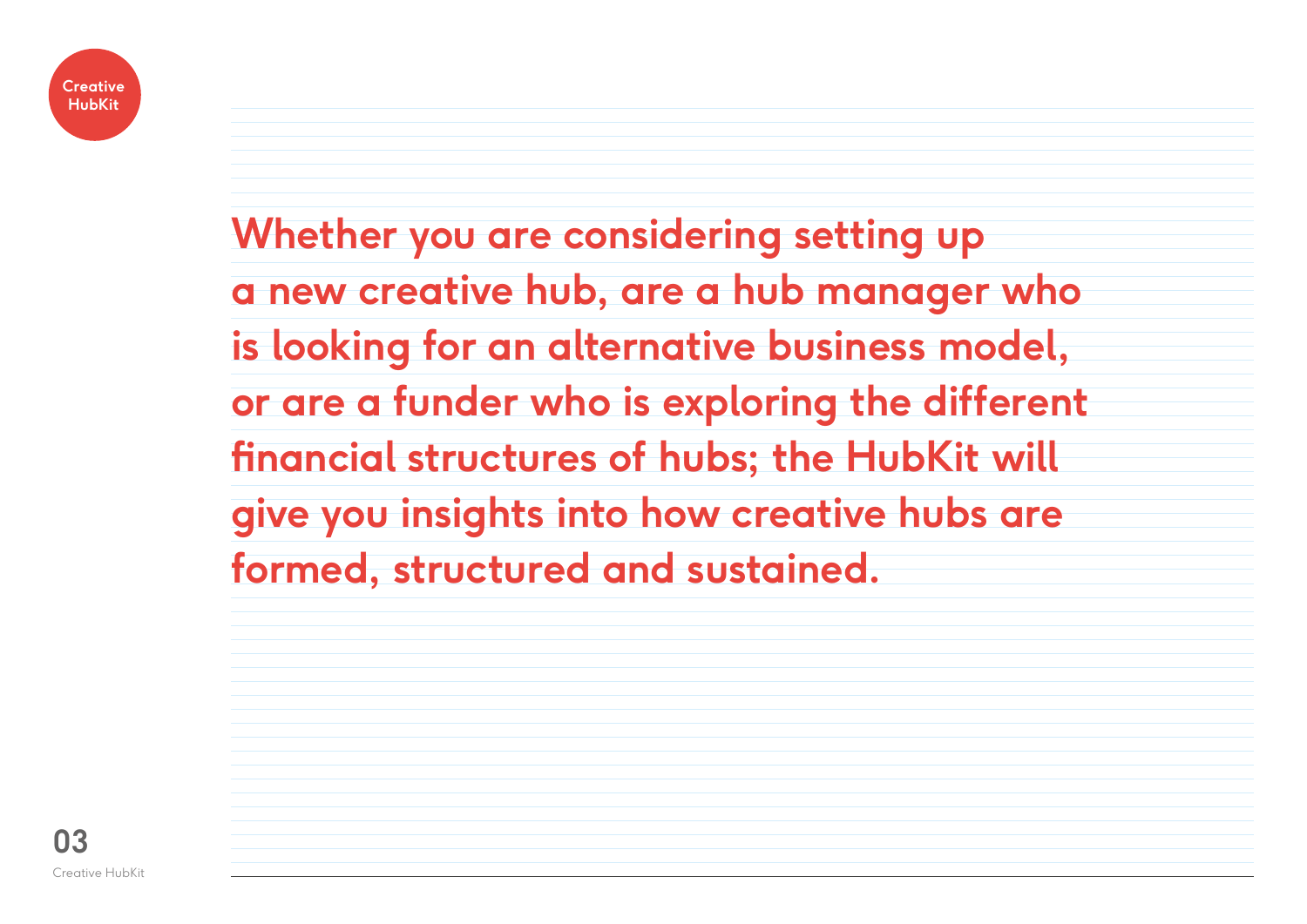

## **Our definition of a creative hub:**

A creative hub is a place, either physical or virtual, which brings creative people together. It is a convenor, providing space and support for networking, business development and community engagement within the creative, cultural and tech sectors.

#### **Creative hubs have a variety of purposes:**

- To provide support by way of services and/or facilities to the ideas, projects, organisations and businesses it hosts, whether on a long-term or short-term basis, including events, skills training, capacity building and global opportunities.
- To facilitate collaboration and networking among its community.
- To reach out to research and development centres, institutions, creative and non-creative industries.
- To communicate and engage with a wider audience, developing an active communication strategy.
- To champion and celebrate emerging talents; exploring the boundaries of contemporary practice and taking risks towards innovation.

Well-designed creative hubs can achieve and exceed these objectives, providing they have solid foundations in place. This is where the HubKit comes in, it will give you practical advice and tools to build your creative hub with a strong community at its heart. Hubs act as a central connection for a network of people and come in all shapes and sizes. As business models and political/financial systems vary considerably around the world, there is no one magic formula for developing a hub. However hubs do share many principles, practices and an overarching common objective: to connect and develop opportunities for a community of creatives.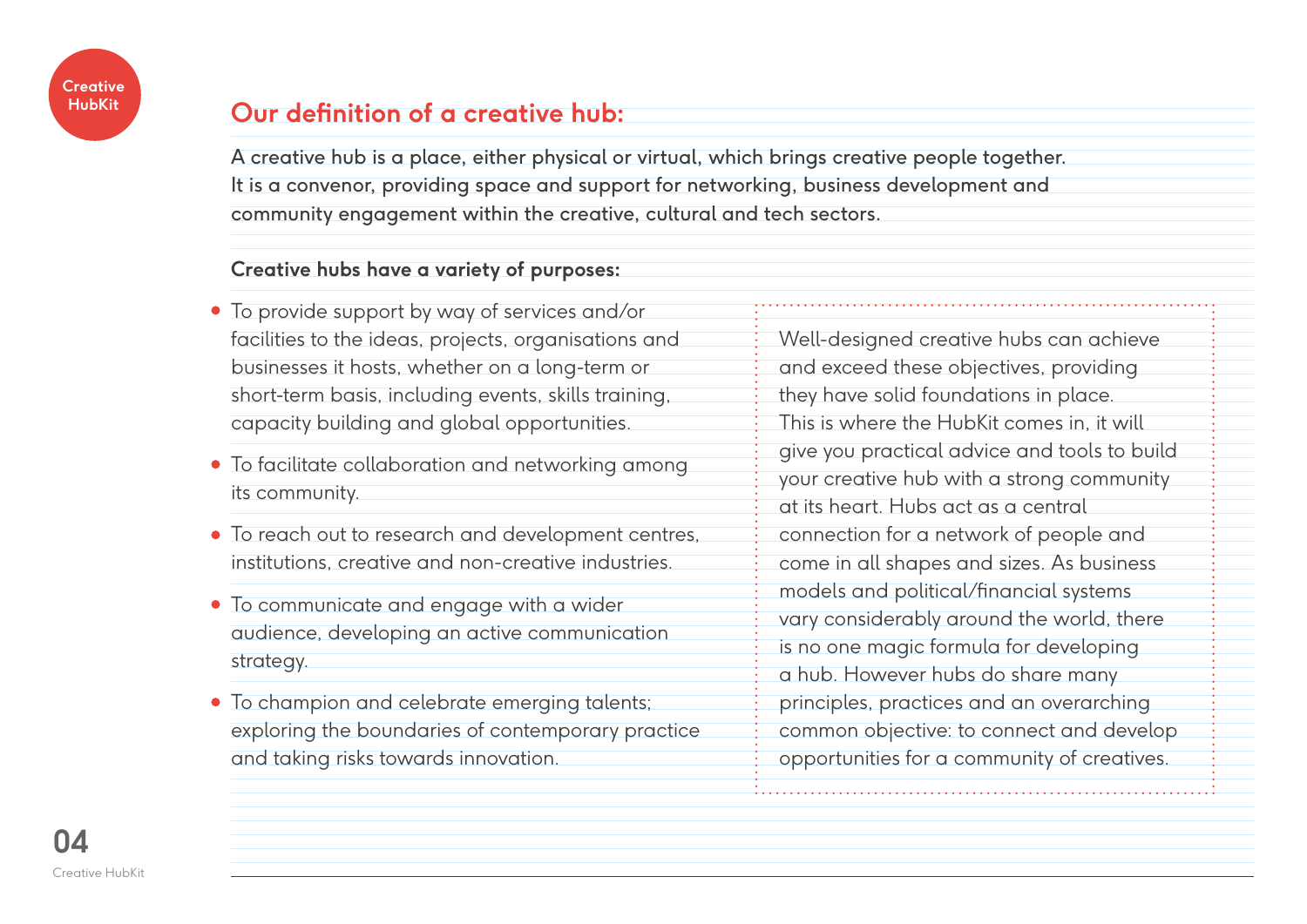

## **Creative Hub Models**

Creative hubs come in all different shapes and sizes, and can be described in many different ways – collectives, co-operatives, labs, incubators and can be static, mobile or online. Here are a few of their most common features.



| <b>CENTRE</b>                             | <b>CLUSTER</b>             | <b>ALTERNATIVE</b>            |
|-------------------------------------------|----------------------------|-------------------------------|
| Large scale building which may have       | Co-located creatives       | Focused on experimentation    |
| other assets such as a cafe, bar, cinema, | individuals and businesses | with new communities, sectors |
| maker space, shop, exhibition space.      | in a geographic area.      | and financial models.         |

**05** Creative HubKit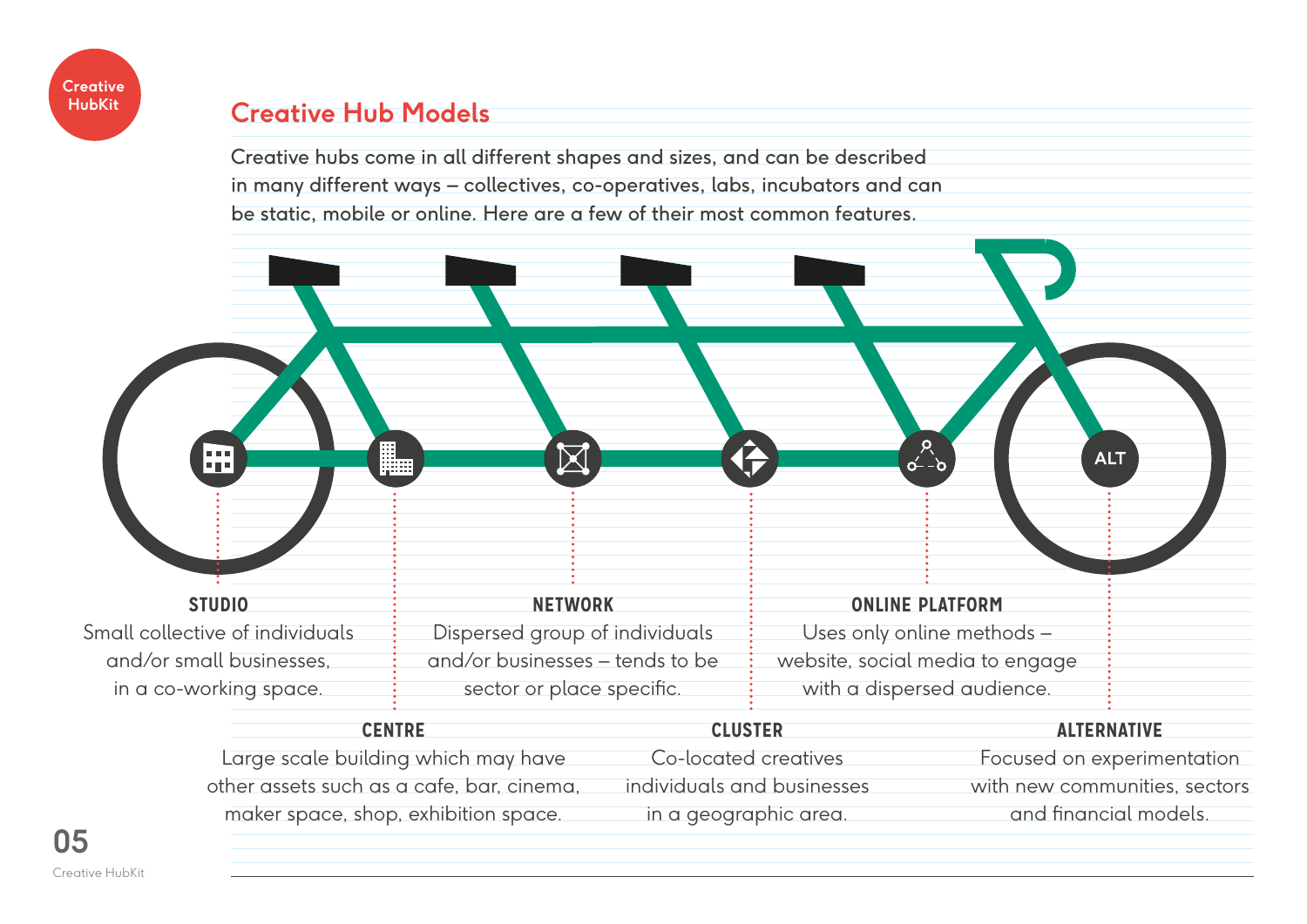

## **Hubs are defined and shaped by their unique features:**

| <b>STRUCTURE</b> |                                          |
|------------------|------------------------------------------|
|                  | FOR PROFIT / PRIVATE                     |
|                  | NON-PROFIT / SOCIAL VENTURE / CHARITABLE |
|                  |                                          |
|                  |                                          |



| <b>HUB</b><br><b>OFFERS</b> | <b>HOTDESKING</b><br><b>STUDIO SPACE</b><br>TRAINING, WORKSHOPS, EVENTS<br>MOBILE WORKING<br>ACCESS TO EQUIPMENT, SKILLS, RESOURCES, NETWORKS<br>INCUBATION, BUSINESS SUPPORT, MENTORING, FINANCING<br><b>RETAIL OPPORTUNITIES</b> |
|-----------------------------|------------------------------------------------------------------------------------------------------------------------------------------------------------------------------------------------------------------------------------|
|                             |                                                                                                                                                                                                                                    |
|                             | RESEARCH AND DEVELOPMENT                                                                                                                                                                                                           |
|                             |                                                                                                                                                                                                                                    |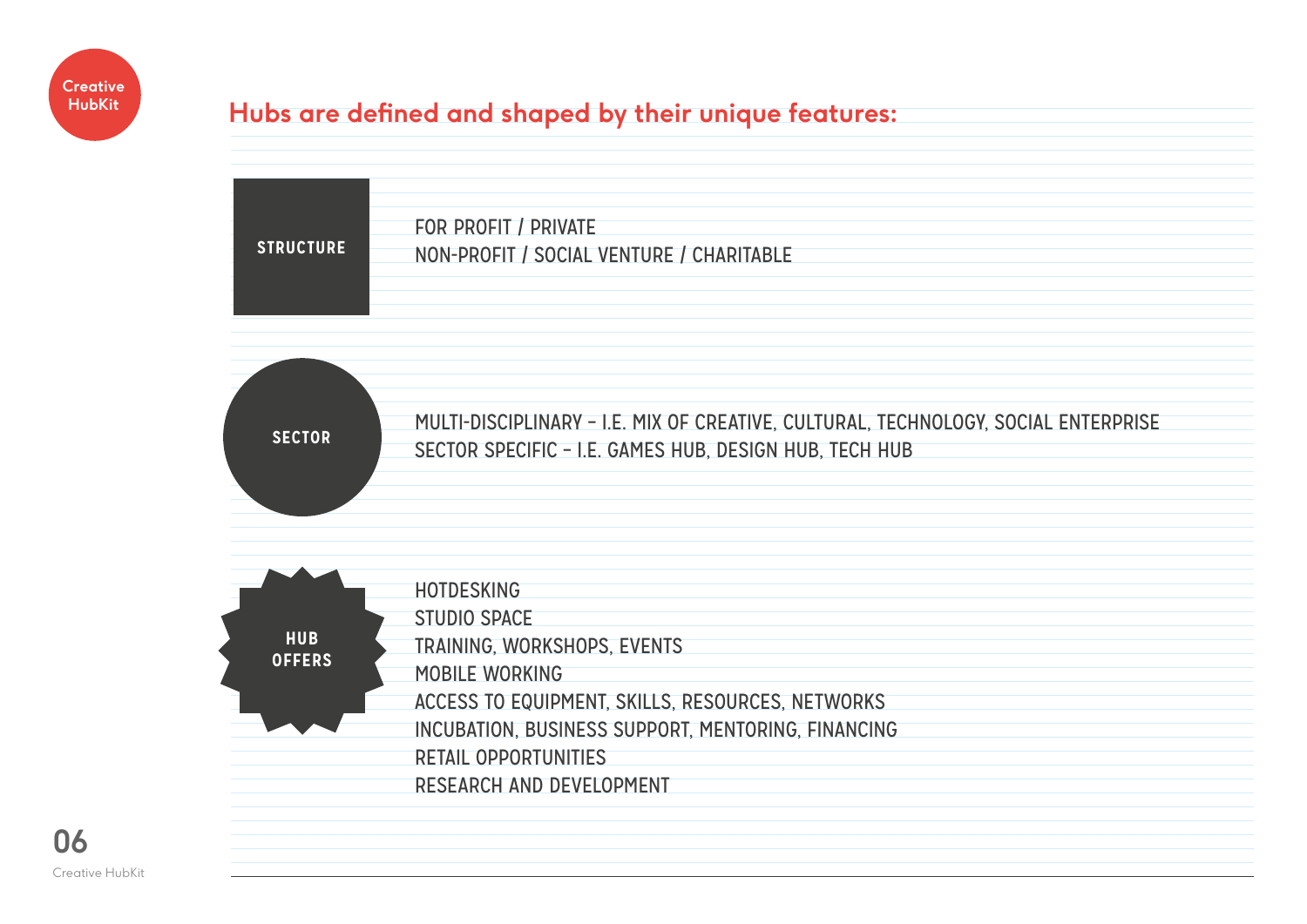

Hubs play a huge role in developing our creative economy and use their physical and/or virtual space for networking and organisational development to support individuals, organisations, businesses and projects on a short or long term basis to:

- Facilitate collaboration, networking and skills development.
- Reach out and collaborate with research and development centres, institutions, creative and non creative industries.
- Communicate and engage with a wider audience and build global digital opportunities.
- Champion and celebrate emerging talent.
- Push boundaries by taking risks towards innovation.

Hubs are much more than a physical building; strong leadership is central to sustaining any kind of successful creative hub. You will find Insider Insights from hub managers who have established creative hubs throughout the HubKit; these offer background details about the hub, practical advice learned from experience and guidance tips for those considering developing a hub.

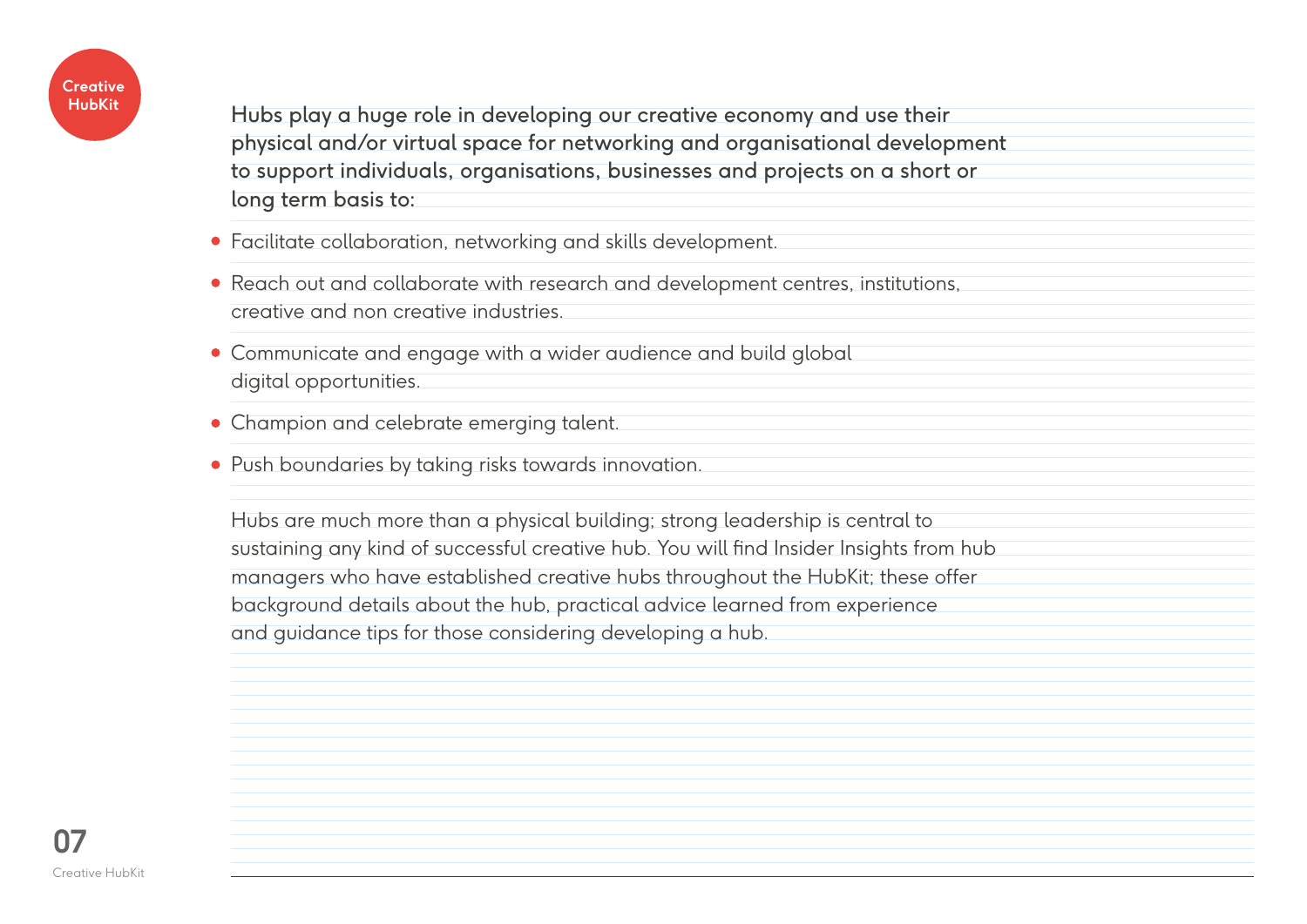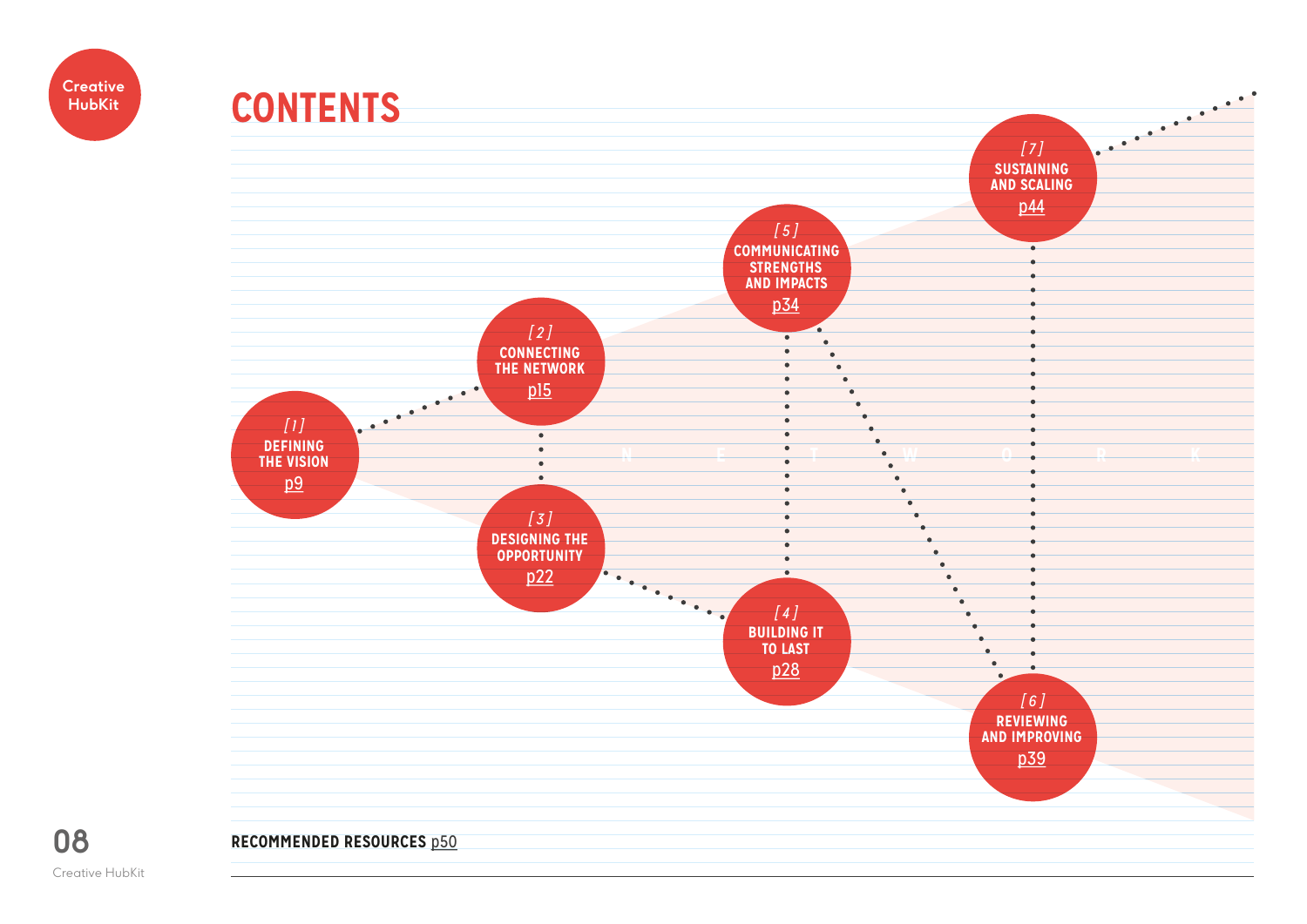#### **OBJECTIVES:**

TO CREATE A SOLID FOUNDATION AND STRUCTURE FOR HOW YOUR CREATIVE HUB WILL OPERATE.

You may already have a clear idea of the reasons why there is a need to develop a creative hub; perhaps it is to unite the creative community and entice new collaborations, to build new support mechanisms, or curate events and resources which could support a community of like-minded creatives. Or it might be a mixture of all of these factors.

In order to articulate the challenges and opportunities to others and encourage their support, it is important that you clarify a strong vision; check there is sufficient demand for the hub and understand your hub's unique potential attributes.

<span id="page-8-0"></span>**1**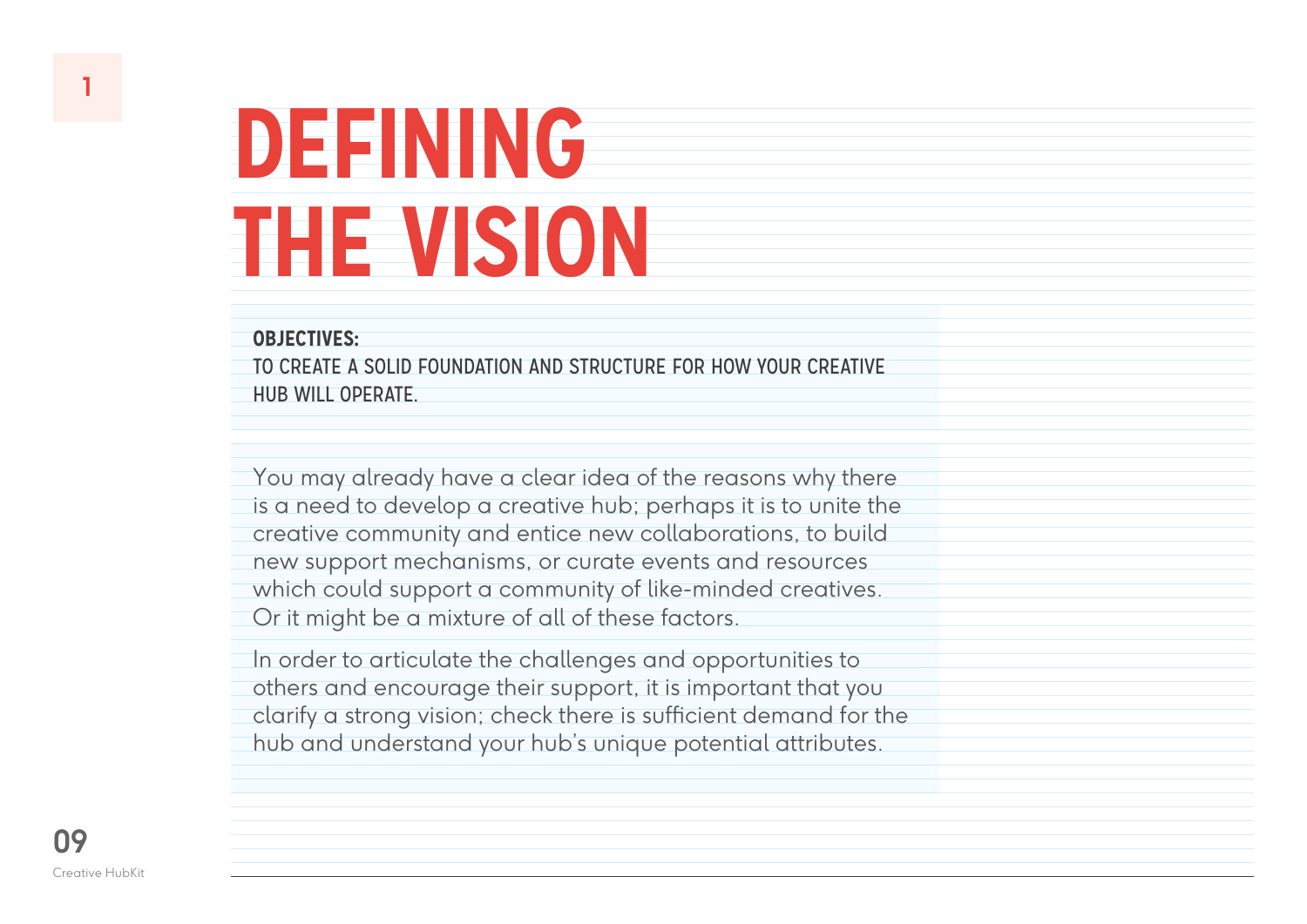## **Identifying the gaps, needs and demand**

Before embarking on establishing a hub, it is important that you ask yourself and potential creative hub members a number of questions to assess the gaps, needs and demand for a new hub provision.

Try answering the following questions in as much depth as possible. As you build the hub you will also have to develop a culture of collaboration, so try to involve others in developing responses to these points. Running this as a facilitated workshop, or informal forum event will give you the opportunity to speak directly to potential future hub members.

- What challenges currently face creatives locally? How would a physical/virtual hub support the community?
- Do certain creative sectors need improved or different types of support? Will it be beneficial to support only one sector, or would they benefit from engaging with broader creatives and/or other industries?
- Is there an established creative community already who will benefit from a new hub, or will the community have to be developed from scratch?
- Are there any other organisations providing similar hub provisions, and if so how will this hub add value? Are there opportunities to work in partnership to develop shared provision?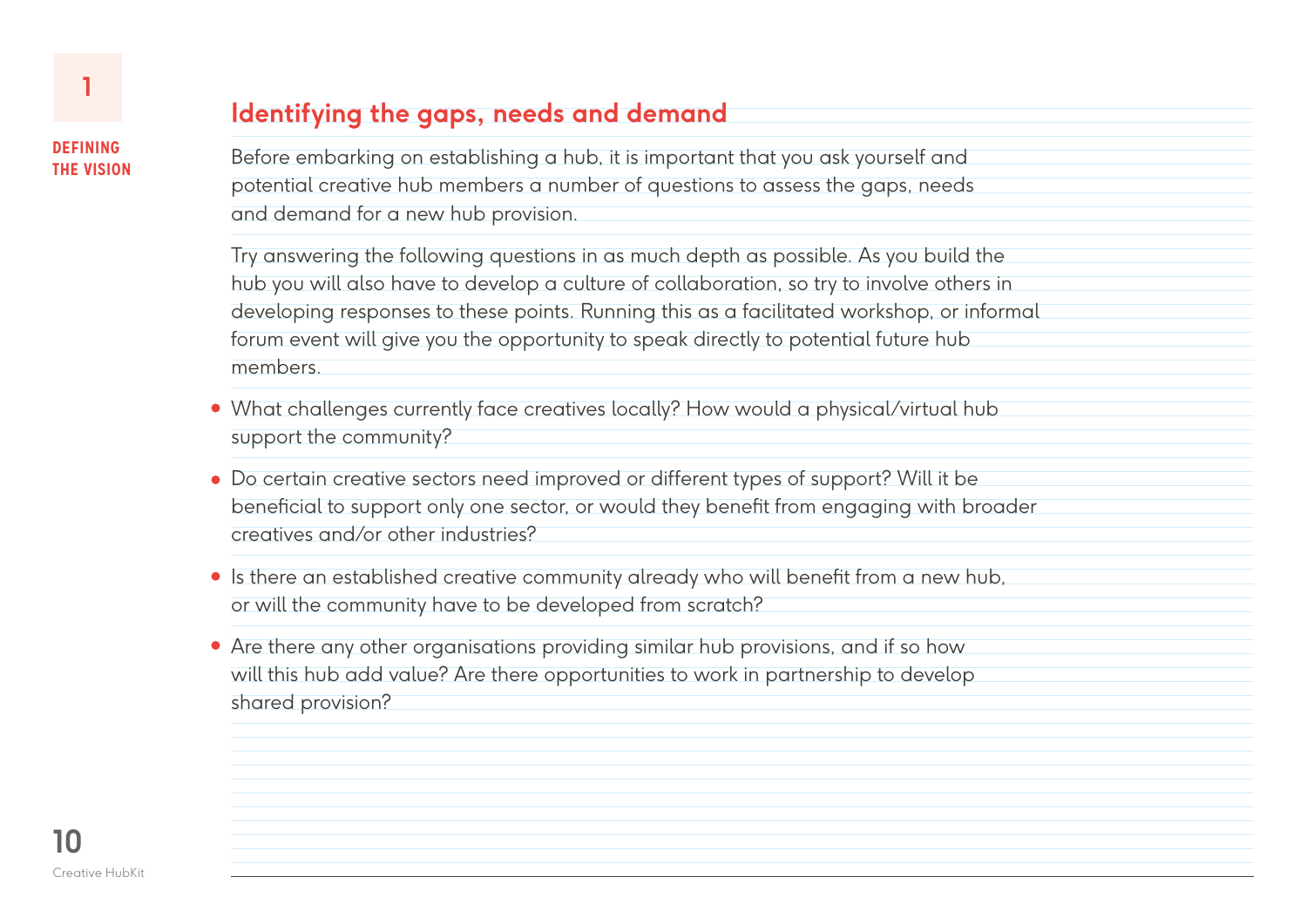## **Focusing on the short and long term**

Now that you have identified the creative goals your hub will address, you should focus on developing a succinct way of describing what the hub will do. The more you can explain your thinking, the easier it will be to get others onboard as supporters.

#### FIRSTLY WRITE DOWN WHAT THE HUB'S **SHORT TERM GOALS** ARE:

For example this could include: provide workspace for creatives, building a community of creatives, enabling the public to access a maker space.

#### NEXT WRITE DOWN WHAT THE HUB'S **LONG TERM ASPIRATIONS** ARE:

For example this could be talent retention/ attraction to the area, job creation, regenerating a specific area, solving social challenges, increasing cultural tourism. It will be valuable to read any strategic reports to see if there are opportunities to tie into local economic or social enterprise objectives.

## **Selecting the business model**

Your business model and funding structure will depend on your purpose and objectives, your hub could be a [for-profit company,](https://en.wikipedia.org/wiki/For-profit_corporation) a [charity,](https://en.wikipedia.org/wiki/Charitable_organization) a [social venture,](https://en.wikipedia.org/wiki/Social_venture) a [community interest company](https://en.wikipedia.org/wiki/Community_interest_company) (CIC) or a [co-operative.](https://en.wikipedia.org/wiki/Cooperative)

To select the most appropriate business model, you should consider what types of stakeholders might be interested in supporting your hub financially and what types of ways you will make revenue – such as studio rental, training services, membership fees, event delivery. See the section 'Designing the opportunity' for advice on what services your hub could offer, later in the HubKit.

Remember that your hub will evolve naturally because of the nature of what you do and your business model may change as a result. Mixed income hubs develop different channels of financing into the organisation, to increase sustainability, stability and decrease risk. This can be daunting but by keeping focused on the long term vision it will make it easier to achieve.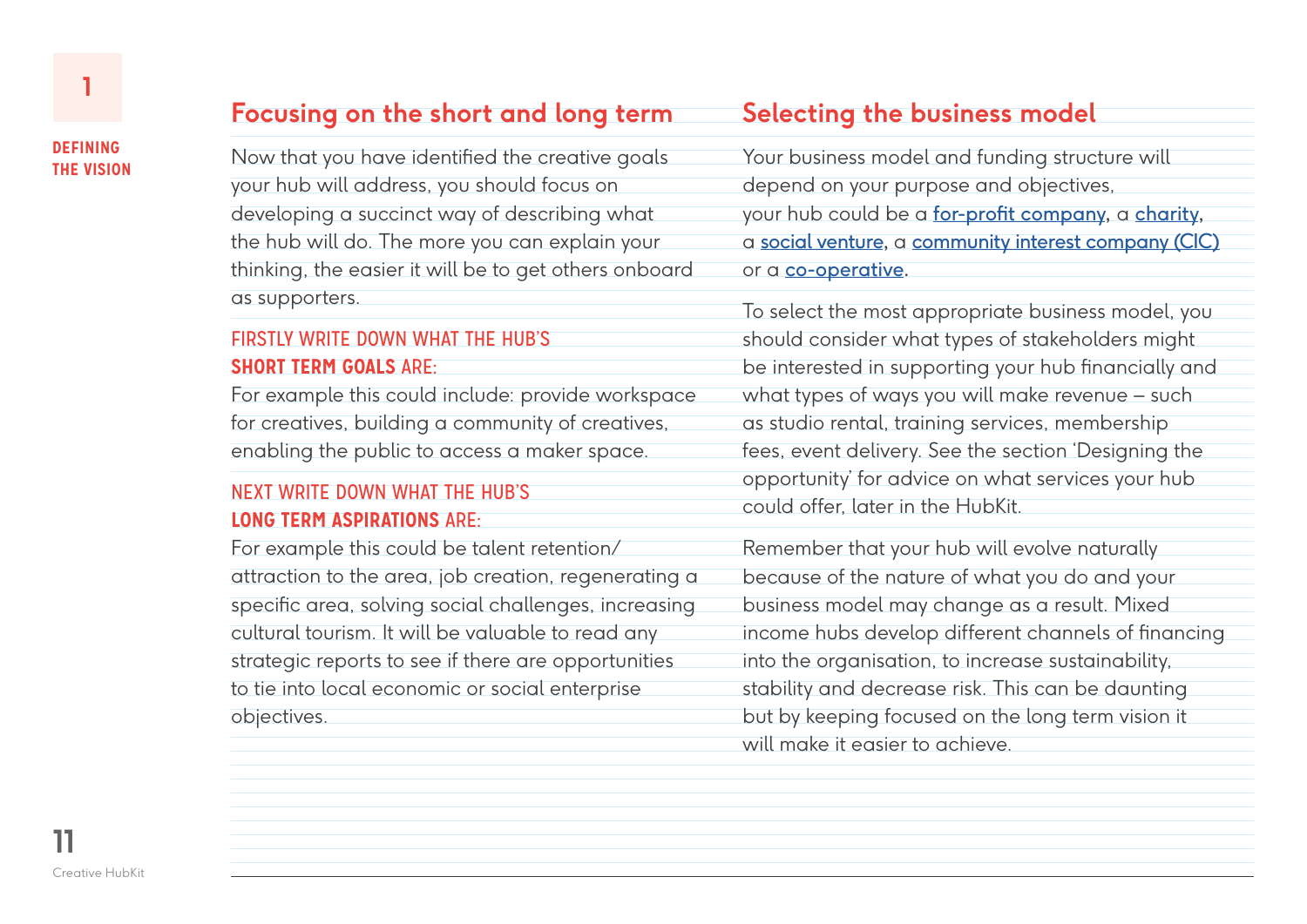

# **HUB INSIDER:**

## **What is the vision?**

**The FuseBox** is a studio and collaboration space in central Brighton, which provides space and assistance to start-ups from the creative, digital and tech sector. The venue has also hosted a range of events from workshops to hackathons.

**Hub type:**

**Studio** 

#### **Stage:**

Beginning / Growing

#### **Structure:**

The Fusebox is powered by Wired Sussex,

Ltd Company by Guarantee.

#### **Finance:**

A mix of public funding, private investment and earned income.

#### **Staff:**

1 hub coordinator (with up to 10 staff or freelancers project dependent).

#### [fuseboxbtn.tumblr.com](http://fuseboxbtn.tumblr.com/)

*The FuseBox is an open plan hub, designed to bring the practices of the arts, humanities and design together with lean start up models to support businesses. We already desperately want and need to expand despite initially worrying about how we would fill the space!*

*We spent a long time considering our common goals and shared vision, relating to where we are based – Brighton. We feel strongly that Hubs have to feel that they are of the place they are based; and that they create value for that location, beyond what goes on within the hub.* 

*Understand why you are doing it and what the purpose of your Hub is; make sure you communicate this to everybody who is engaged with it. Don't be afraid to fail as long as you learn from your failings, not learning from failings is useless but not trying stuff is useless too. Have a big vision and take small steps.* 

**Phil Jones, The FuseBox**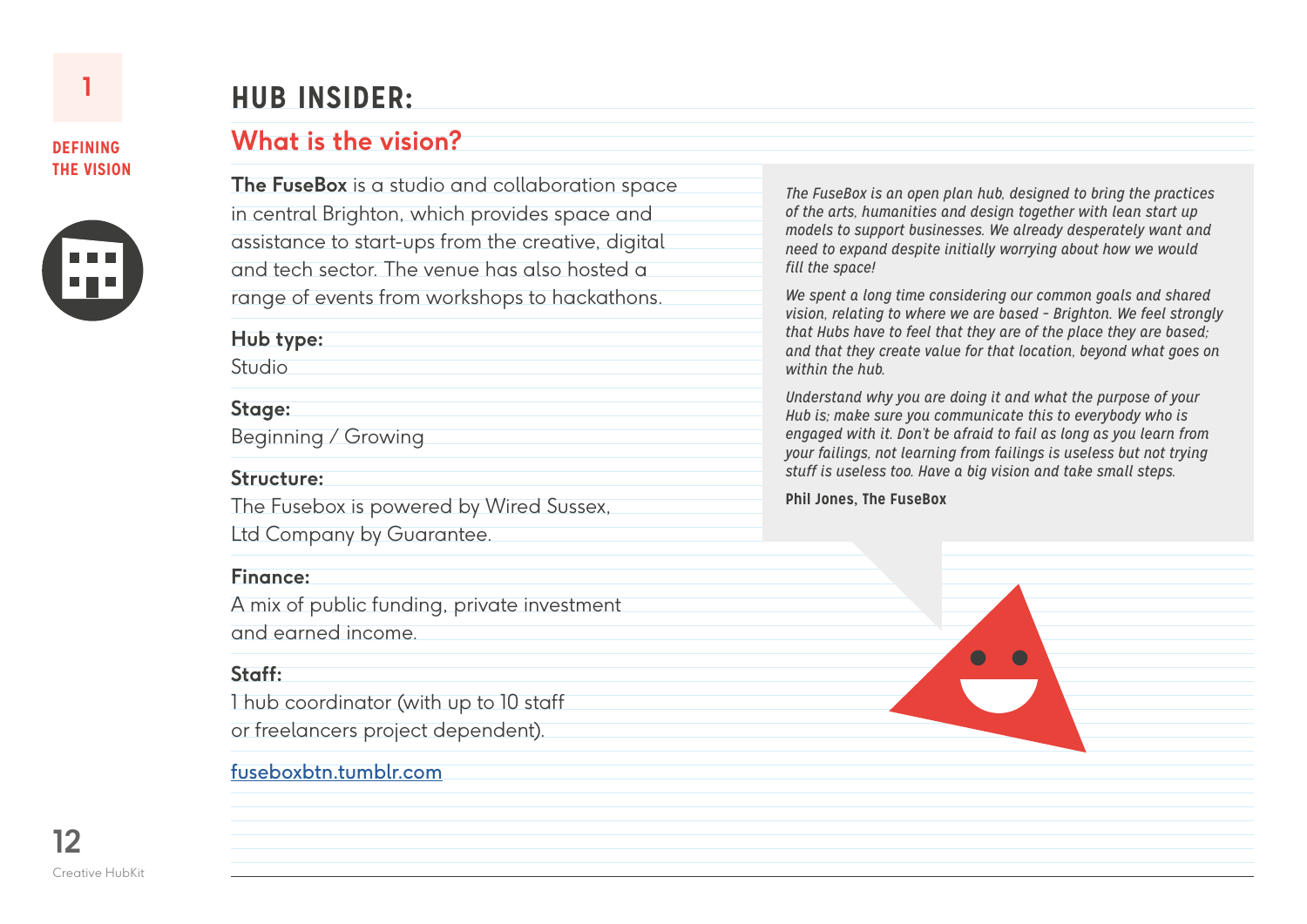

# **HUB INSIDER:**

### **A sustainable future**

**Impact Hub Birmingham** belongs to the global network of Impact Hubs; part innovation lab, part business incubator and part community centre, they offer members a unique ecosystem of resources, inspiration, and collaboration opportunities to grow impact. The team galvanised a community and crowdfunded the hub into existence.

| Hub type:                        |  |  |
|----------------------------------|--|--|
| <b>Alternative</b>               |  |  |
| Stage:                           |  |  |
| Open / Growing                   |  |  |
| Structure:                       |  |  |
| Community Interest Company (CIC) |  |  |
| <b>Finance:</b>                  |  |  |
| Crowd funded, team investment    |  |  |
| and crowdfunder matched.         |  |  |
|                                  |  |  |

#### **Staff:**

3 full time staff members and 40 volunteers.

#### [birmingham.impacthub.net](http://birmingham.impacthub.net/)

*Impact Hub Birmingham is a space for people to come together who are working on projects and initiatives which are socially responsible, are largely purpose-driven and have positive social and/or environmental impacts.* 

*The catalyst was around five or six years ago when we introduced TEDx to the city and it began surfacing lots of interesting people. As young people in the city that was quite exciting and we kept getting asked what's next, but our own capacity was low and there was no finance behind what we were doing.* 

*However there were lots of bursts of serendipity, people were meeting and collaborations started happening. A group of us came together to explore how we could build something with a collaborative spirit, a safe space and a new way of working, being and doing.* 

*We looked at models around the world for alternative ways to finance and operate a Hub, knowing that we were driven by creating social impact.*

*At the heart of the Hub is this new model of leadership, rather than the traditional heroic leadership style, it's much more distributed, as there are new ways of convening people.* 

*We didn't talk to the community about the actual thing we wanted to do, but instead talked about the vision – the place where we wanted to end up – and how that would help contribute to people's lives in the everyday. Finding ways to be reciprocal in our genuine relationships with our community and volunteers was important.* 

*Sticking to the genuine big vision and making sure that people knew we were in for the long run has got us to the stage of massively exceeding our crowdfunding target, which was unprecedented in the city. We all need to find new models of supporting people that face huge hurdles of starting ventures and move away from the dependency culture that we've created.* 

*Through the Hub we're experimenting to find out how you create a sustainable business and make it citizen-led. It's not about being a space manager or a property landlord, we have to be fantastic curators of platforms and to benefit from this we need lots of us doing this.*

**Immy Kaur, Impact Hub Birmingham**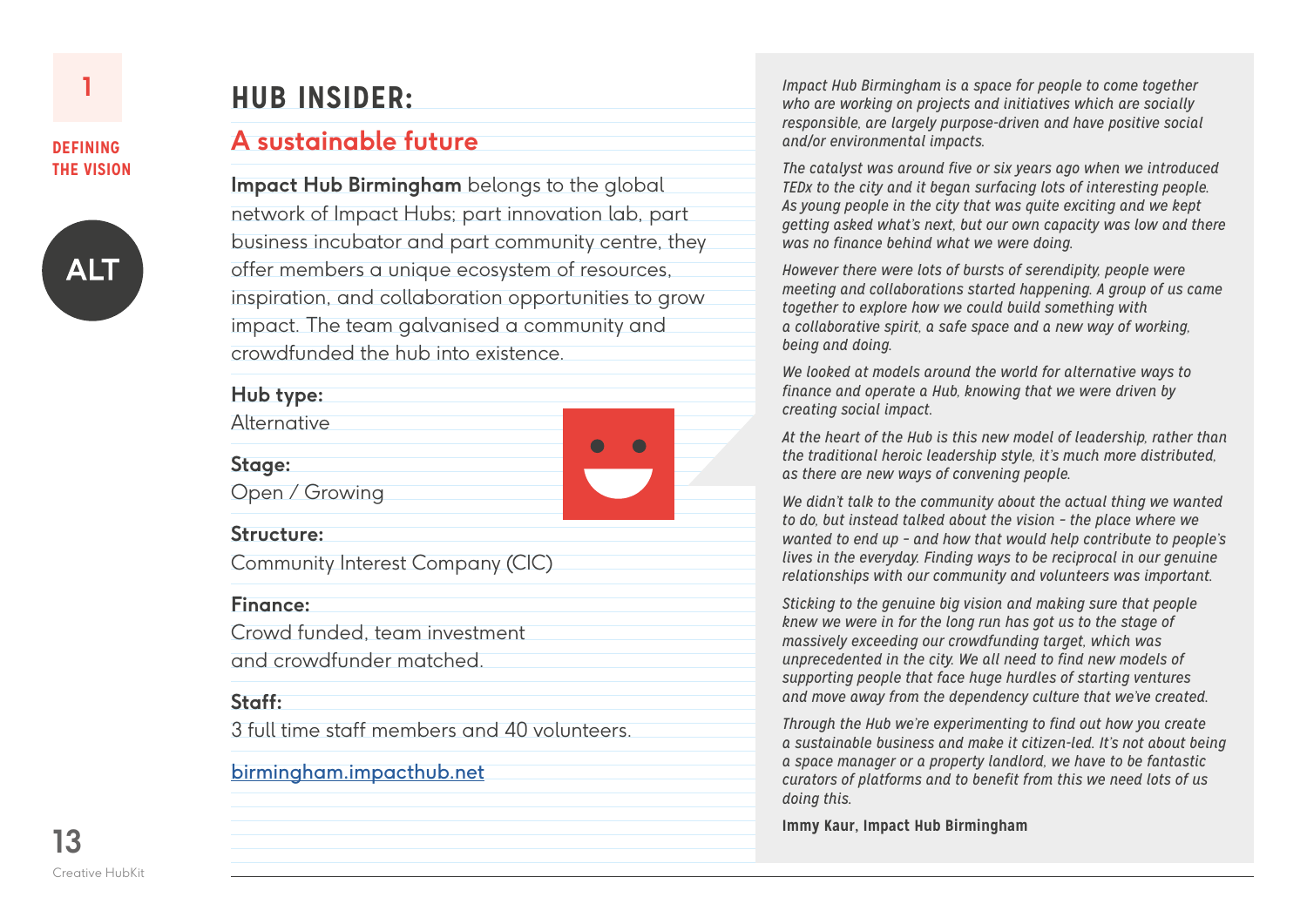

# **IN SUMMARY**

FOCUS ON THE NEEDS AND CHALLENGES IDENTIFIED BY THE COMMUNITY YOU WANT YOUR HUB TO SUPPORT AND GAIN THEIR BACKING.

DEVELOP A SHORT AND LONG TERM VISION AND MISSION FOR YOUR HUB THAT YOU CAN USE TO INSPIRE OTHERS.

UNDERSTAND YOUR PURPOSE TO THEN SELECT THE MOST APPROPRIATE BUSINESS MODEL, WHICH MIGHT ALSO CHANGE AS YOU EVOLVE AND DEVELOP.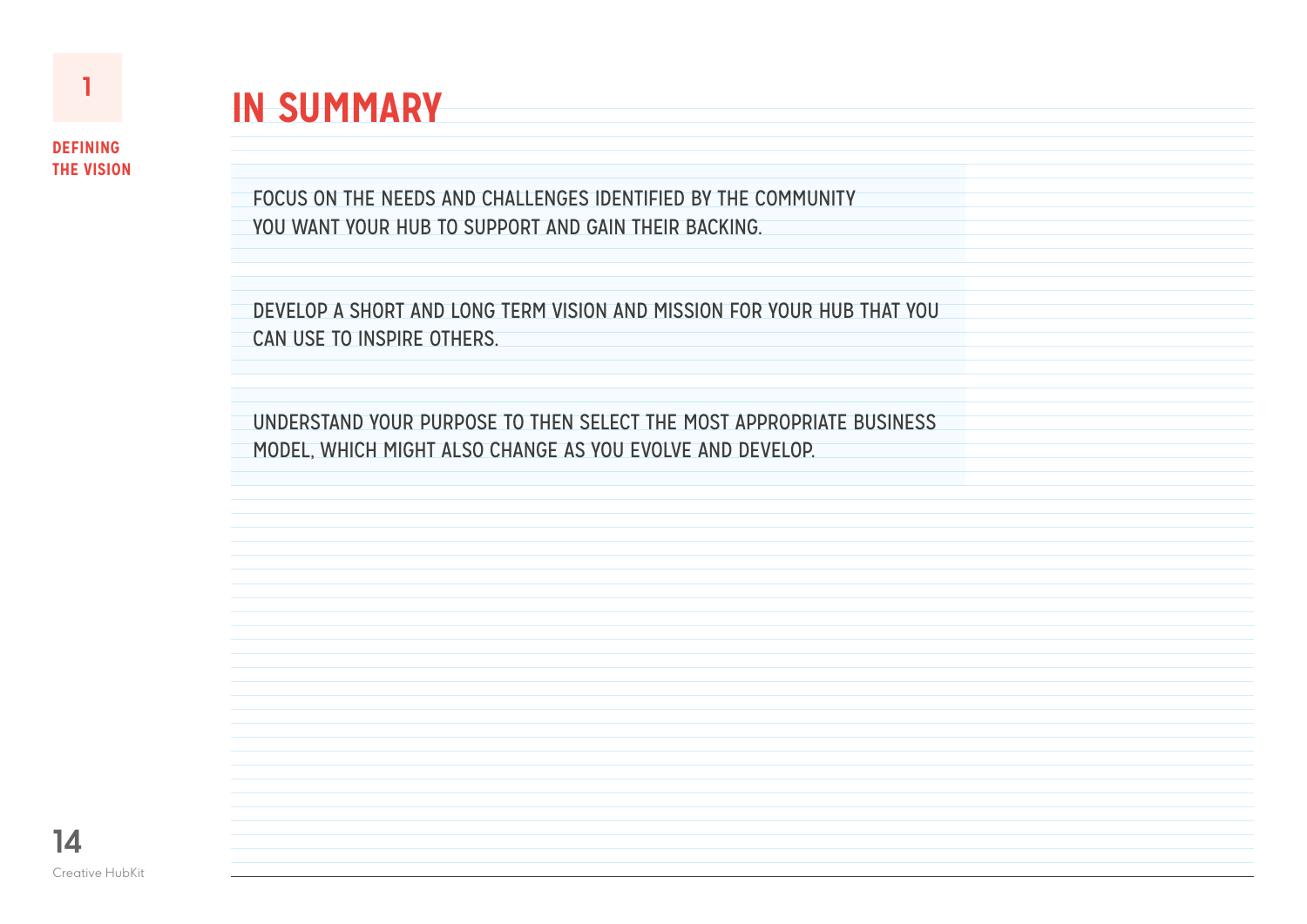#### <span id="page-14-0"></span>**OBJECTIVES:**

TO BUILD UNDERSTANDING, TRUST AND SUPPORT THROUGH DEVELOPING LASTING COMMUNITY CONNECTIONS.

To shape and strengthen your hub, so that it is nurtured and owned by the network, it is essential to build trust and connections with different types of influencers and supporters. These relationships are key to all stages of the hub's development; they will keep you on track, inspire new ideas and create opportunities for your network.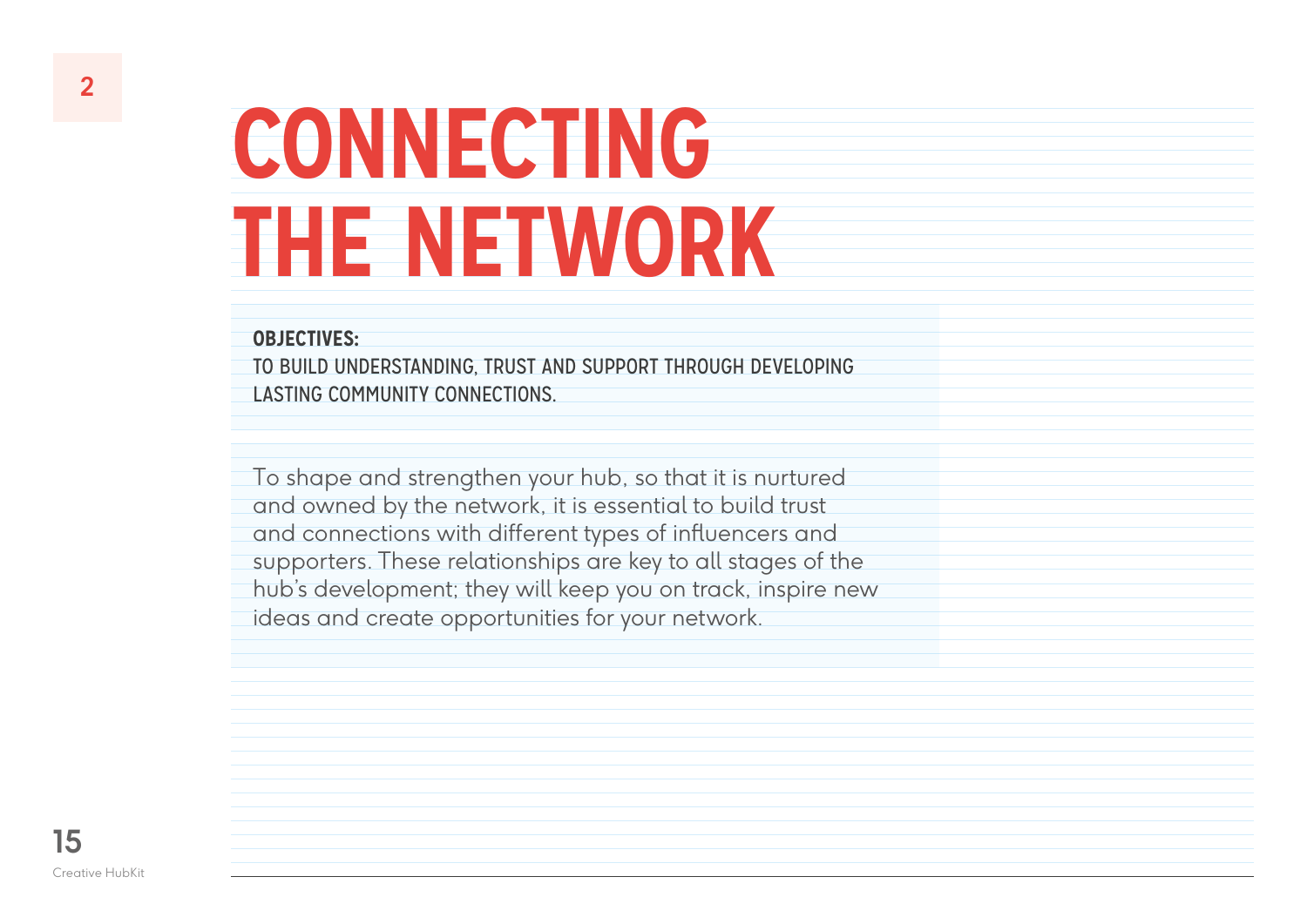## **Nurturing the network**

**CONNECTING THE NETWORK**

An empowered network creates a collective and cohesive voice, increases capacity and provokes innovation. Consider if your network has to be focused specifically by geography, sector or career stage; as some of the most productive hubs benefit from supporting a broad mix of disciplines, ages and backgrounds which spark cross sector innovation.

### **Where are you now?**

Once you have identified the reason for establishing your hub and can communicate this, you should find that you start to build a small tribe of supporters who can help grow your reach. Whether you are starting from scratch or building on an existing hub, meaningful engagement with your network is essential. A great hub leader/manager intimately understands their community, their needs, their challenges and what kind of support will be most valuable to them.

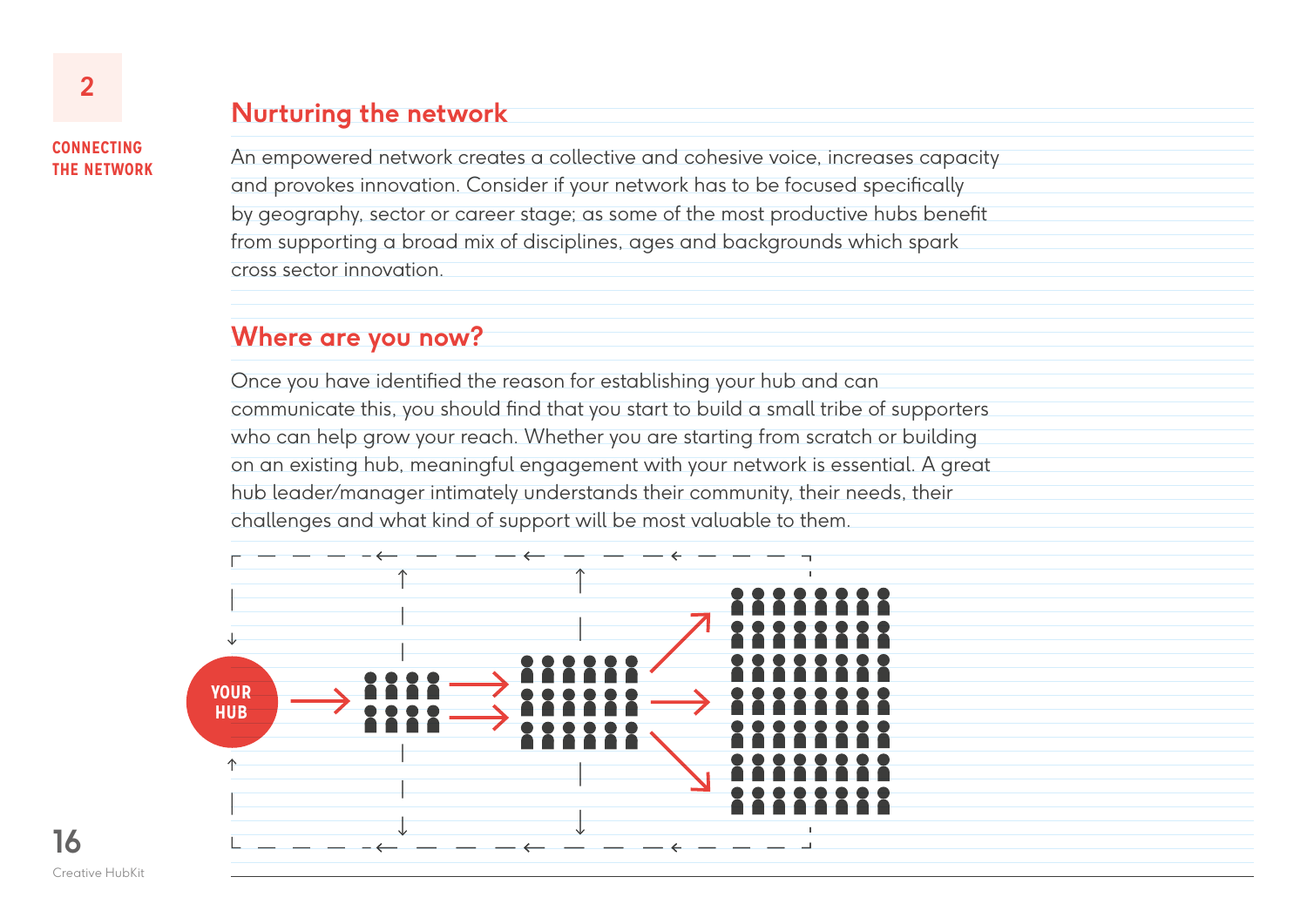## **Getting out there**

**CONNECTING THE NETWORK**

**2**

Meeting your community and starting the conversation is key – do this face to face and digitally. Remember that conversations are two-way exchanges; gather and share information and insights to strengthen your hub to build trust, reputation and confidence.



## **Finding your champions**

Forming a hub steering group can be a powerful way to provide advocacy and support to the network and the hub. The group should include committed individuals who have a variety of different skill sets and backgrounds. They will act as a sounding board to focus on placing the needs of your network at the hub's core.

These champions and advocates for the sector can also bring and embed opportunities, sponsorship and resources back into the hub and enhance the energy that flows through a hub from start-up to growth. They can be the building blocks between industry and policy, so keep them close and informed.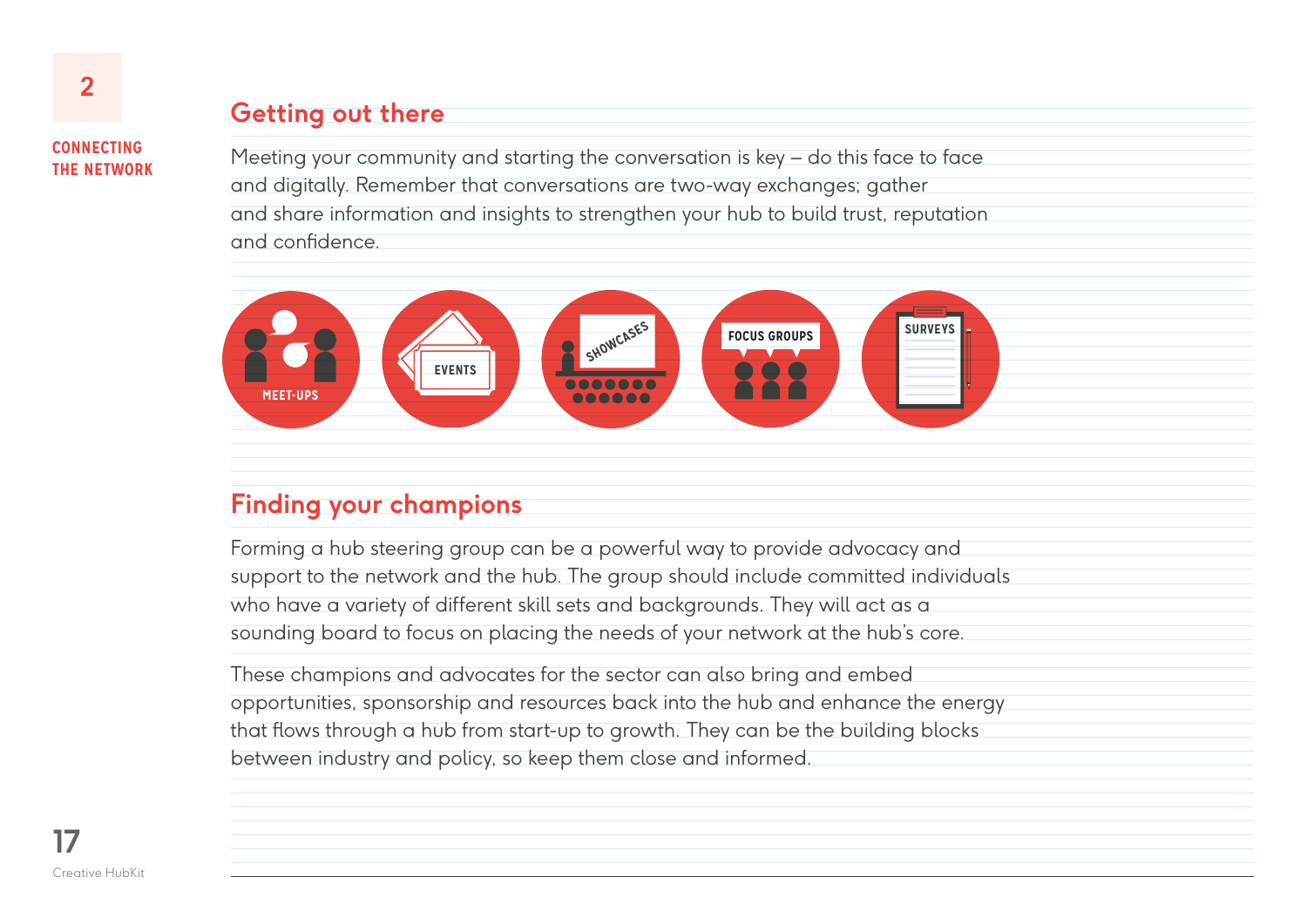**Building Partnerships**

Partnerships are hugely important and by working in collaboration with organisations, funders, local government and academia you will extend reach, avoid duplication of support and will pool shared resources. Partnerships enable shared risks and rewards, and the ability to engage with new audiences and garner support from other industries.



## **Think global, act local**

In the interconnected world we now all live in, learning from and connecting with other hubs is vital to the success and impact of your hub. Developing links and collaborations will help to plug your network into a wider market of opportunities both in national and international settings. The benefits to your hub include knowledge exchange, peer support, talent development and access to finance.

There are many ways to develop useful connections such as: hub visits, digital interactions (i.e. group video chats, social media groups/forums), residencies and exchanges, case studies, industry events such as the European Creative Hubs Forum, run by the British Council.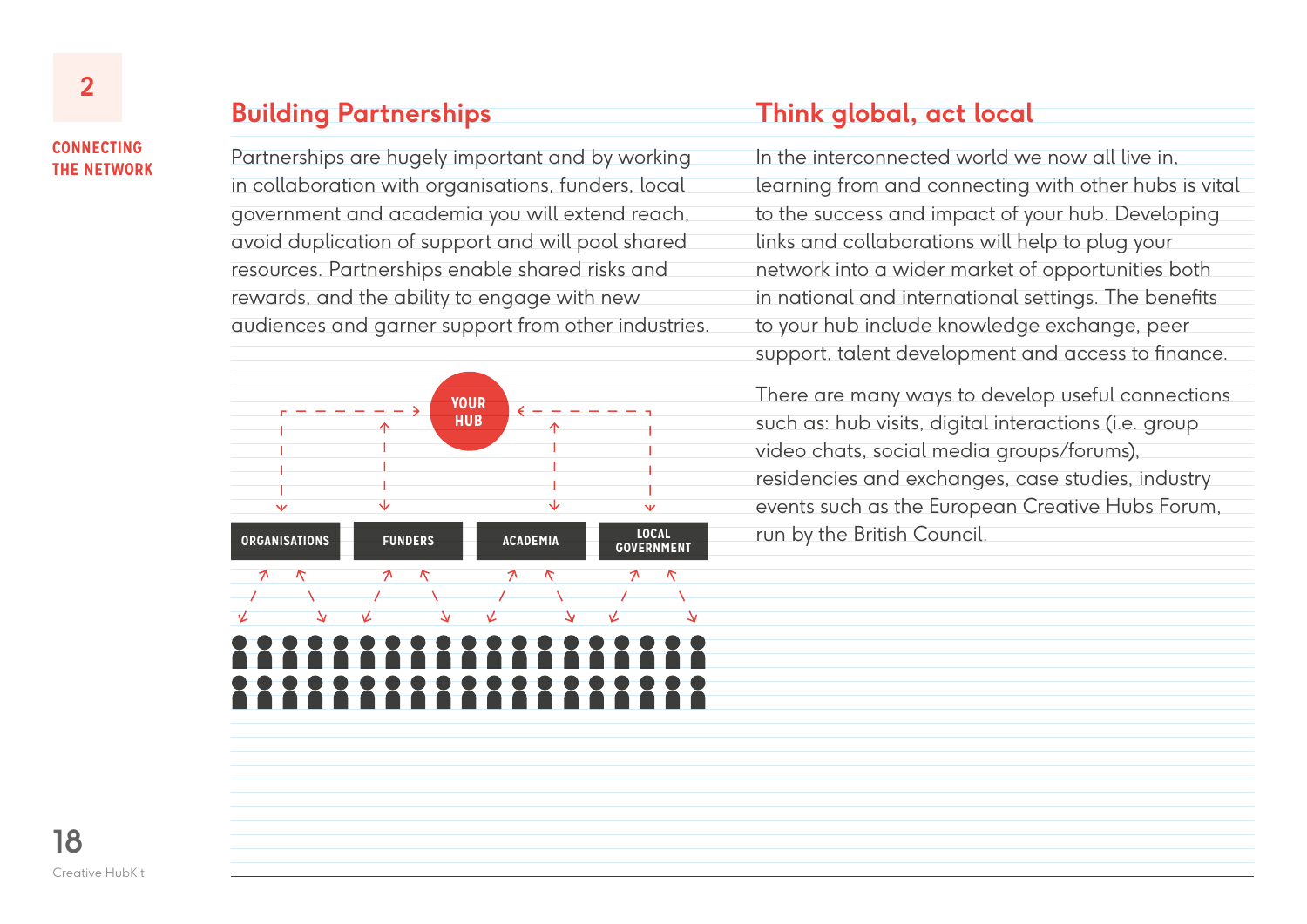

# **HUB INSIDER:**

## **Diversity is the key**

**The Watershed's Pervasive Media Studio** in Bristol hosts a community of artists, creative companies, technologists and academics exploring experience design and creative technology.

**Hub type:**

**Centre** 

#### **Stage:**

Established / Growing

#### **Structure:**

Watershed Arts Trust: Charity, iShed Community Interest Company (CIC), Watershed Trading: Ltd Company by Shares (wholly owned by Watershed Arts Trust).

#### **Finance:**

Public funding, private investment and earned income.

#### **Staff:**

They currently employ 136 people across Watershed, which includes full and part time staff.

[watershed.co.uk/pmstudio](http://www.watershed.co.uk/pmstudio/)

*Watershed is a hub in Bristol, which includes a cinema, café bar, conference space and the pervasive media studio which is a co-location workspace for artists, technologists, academics, creatives and has been going for seven years.*

*Watershed's core values are around talent and supporting people with bright ideas to explore their own value and the value of those ideas in the world. Diversity is also important, working with people who are not like you make everyone's work better. We try to curate in difference and diversity.*

*We have structured systems in place for people applying to base their work in the studio and are evaluated on the mix. If we have too much of one discipline, we ask are we missing something else? Anyone can hot desk with us on Fridays to reinvigorate the community, which also helps us find new interesting people. We have open calls and funding schemes, but probably most important is our ability to respond opportunistically to talented people wherever we find them – often people who wouldn't get formalised funding or support from elsewhere.*

*Be generous and be curious, don't imagine that because something is not in your frame of reference it isn't applicable to you. Search out what other sectors are doing and learn from them and don't be bounded by your own rules and bureaucracy.*

*The people I work with keeps me inspired – the pleasure you get when you see audiences engaging with their work and knowing that the work wouldn't exist without the Watershed is just brilliant.* 

#### **Clare Reddington, Watershed**

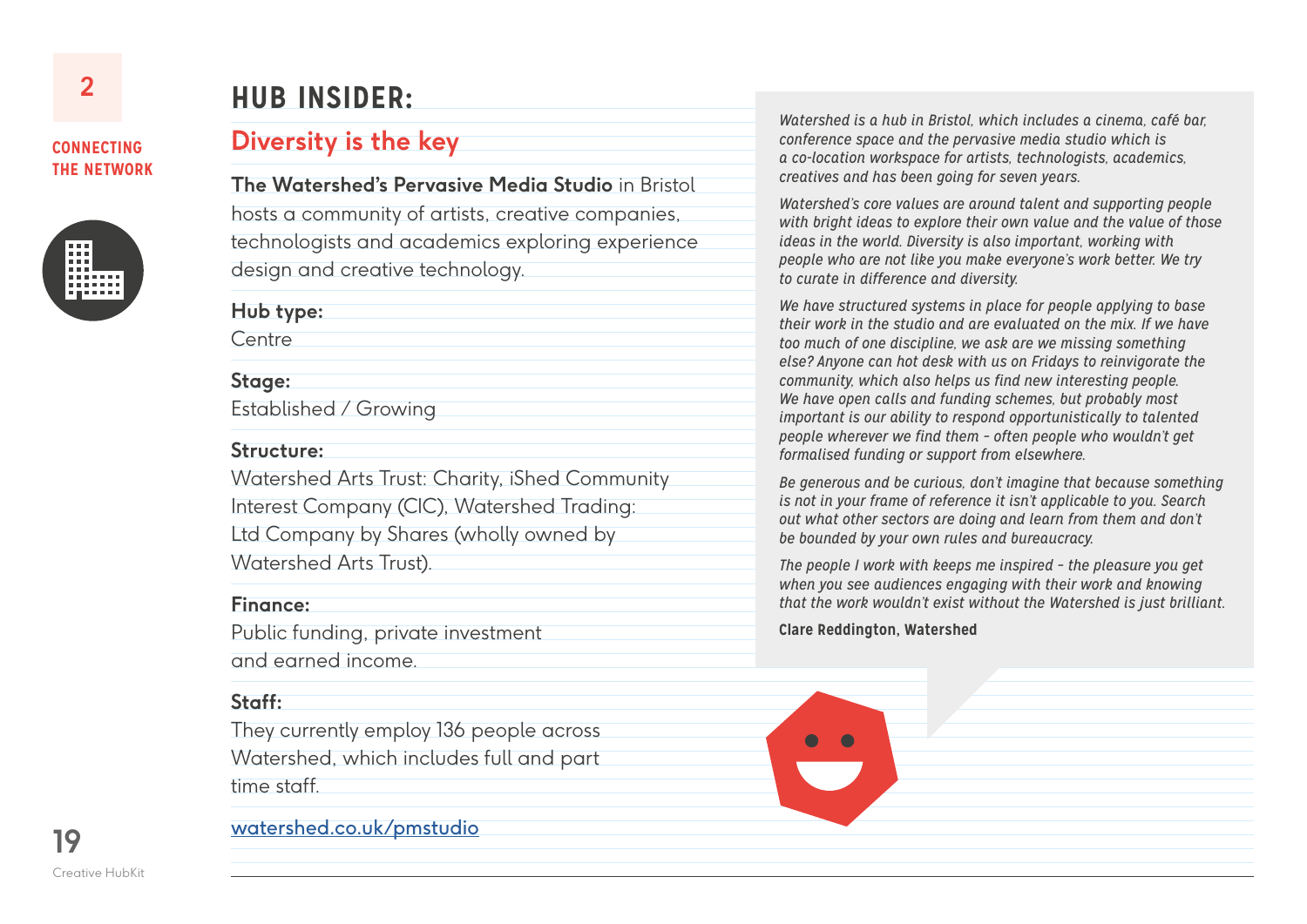

# **HUB INSIDER:**

## **Why create a hub?**

**Cardiff Start** is a group of entrepreneurs, startup founders, creatives, students, and investors who believe that Cardiff is a brilliant place to work and live. They are passionate about sharing knowledge, advice and help.

**Hub type:**

Network

#### **Stage:**

Emerging / Growing

#### **Structure:**

Limited company, registered as

a Community Interest Company (CIC).

#### **Finance:**

A mix of higher education, public funding and private investment.

#### **Staff:**

All voluntary – 1 part time hub manager, 5 on the Board.

#### [cardiffstart.com](http://cardiffstart.com/)

*We created Cardiff Start because there wasn't much specific support for digital technology startups based in the area and we believe that Cardiff has the potential to become a world-class tech cluster, in Europe's fastest growing capital city.* 

*A few of us initially got together to discuss ideas and after a handful of blog posts, a handful of beers, and a handful of meetups, we now have a large engaged network. Our events focus on developing connections between tech companies and also investors – if our members get something out of being engaged with the community, they'll put something back in, which in turn helps the whole network.'*

#### **Neil Cocker, Cardiff Start**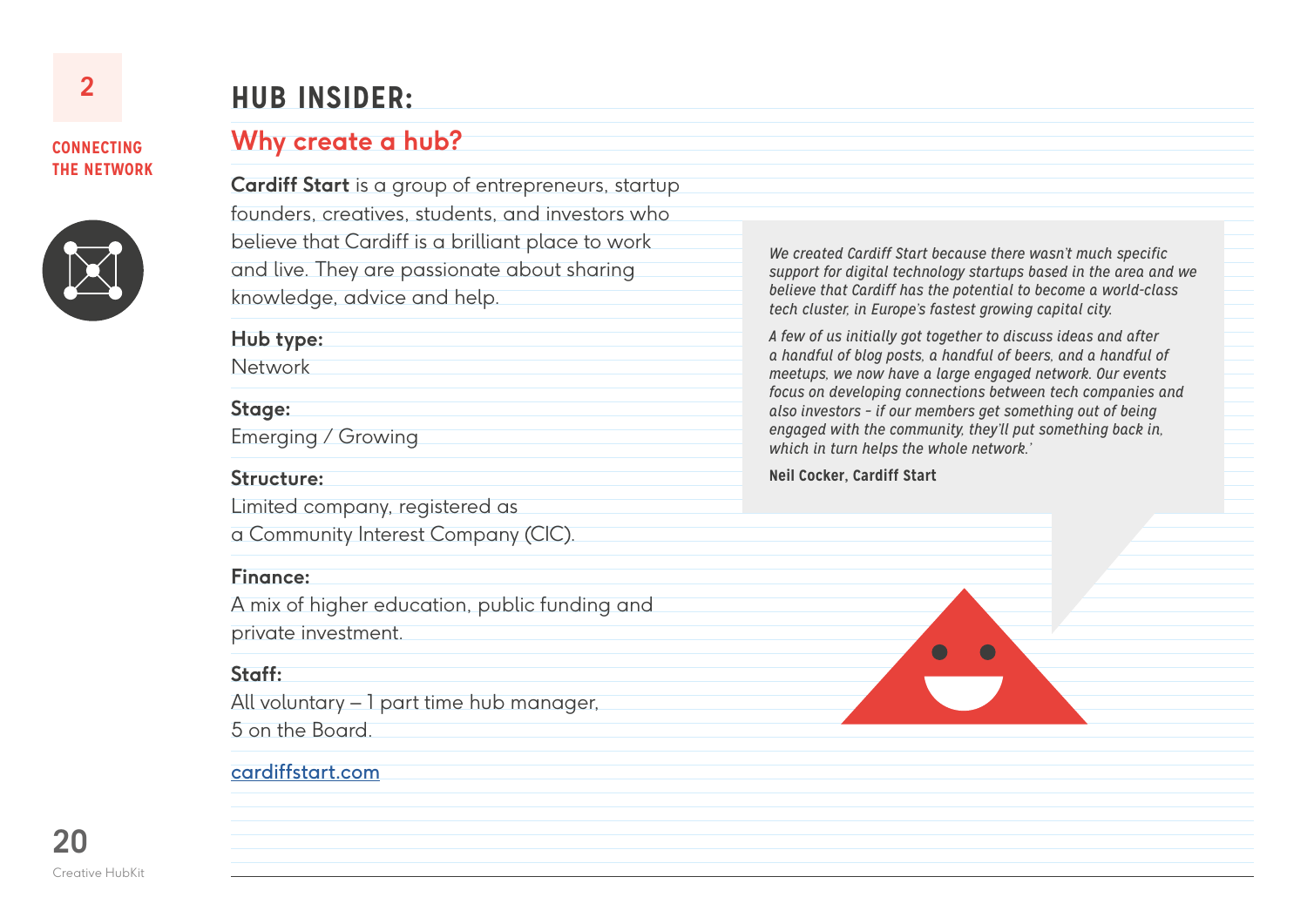# **IN SUMMARY**

**CONNECTING THE NETWORK**

> MAKE IT A PRIORITY TO TRULY UNDERSTAND THE NEEDS AND JOURNEY OF YOUR COMMUNITY.

GET CHAMPIONS ON-BOARD EARLY TO ACT AS A POWERFUL WAY OF AMPLIFYING YOUR HUB'S VOICE.

DEVELOP COLLABORATIONS AND PARTNERSHIPS AND PLUG YOUR NETWORK INTO LOCAL AND INTERNATIONAL OPPORTUNITIES.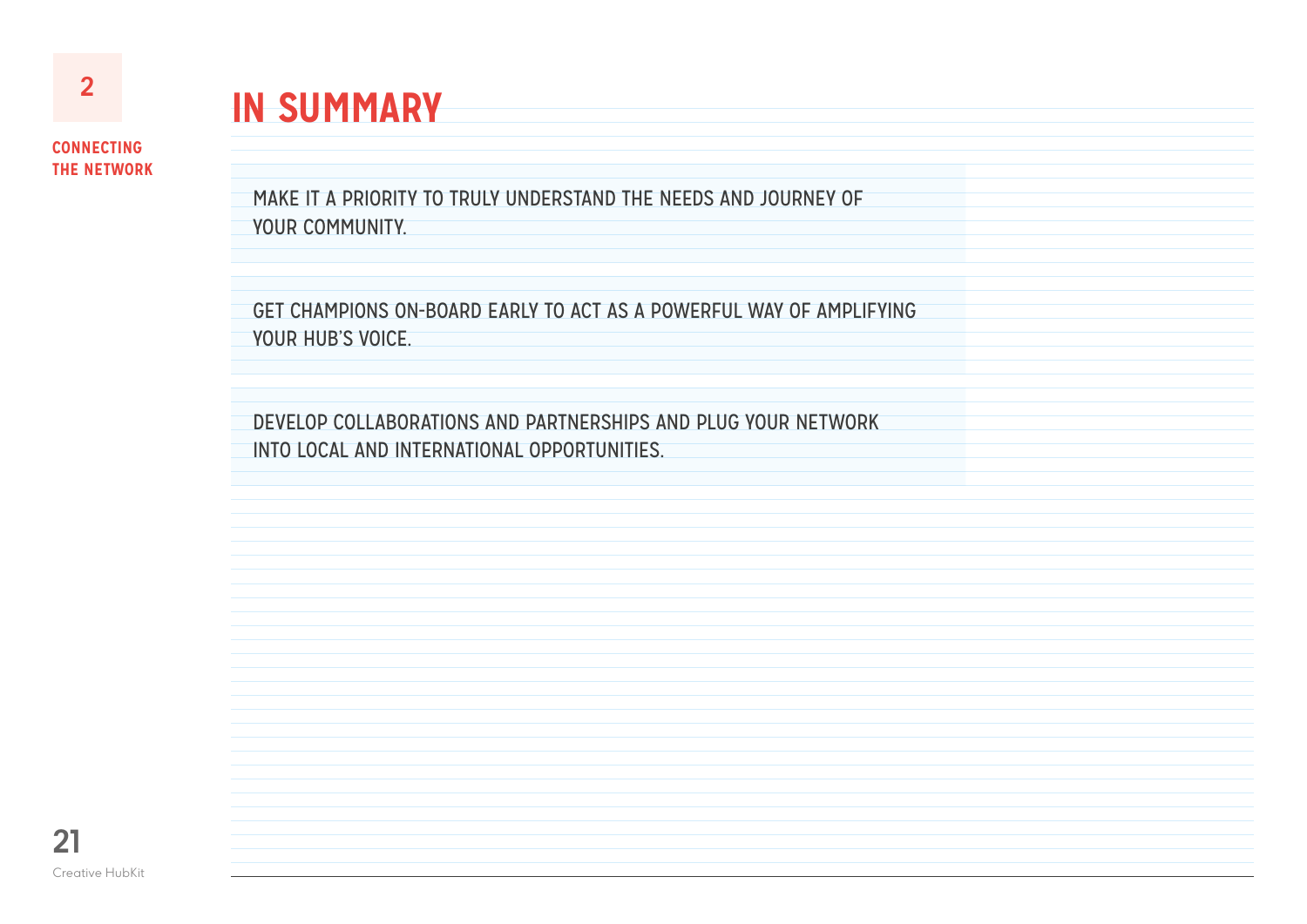# <span id="page-21-0"></span>**DESIGNING THE OPPORTUNITY**

#### **OBJECTIVES:**

TO DEVELOP THE SERVICES YOUR HUB WILL PROVIDE FOR YOUR COMMUNITY, BASED ON YOUR RESOURCES AND CAPACITY.

Designing the activities, services, products and experiences, that your hub will offer, will further assist you to clarify and articulate exactly what your hub does. Activities should be clearly aligned to your vision – therefore every opportunity should be designed in close collaboration with your network in order to fulfil the needs of your community.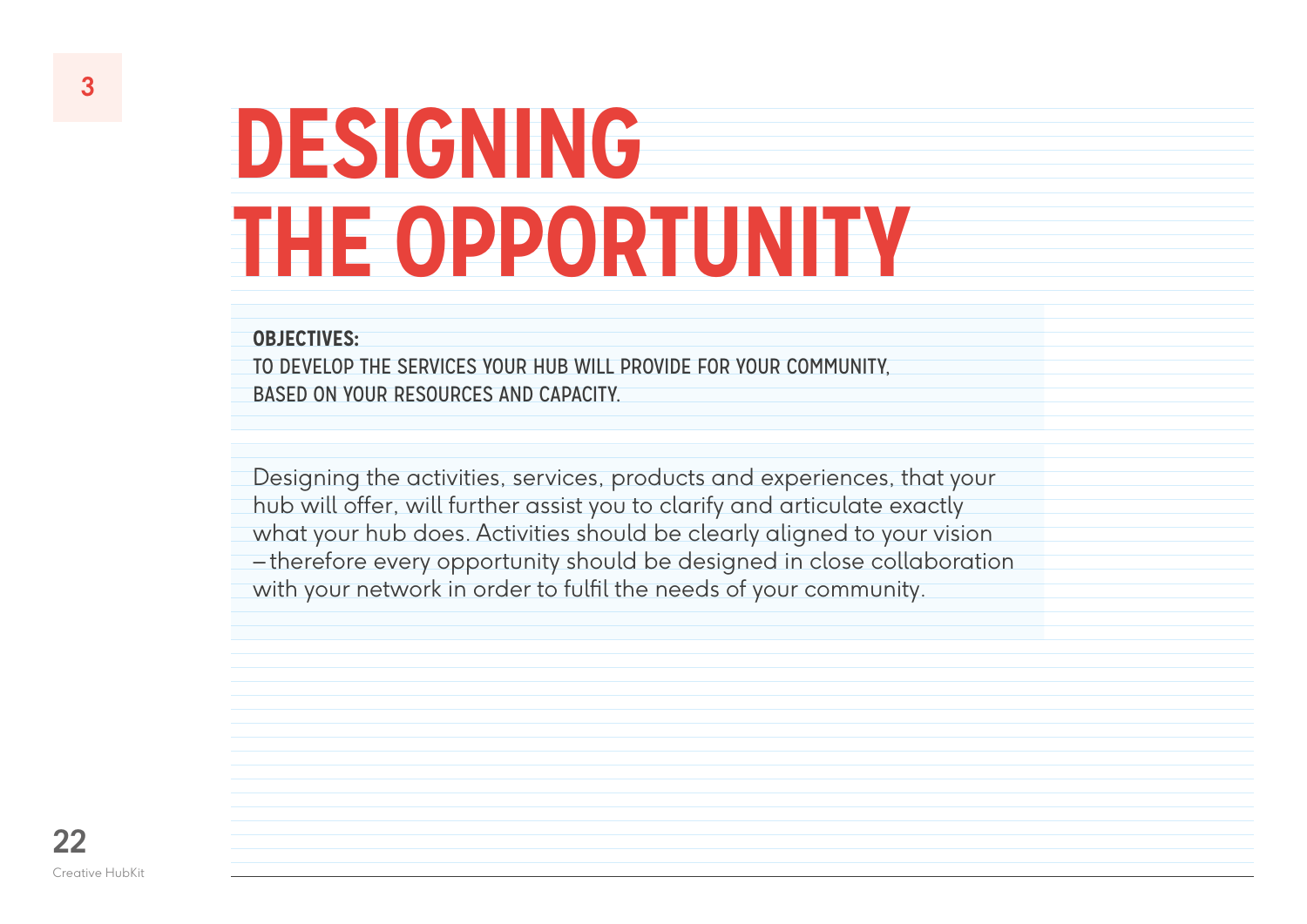#### **DESIGNING THE OPPORTUNITY**

## **Designing with and for the community**

The services you offer will depend on what type of hub you are developing. If your members spend a large amount of time in your hub i.e. a collective studio space, then you should consider the ecosystem you are creating – the types of businesses, the mix of disciplines and even the individual personalities can be key. Creating the best possible culture and working environment through careful curation is crucial, as when the mix of tenants is imbalanced it can be detrimental to all hub members – you need to select the ingredients carefully for it to succeed.

Hubs work well when all contributors have an equal stake in their development, so do this in partnership with others – creatives, potential partners, city officials – to enable you to develop the collective offer.

Establish terms and conditions with your network, to ensure everyone understands what is expected of them and what they can expect from the hub.

Offer a programme of regular events to make sure that your community keeps connected and this can act as a mechanism to introduce new potential members to your hub through word of mouth recommendations.

Remember that people who leave your hub will remain alumni forever; therefore maintaining relationships with previous network members in a light-touch way can give you a way of researching and gaining feedback on new ideas and can encourage them to share your upcoming activities with their extended networks.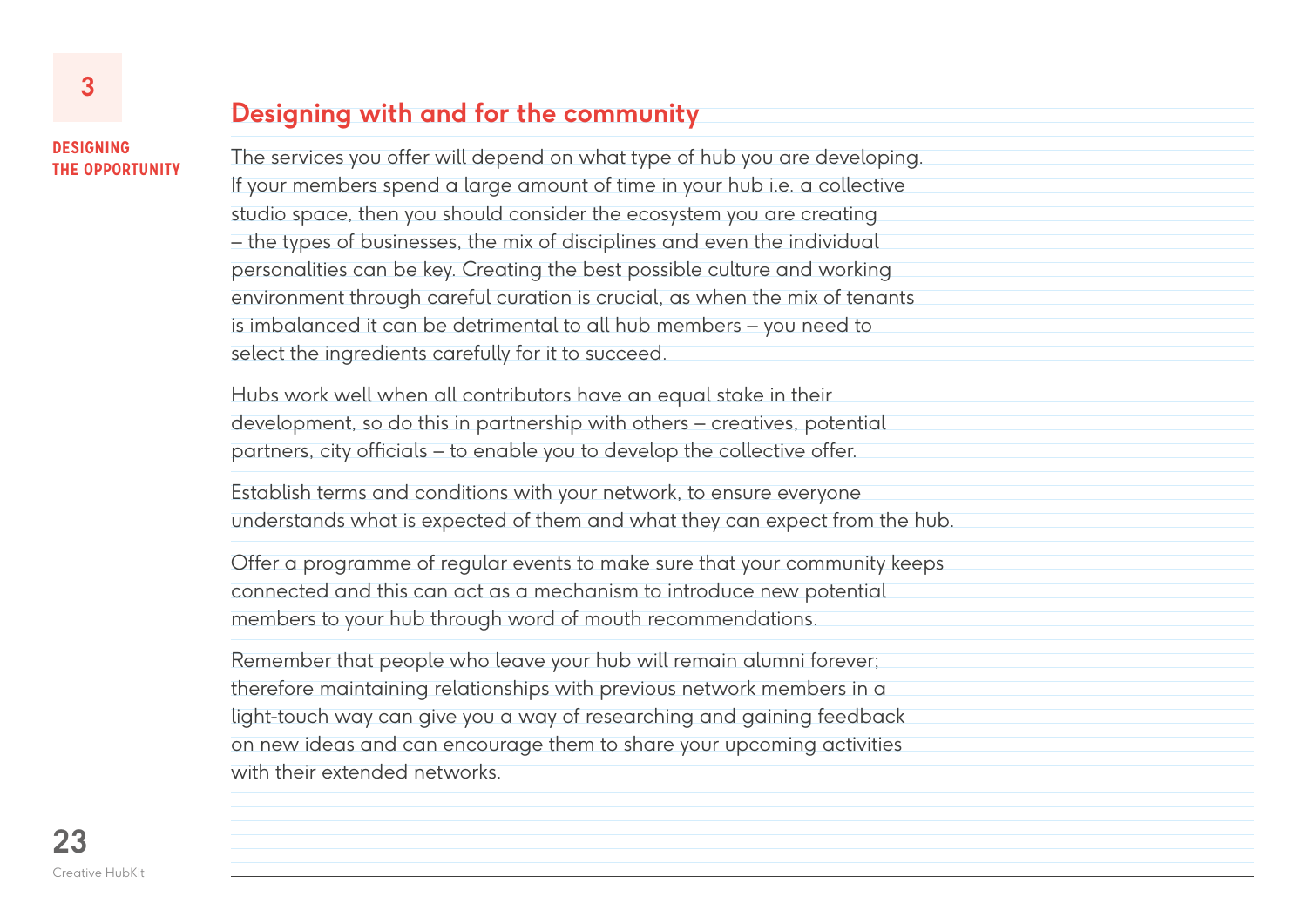## **The hub manager role:**

**DESIGNING THE OPPORTUNITY**

The role is diverse and requires a range of different skills and fluencies, these may include:

| DAY TO DAY OPERATIONAL SKILLS:   | <b>IMPORTANT PERSONAL QUALITIES:</b>             | <b>WHO ARE THEY RESPONSIBLE FOR:</b>                                |  |
|----------------------------------|--------------------------------------------------|---------------------------------------------------------------------|--|
| Project management               | Openness and approachable                        | The community/members                                               |  |
| Event management                 | Integrity                                        | they represent                                                      |  |
| Financial management             | Resilience                                       | The sector(s) they represent                                        |  |
| Network management               | Ambitious                                        | The place they represent locally,<br>nationally and internationally |  |
| Sales, marketing, digital        | Ability to instil trust and build<br>a movement. |                                                                     |  |
| Administration                   |                                                  | Hub manager                                                         |  |
| <b>STRATEGIC SKILLS:</b>         | HUB MANAGERS ARE RESPONSIBLE TO:                 | employment terms:                                                   |  |
| Partnership working              | Community                                        | Hub Managers can be<br>either employed on a fixed                   |  |
| Leadership and staff development | <b>Funders</b>                                   | term employment contract,                                           |  |
| <b>Business planning</b>         | <b>Stakeholders</b>                              | or on a freelance basis.                                            |  |
| Public speaking                  | <b>Board members</b>                             |                                                                     |  |
| Networking                       | Steering group                                   |                                                                     |  |
|                                  |                                                  |                                                                     |  |
|                                  |                                                  |                                                                     |  |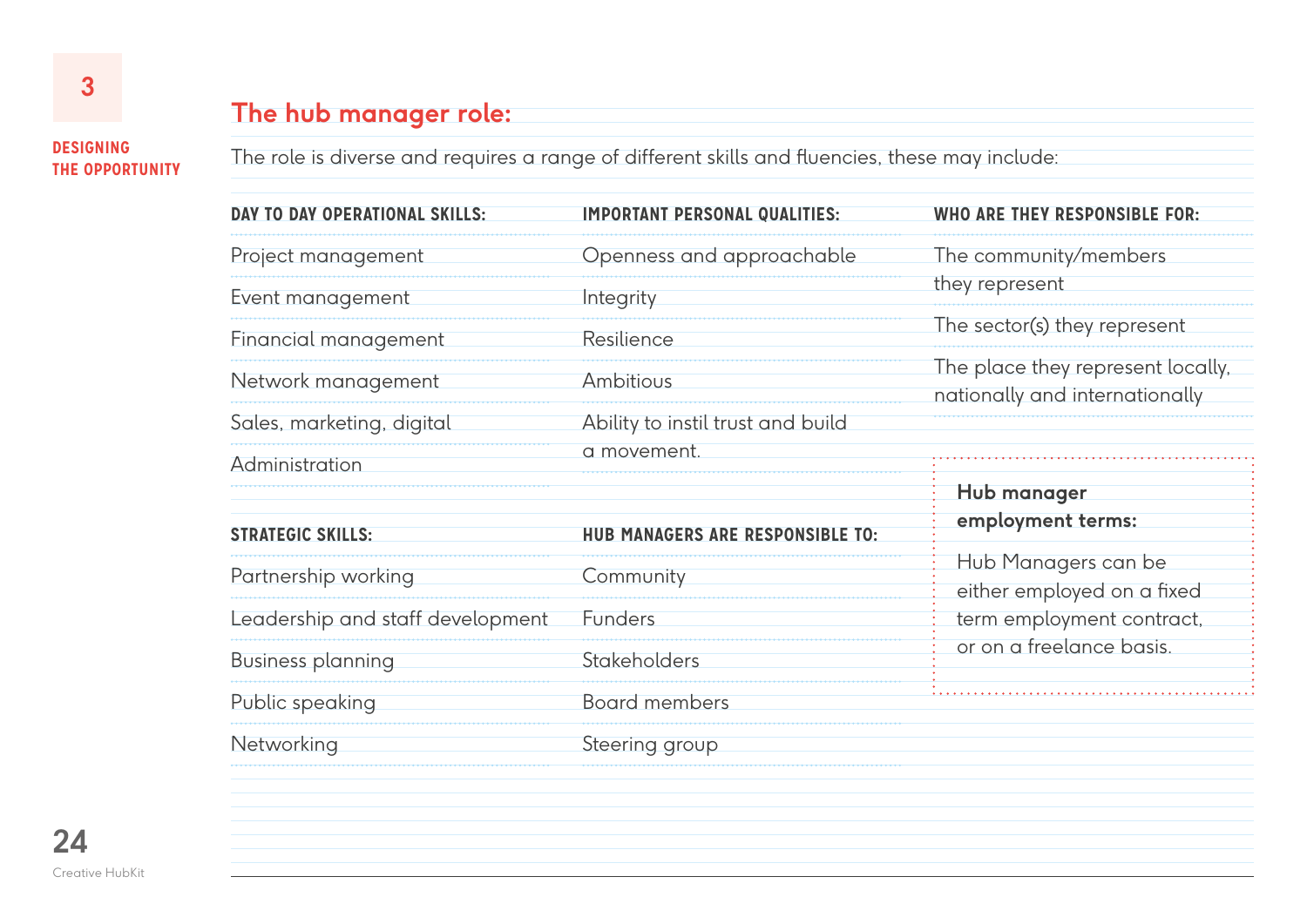## **Innovation over duplication**

**DESIGNING THE OPPORTUNITY**

Although being radical in your approach is to be encouraged, try not to duplicate existing services already offered by other organisations, as this could create unnecessary strains in local relationships. Join forces if appropriate – to signpost, share resources and even help each other learn, innovate or re-design activities, to create mutual benefits for everyone.

To help you think through and map out the resources you have; and identify what benefits the hub will create, try completing the below activity:

- **What is needed to make the hub a reality?**  e.g. types of resources, finance, equipment, staff.
- **What skills and capabilities do you already have?** e.g. business skills, event management.
- **What activities / services / products will the hub provide?** e.g. studio rental, events, business support.
- **What benefits will the hub create for those involved?** e.g. for tenants, collaborators, suppliers.
- **What broader impacts could the hub potentially generate?** e.g. for city, stakeholders, creative/cultural economy.

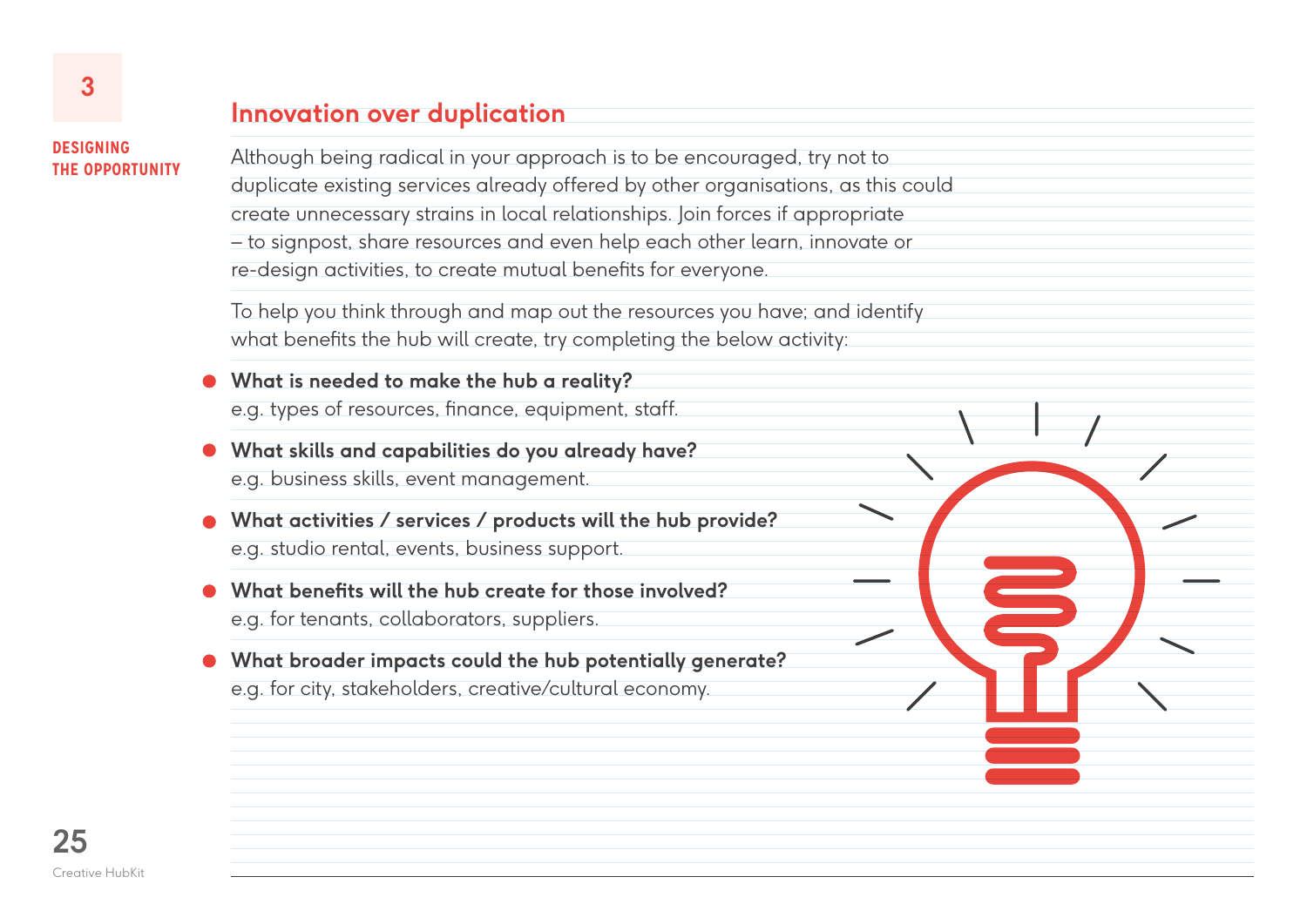#### **DESIGNING THE OPPORTUNITY**



## **HUB INSIDER:**

#### **Setting the ethos**

**Residence** is a collective of artists based in Bristol, who share space, resources, knowledge and opportunities. They make live performance, including live art, script based work, devised performance, community and interactive work, and are united by a curiosity towards each other's practices, and a commitment to supporting each other.

#### **Hub type:**

Studio

#### **Stage:**

Established / Growing

#### **Structure:**

Community Interest Company (CIC)

#### **Finance:**

Earned income

#### **Staff:**

Residence is a collective with no staff, they rotate a leader every three months and someone responsible for finance, all voluntary.

*We're an artist led hub, a collective of about 20–30 makers, live art and performance makers. We share office space, a library, technical equipment, rehearsal spaces and kitchen.*

*A core value for Residence is mutual support and respect, everyone is there to work, support each other and share. We're horizontal in structure so we have a rule, which is that whoever says, does. Meaning if you propose something it becomes your responsibility to do it. Residence has a homelike feel and I feel quite at home when I'm there.*

*If you are in a similar situation, you're looking for zero funding ground-up approaches to building your own space. I'd say the essential things we've learnt are that your space has to be warm enough so it can be used in the winter, you have to have an internet connection and you have to be able to make tea. It's about being really imaginative about the possibilities – when you walk into an empty room and think, the rehearsals could take place here, and the events and gigs over there. It's about having that positive imagination – that's what really counts.* 

#### **Ed Rapley, Residence**



**26** Creative HubKit

#### [residence.org.uk](http://residence.org.uk/)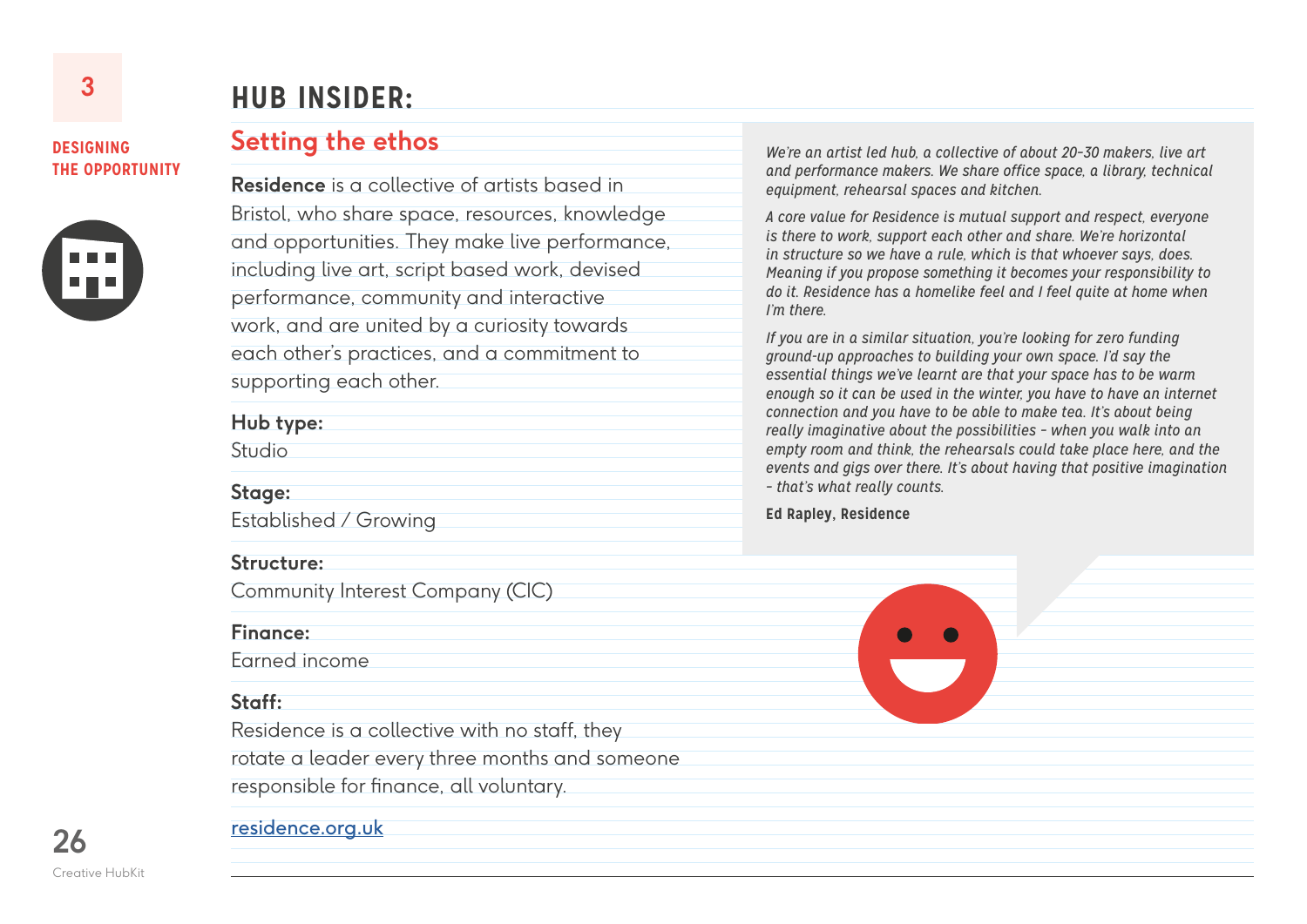# **IN SUMMARY**

**DESIGNING THE OPPORTUNITY**

CREATE THE RIGHT COLLABORATIVE CONDITIONS FOR YOUR COMMUNITY.

BUILD ON THE SKILLS, RESOURCES AND TALENTS YOU HAVE ACCESS TO.

GOOD HUB MANAGERS REQUIRE A DIVERSE RANGE OF SKILLS AND FLUENCIES.

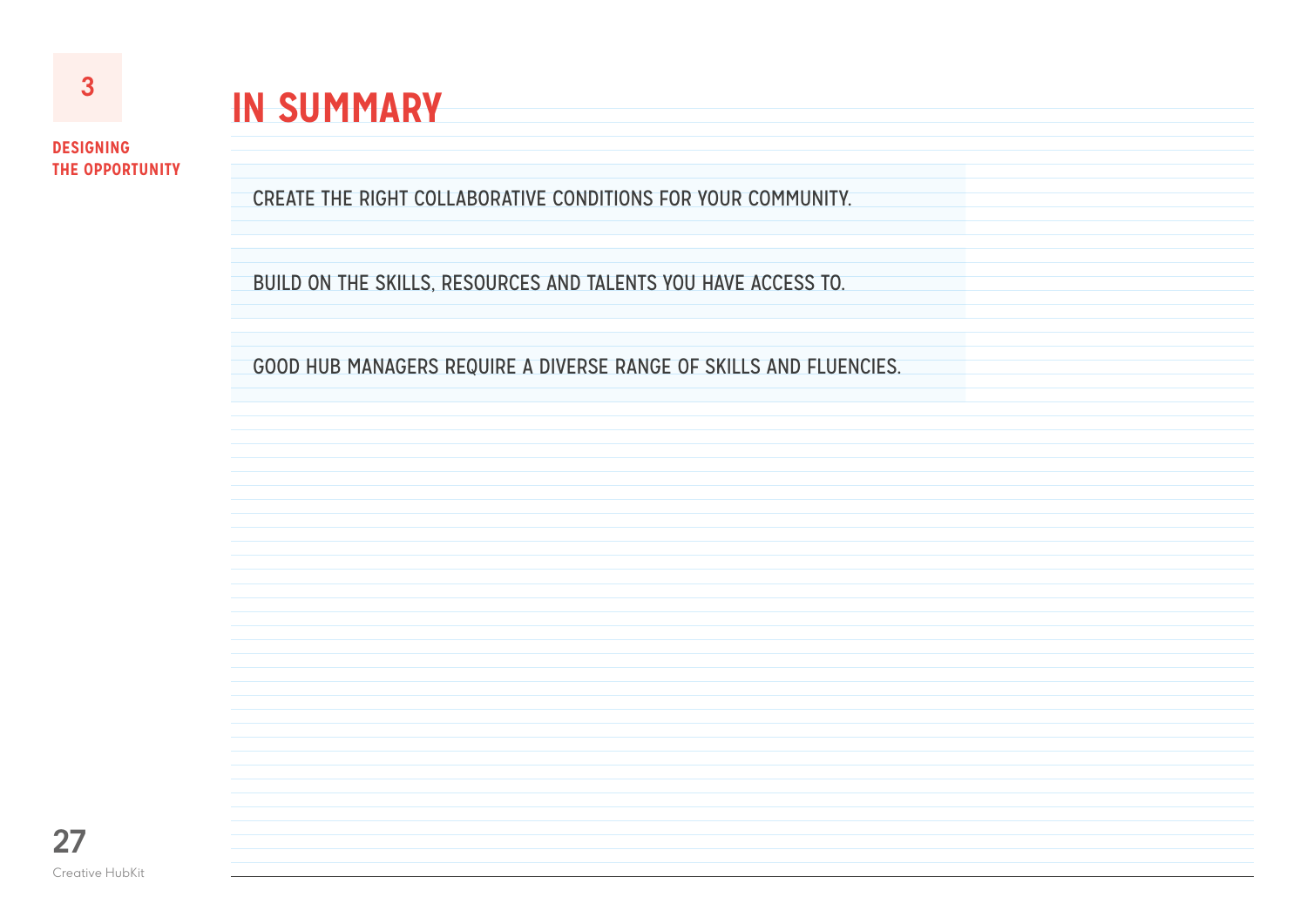<span id="page-27-0"></span>**OBJECTIVES:** FOCUS ON THE FUTURE SUSTAINABILITY OF YOUR HUB FROM THE OUTSET

One of the most challenging things to do when setting up a hub is to work out the costs involved; this can be made more complex if you are establishing a new type of hub model. To ensure your hub is sustainable in the long term, it's crucial to consider these factors as early as possible.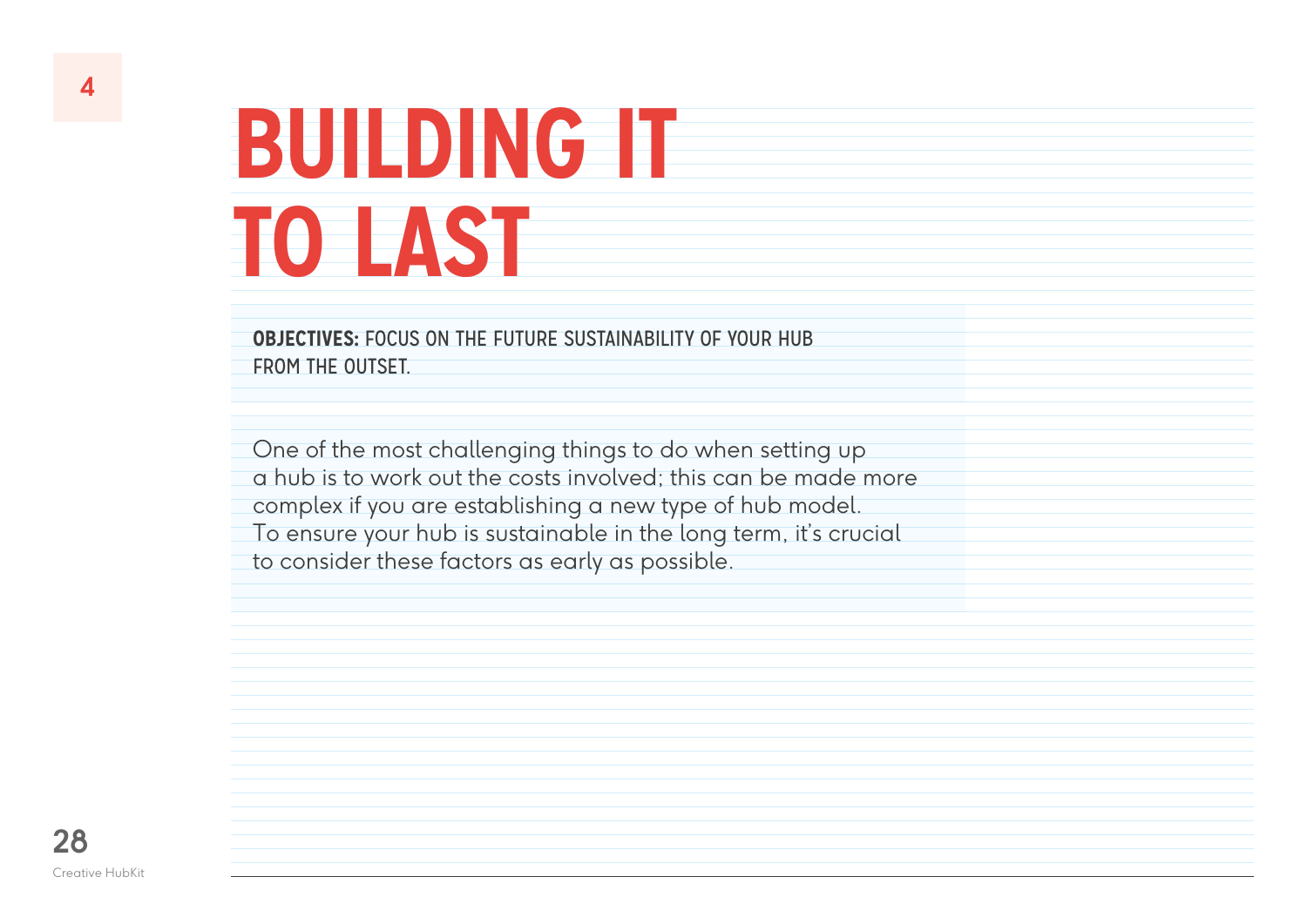## **Planning the finances**

We use financial modelling tools all the time to work out the best rates for our personal finances by comparing rates online to find the best and most appropriate options. Modelling finances for your hub is no different – enabling you to weigh up different scenarios and approaches to your potential income sources and expenditure before committing. You can find cashflow spreadsheets online to experiment with inputting different financial options before deciding on the most appropriate direction.

If you are setting up a physical hub, you will need to know the rental and running costs – this will help you plan what services and crucially what income you need to bring in.

## **Costing your services**

It is important to research what people will be willing to pay by asking your prospective network what services they need and how much they would spend. Questionnaires and surveys are just one way of doing this; more effective ways include facilitating workshops or speaking at events to create more engaging ways for people to feed in their perspectives.

To cost the services that you will offer, look at what other similar hubs offer and what they cost and then benchmark these against your own – don't just look locally, also look internationally. Research other types of hubs outside of your sector – where you could potentially translate learning from their model to apply to your own.

Diversifying your income streams will ensure that the hub is not reliant on just one funding source, however make sure you are focused enough on the activities which will help you reach your overall vision, with a view to become self-sustaining for long term success.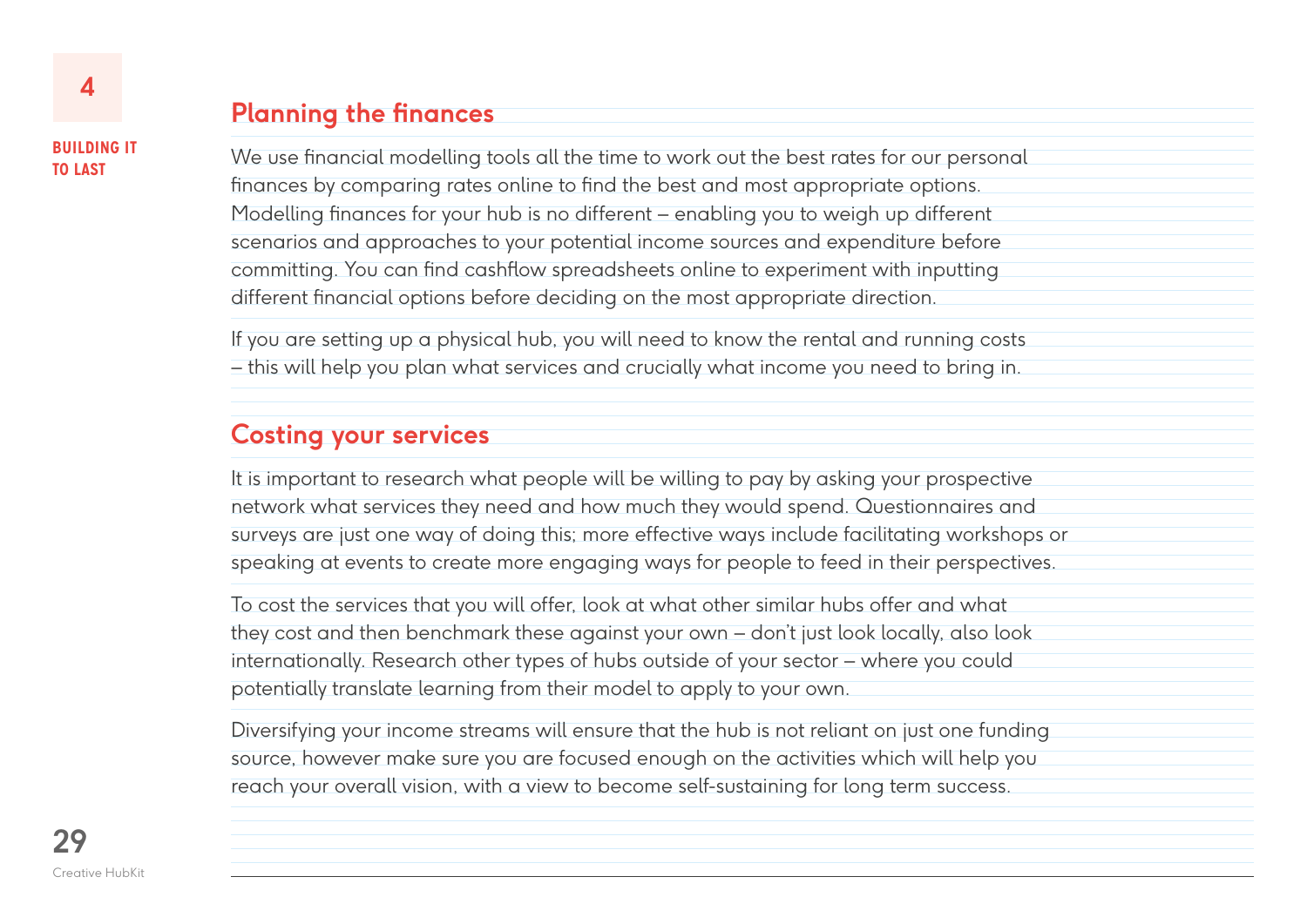## **Securing external support**

Getting external partners on board with your hub early can be critical to support with sponsorship, in-kind resources, grants, investment, loans and match-funds. Make sure that you can clearly articulate your vision and how you will achieve it, as you may only get one chance to pitch your idea. Being able to tell a good story backed up by facts and figures will help; there are lots of guides online to help you improve your presentation and storytelling skills.

New models of finance, such as crowdfunding and impact investment can be valuable forms of raising capital for your hub. There are many inspiring stories of how people have successfully achieved this online and within the HubKit – building a community at the centre of the idea is key.

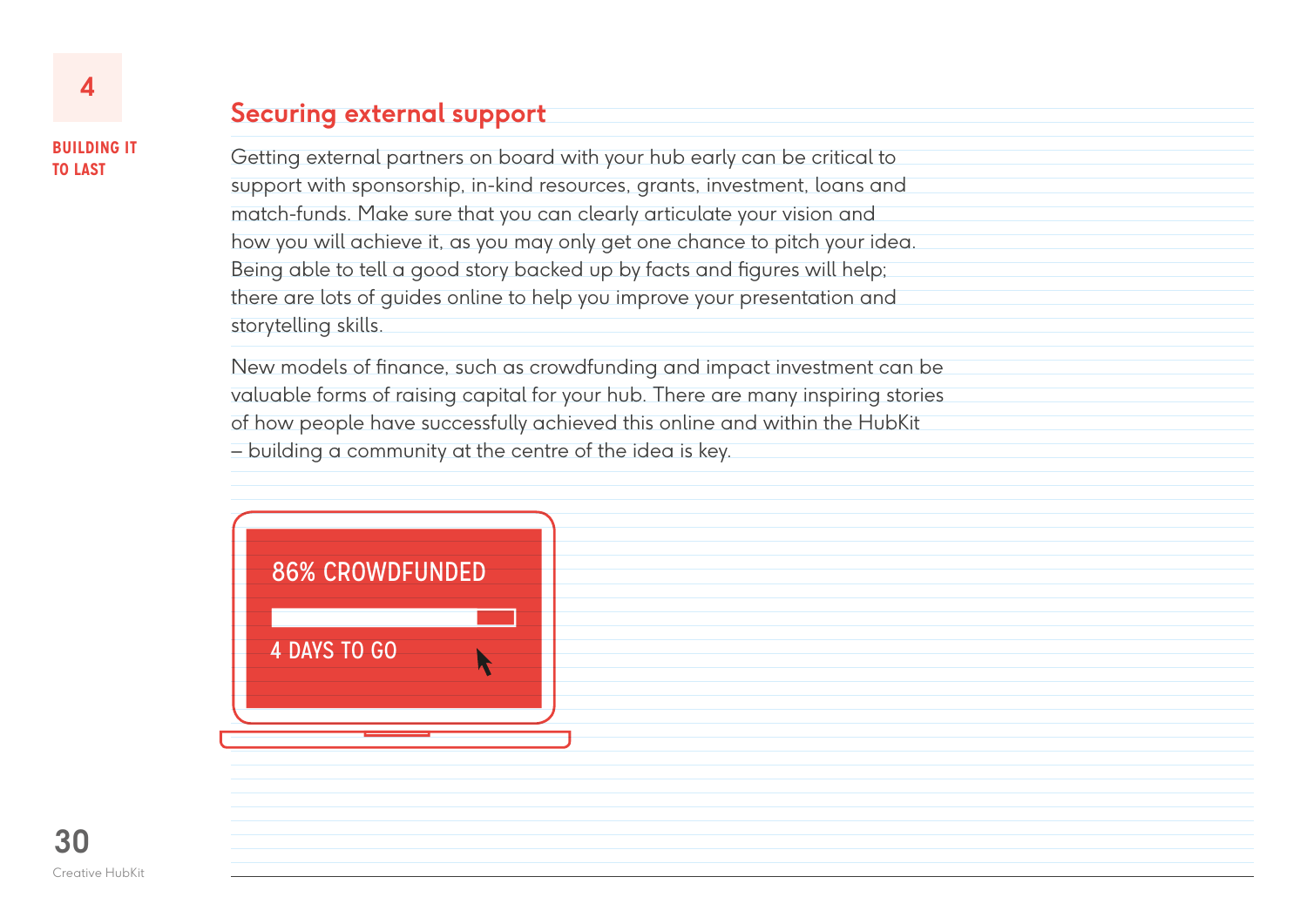

# **HUB INSIDER:**

## **Fostering collaboration and innovation**

**Factoría Cultural** is a creative incubator and hub in Madrid which promotes the development of entrepreneurial initiatives in the various fields of technology, communication and the arts, all included in the Creative and Cultural Industries.

#### **Hub type:**

**Centre** 

#### **Stage:**

Emerging / Growing

#### **Structure:**

Non-profit association

#### **Finance:**

Private/public funding

#### **Staff:**

8 members of staff

#### [factoriaculturalmadrid.es](http://factoriaculturalmadrid.es/)

*We work in partnership with many public and private organisations, they are essential to our sustainability because most of them offer residency grants for creative entrepreneurship projects and provide advice and other services to our residents.* 

*Fostering innovation requires a long list of ingredients. First, uncovering opportunities through research and untapped opportunities. Interdisciplinary teams analyse research data and, in turn, these are the building blocks to develop opportunities and solutions, which later become businesses.*

*We foster sustainable businesses by providing a creative space, technical infrastructure, support, idea exchange, training, investor relations and an array of mentoring and tutoring to ensure entrepreneurs are ready to tackle the world of business competition. Most startups fail because they are unable to scale or adapt to changing circumstances and conditions. Combining scale and agility are key factors in the establishment of a business.*

*Our programme is based on a Learn By Doing philosophy. We focus our support on providing mentors during the early stages of the project and a team of advisors is available to provide advice specific to each project throughout their time at Factoría.* 

*It is important to have a good look round before you do anything else – learn from others' experience and do your market research. Find support from both public and private agencies to facilitate networking for your residents. Good technical facilities are convenient and location is important. Decide on what focus to give the hub. Think in terms of what you as a facilitator are ready to do for your residents. Give your hub "personality" and strive to be service oriented in the areas that are most needed. Periodic surveys and chats over coffee help you understand your residents, their needs and requirements.*

#### **Rosina Gómez-Baeza, Factoría Cultural**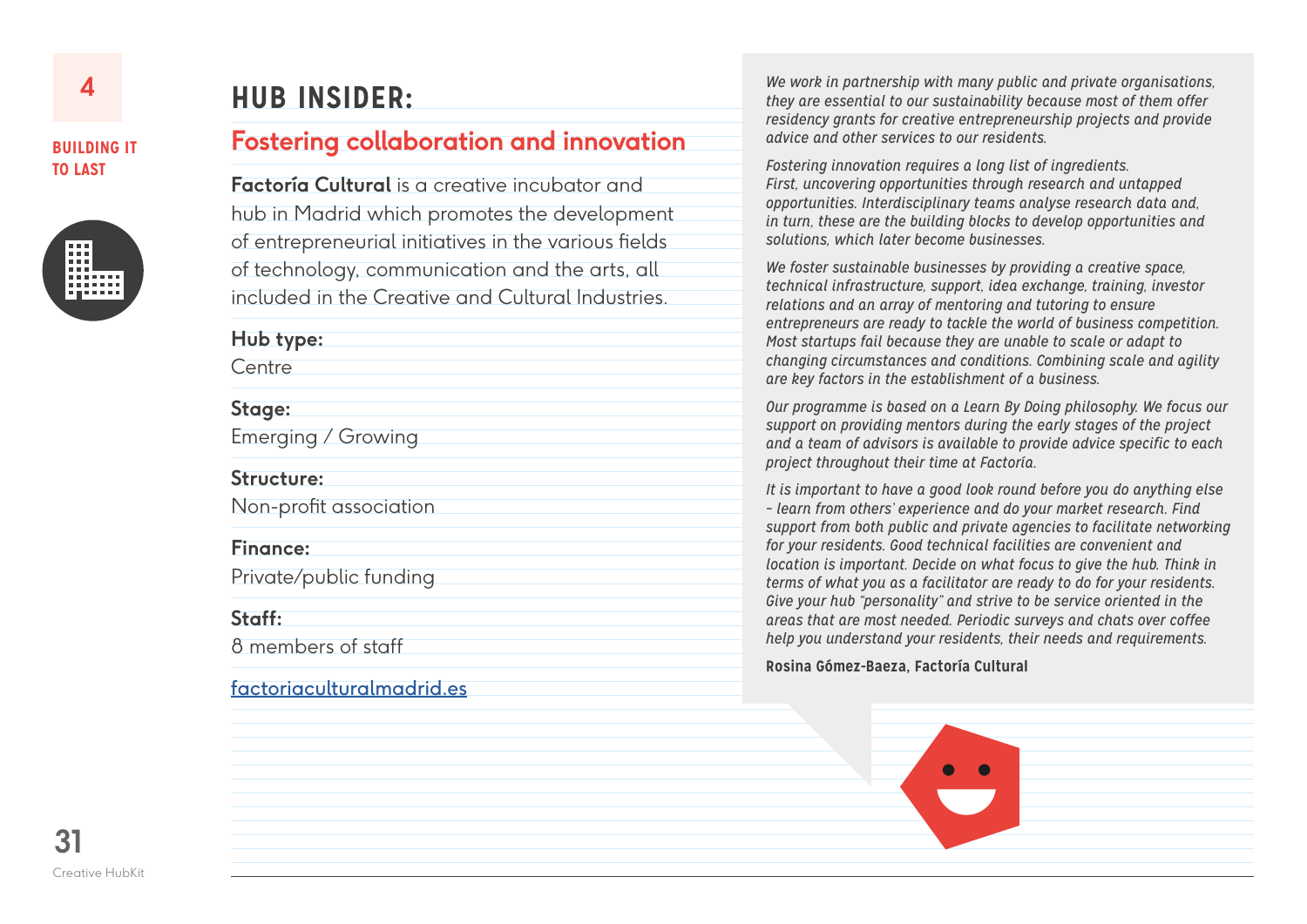



## **HUB INSIDER:**

## **At the centre of long term change**

**Baltic Creative** provides creative space to meet the varied needs of the creative and digital sector in Liverpool and plays a major part in the regeneration of the Baltic Triangle area.

#### **Hub type:**

Centre / Cluster

#### **Stage:**

Established / Ambitions to grow

#### **Structure:**

Community Interest Company (CIC)

#### **Finance:**

European funding, public funding and earned income.

#### **Staff:**

2 full time employees, 1 intern and 9 voluntary board members.

#### [baltic-creative.com](http://baltic-creative.com/)

*Baltic Creative own and manage 45,000sq/ft. of refurbished industrial warehouses in Liverpool, with around 250–300 people working out of a variety of different sized studios and co-working spaces. There's a really broad mix of freelancers, startups, SME's and entrepreneurs from across the creative and digital sectors. It's all about maintaining a good mixture of businesses and creating a community. That's what makes Baltic so exciting; the people and the community.* 

*There are lots of traditional businesses in the Baltic Triangle area who have been here for a long time and they now coexist with the newer creative businesses. People can see it's an exciting area to work and there are a lot of people who want to get involved in what is happening and be part of it.*

*Apart from studio rental, we run events and business support workshops; we also run regular tenant meetings, called the 'Baltic Jam'. At the Jam businesses get the chance to give a presentation and share what they do to engage more with their fellow residents.*

*Having lots of communal and breakout spaces, a meeting space and a fantastic café has really helped us too. The tenant areas have wide walkways and communal kitchens – it's all about creating the right environment to get people communicating and encourage collaboration, without it being forced upon them.*

*It's worth taking the time to find a really good mixture of board members to help guide the strategic vision for your hub. Our board is made up of experienced people with expertise in a variety of sectors from the Arts, Tech, Business & Education worlds to Property, Regeneration and Finance. Find people that can open some of those doors for your Hub and get them involved to champion what you are doing.*

#### **Lyn Robertson & Chris Green, Baltic Creative**

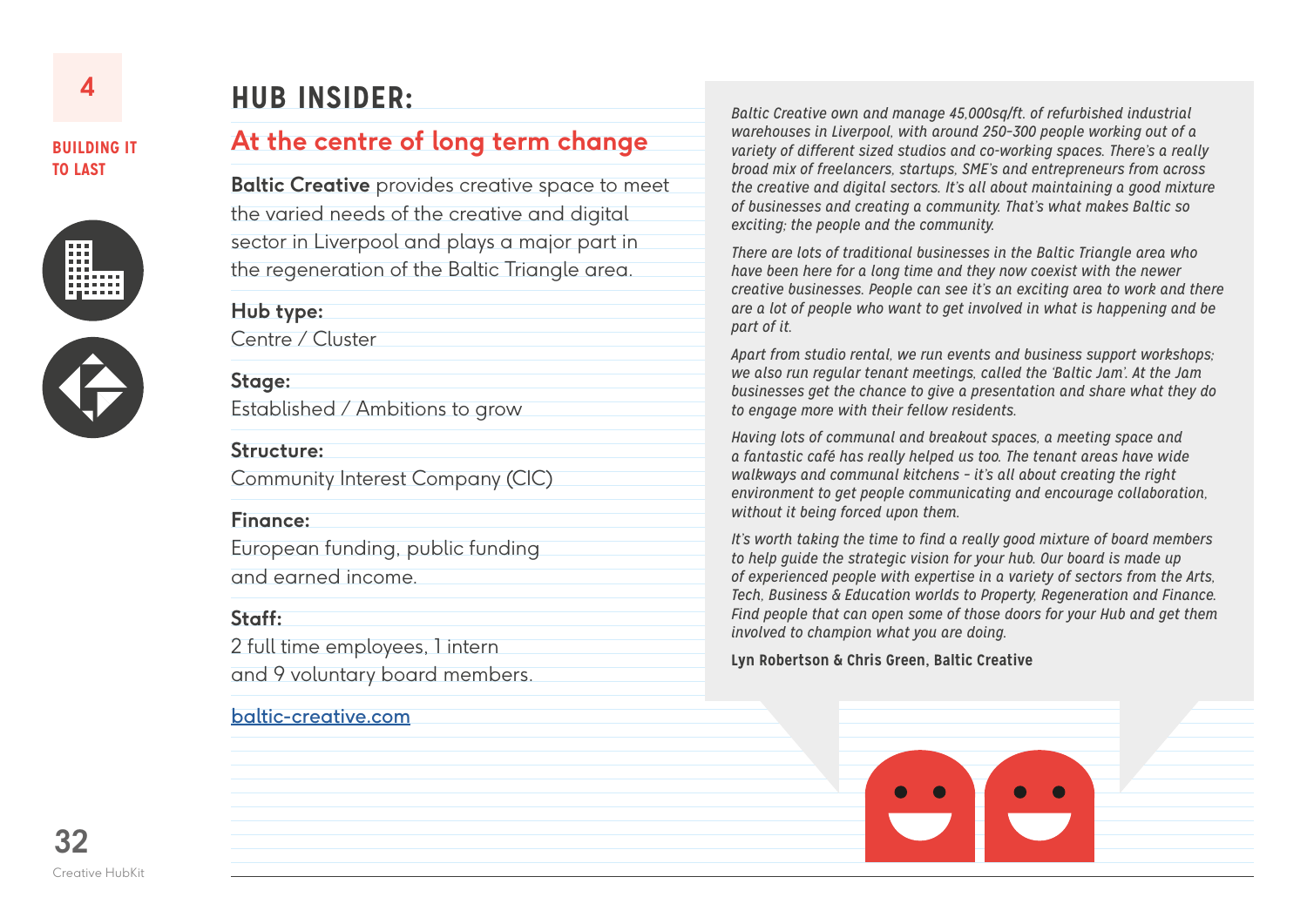

**IN SUMMARY**

EXPERIMENT WITH MODELLING THE HUB'S FINANCE IN DIFFERENT WAYS USING ONLINE [CASHFLOW SPREADSHEET](http://www.culturalenterpriseoffice.co.uk/resources/guide/cash-flow-guide/) TEMPLATES.

BENCHMARK THE OFFER AND COST OF YOUR PROPOSED SERVICES AGAINST OTHERS WITHIN/OUTSIDE OF YOUR PARTICULAR SECTOR.

BUILD A SOLID CASE BACKED WITH QUALITATIVE AND QUANTITATIVE DATA TO ARTICULATE THE HUB'S FINANCIAL STATUS TO POTENTIAL FUNDERS, INVESTORS AND PARTNERS.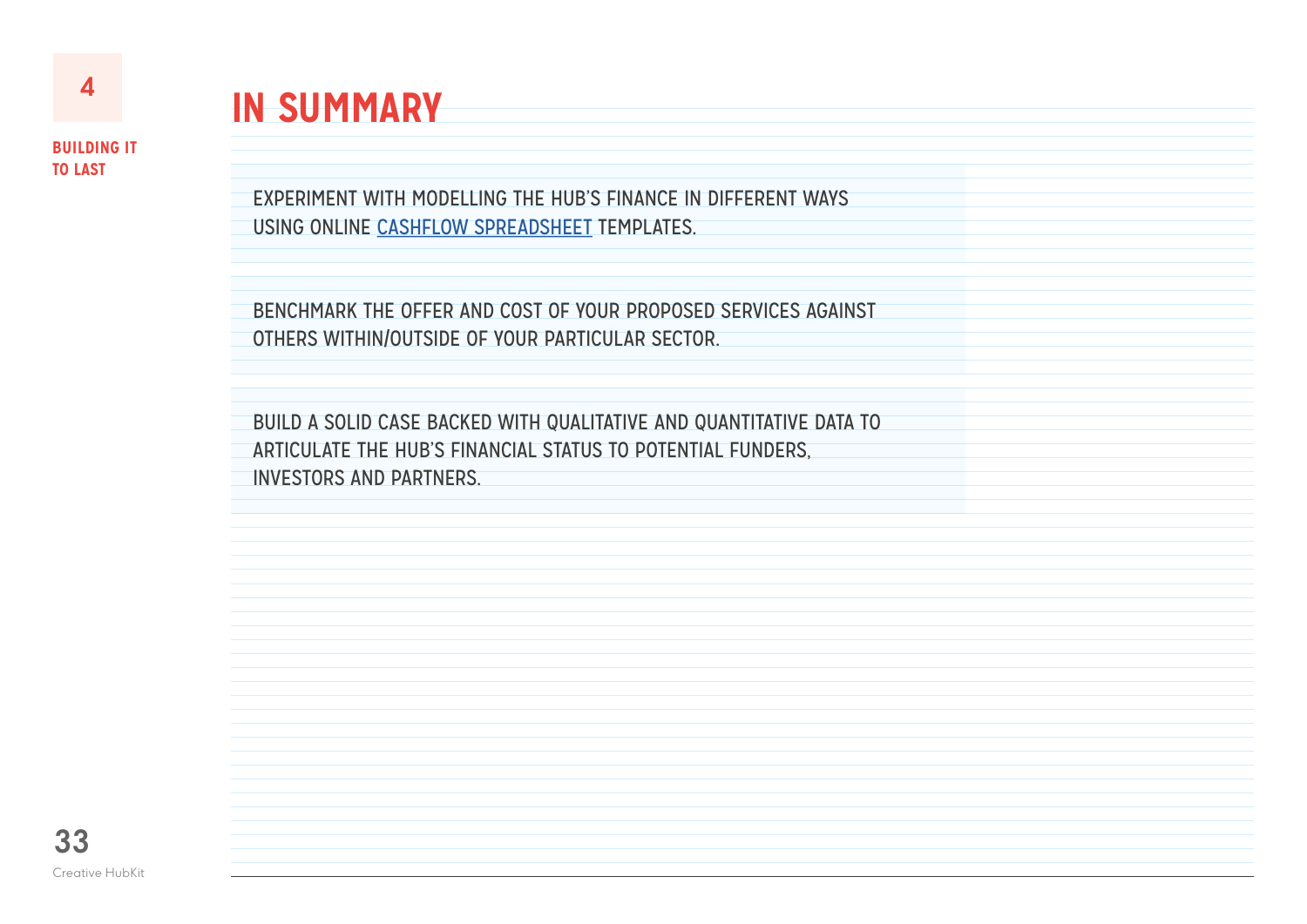# <span id="page-33-0"></span>**COMMUNICATING STRENGTHS AND IMPACTS**

**OBJECTIVES:** TO BUILD A SUPPORTIVE COMMUNITY AND COMMUNICATE THE VALUE OF YOUR HUB.

To grow a genuine network who care about the hub, it is essential to develop your hub's vision, values and voice, through authentic, consistent and open communication, across multiple channels.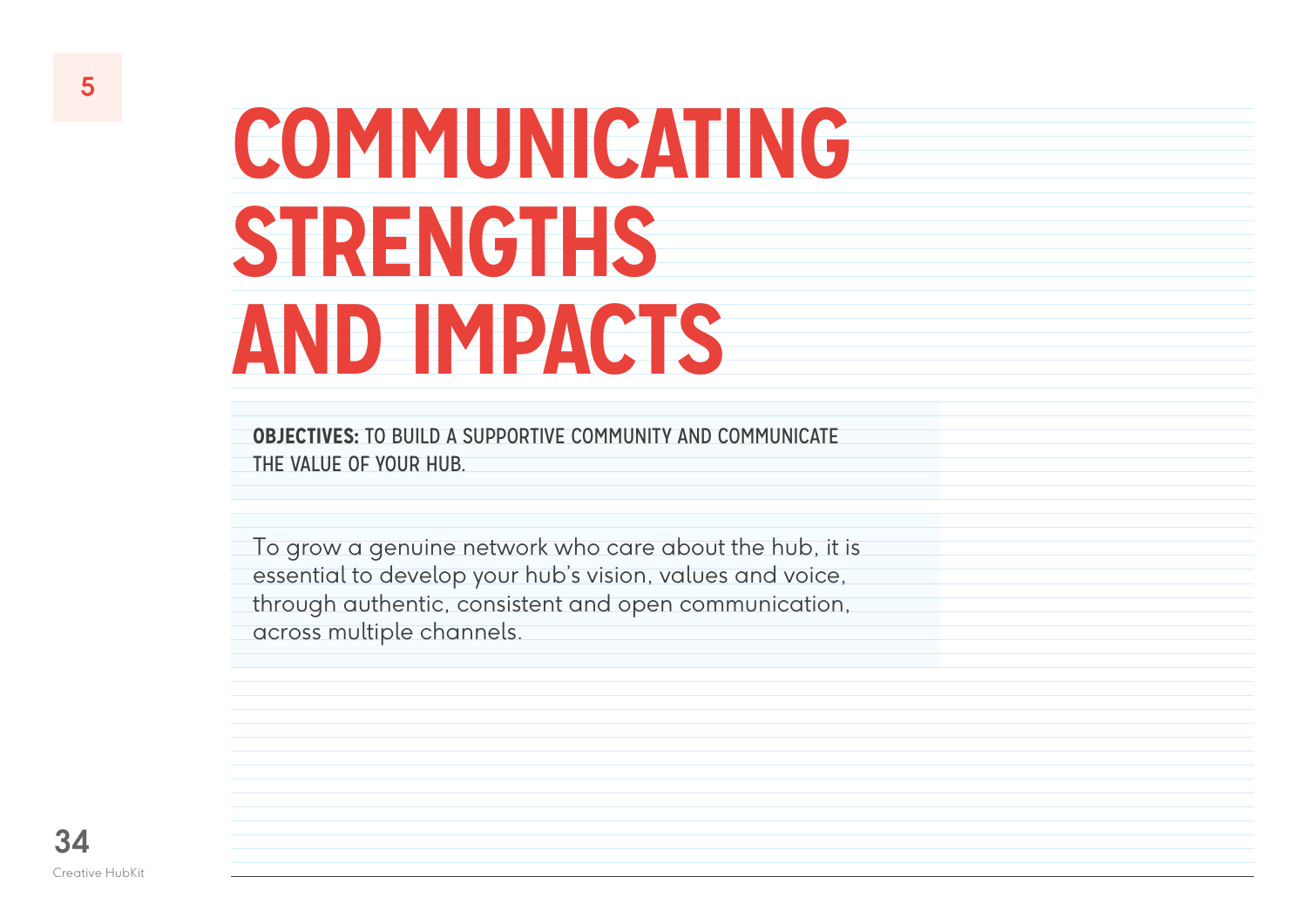# **COMMUNICATING STRENGTHS 5**<br> **COMMUNICAT**<br> **STRENGTHS**<br> **AND IMPACTS**

## **Connecting your purpose**

People want to connect with others who share common values and passions. Create an inclusive hub, where members feel motivated to contribute and empowered to share their stories with you. Your expertise and leadership should run through your messaging; so to build this answer the following questions to then complete the wheel of qualities.

#### **Things to consider:**

- 
- 
- What are the core values? What do you stand for? What do you care about? What is the vision?
- 
- What is the hub's guiding insight?

- 
- What is the mission? How does the hub act on its insight?
- 
- What is the tone of voice? How do you speak to your network,
- partners and funders?

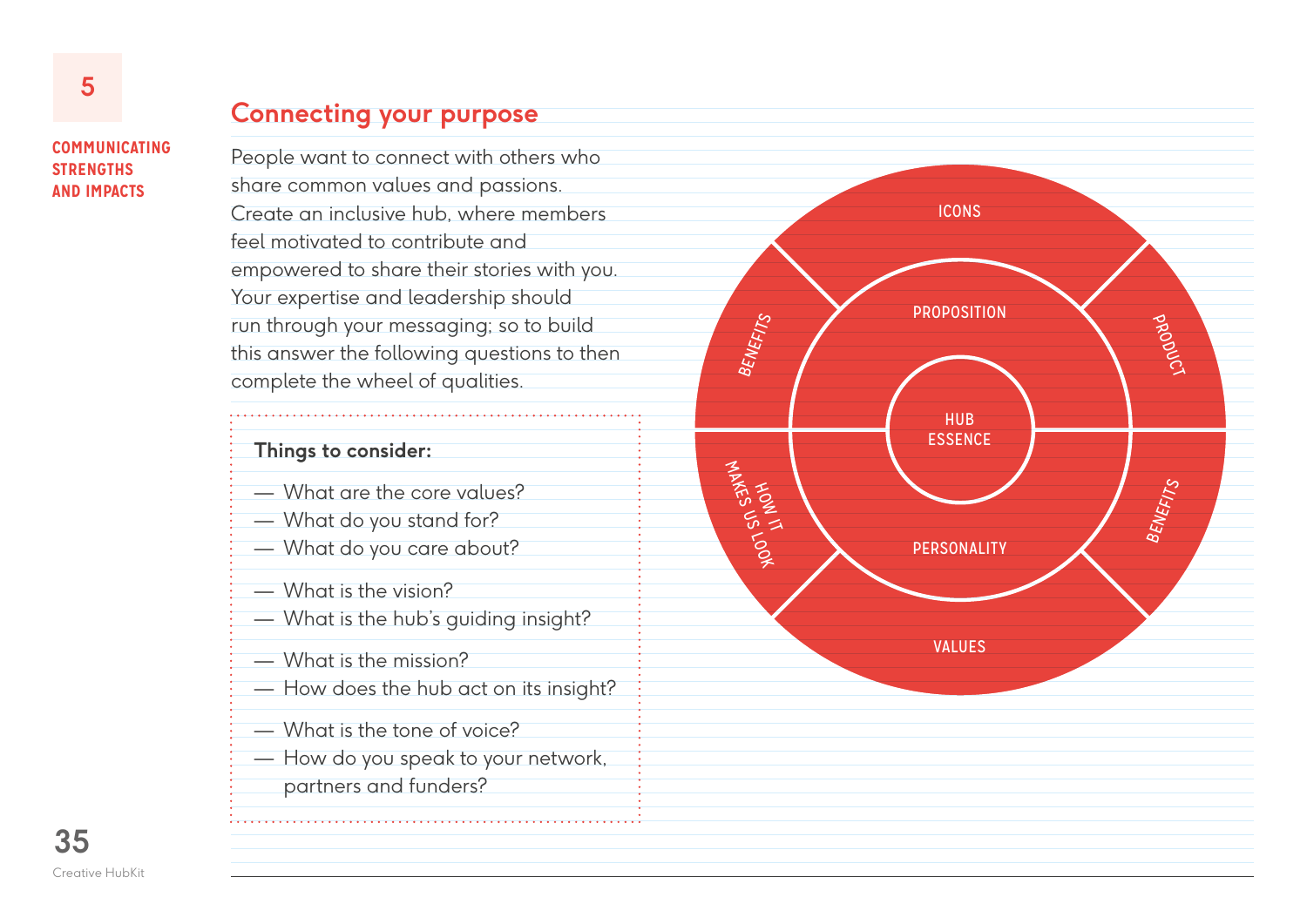#### **COMMUNICATING STRENGTHS AND IMPACTS**

## **Building a digital community**

Consider all the places you'd like to speak with your network. Where do you want to share news, highlight stories and present information? Successful hubs use social media and digital platforms to their advantage, understanding the power of direct conversations around the clock with their audiences, members and collaborators.

## **Playing with communication tools**

Try new tools out with your network; experiment and don't be afraid to try things out, be creative. Create simple easy to follow house style guides for your hub brand, marketing and press activities, so that as you grow every member of the hub team can keep communication consistent and effective.

## **Communicating the impact beyond**

Communicate the social, cultural and economic impacts that your hub generates for the city and any partners, such as Universities, local municipalities, corporates, charities and EU funders. This is increasingly important in a cash strapped world – look at your partner's strategic objectives to match priorities and find common ground and language which will assist you to explain what impact the partnership is achieving for all involved. See the next section for more ideas on what type of evidence to collect and share.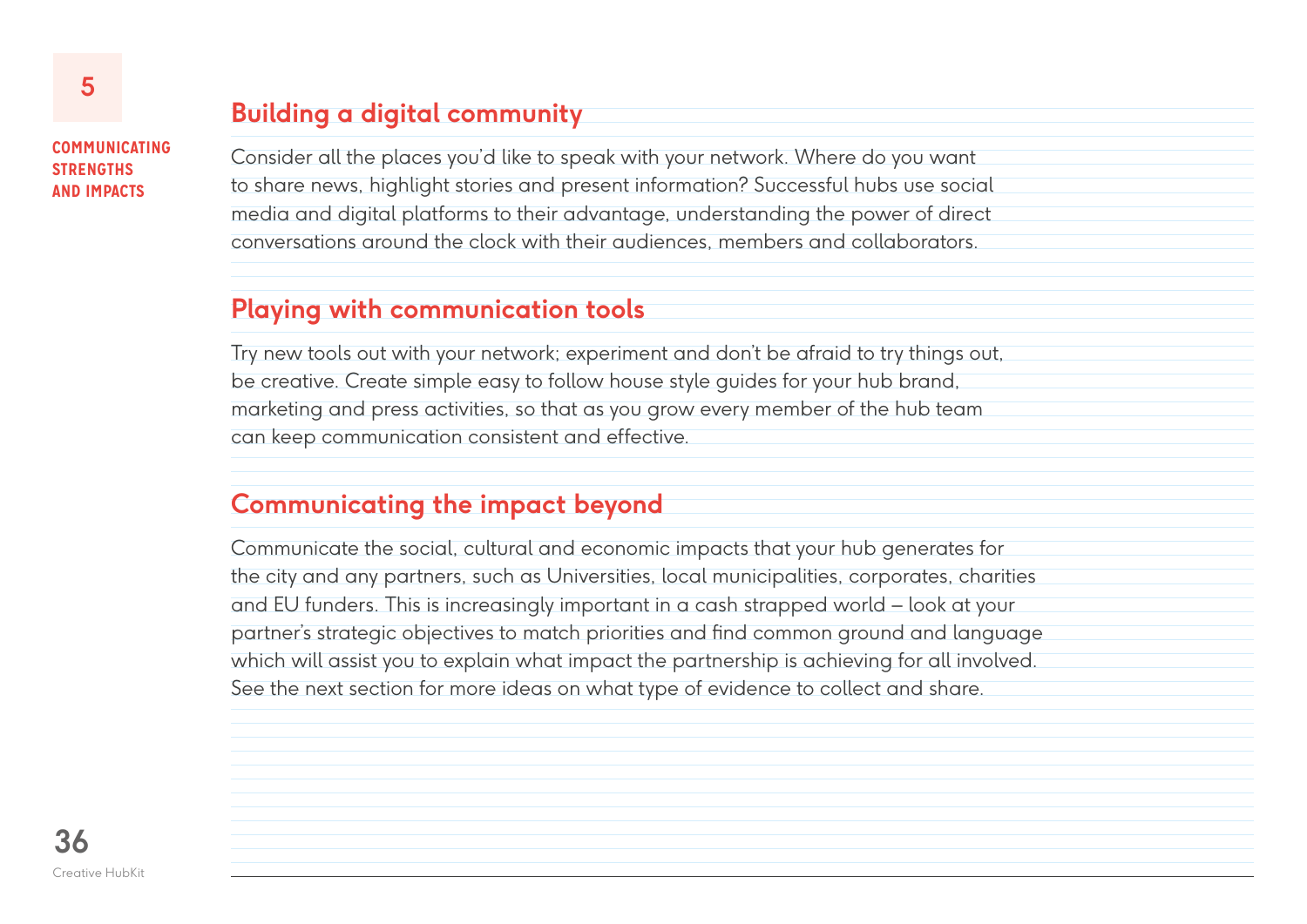#### **COMMUNICATING STRENGTHS AND IMPACTS**



## **HUB INSIDER:**

## **Building a creative force**

**FabLab Lisboa** was created within the strategy of Lisbon's Municipality for the development of the local economy. FabLab Lisboa is the place to develop and prototype ideas and access innovation tools and workshops.

**Hub type:**

**Centre** 

#### **Stage:**

Early – 1.5 years

#### **Structure:**

Municipality run

#### **Staff:**

5 full time, 1 intern and 2 volunteers.

#### [fablablisboa.pt](http://fablablisboa.pt/)

*Over the last year and a half, FabLab Lisboa has supported over 300 projects and has more than 1,000 members who use our prototyping and production equipment and services.*

*Creating access to these innovative tools enables many benefits – by bridging the gap between idea and realisation, it provides a different kind of learning by doing – the experimentation and prototyping allows people to quickly test their market and gain feedback.*

*We foster collaboration at FabLab Lisboa by offering two open days a week free of charge, to develop and build the community; and we work in partnership with Municipality as our host, material suppliers, other Hubs, the Universities and Art Schools. We are also developing open calls targeting the creative community of the city and we aim to unite the scattered community of makers and DIY creatives into a single force towards a common goal of local development and collaboration.* 

*My top tips for setting up a new hub would be to analyse the geographical and socio-economic context of where you are setting it up. These factors will play a big role in the character of the hub. Implementation should come in phases – growth should be progressive, start small and modestly.* 

*Finally, be open to every single invitation, at least in your first year as you might find interesting surprises.*

**Bernardo Gaeiras – FabLab Lisboa**

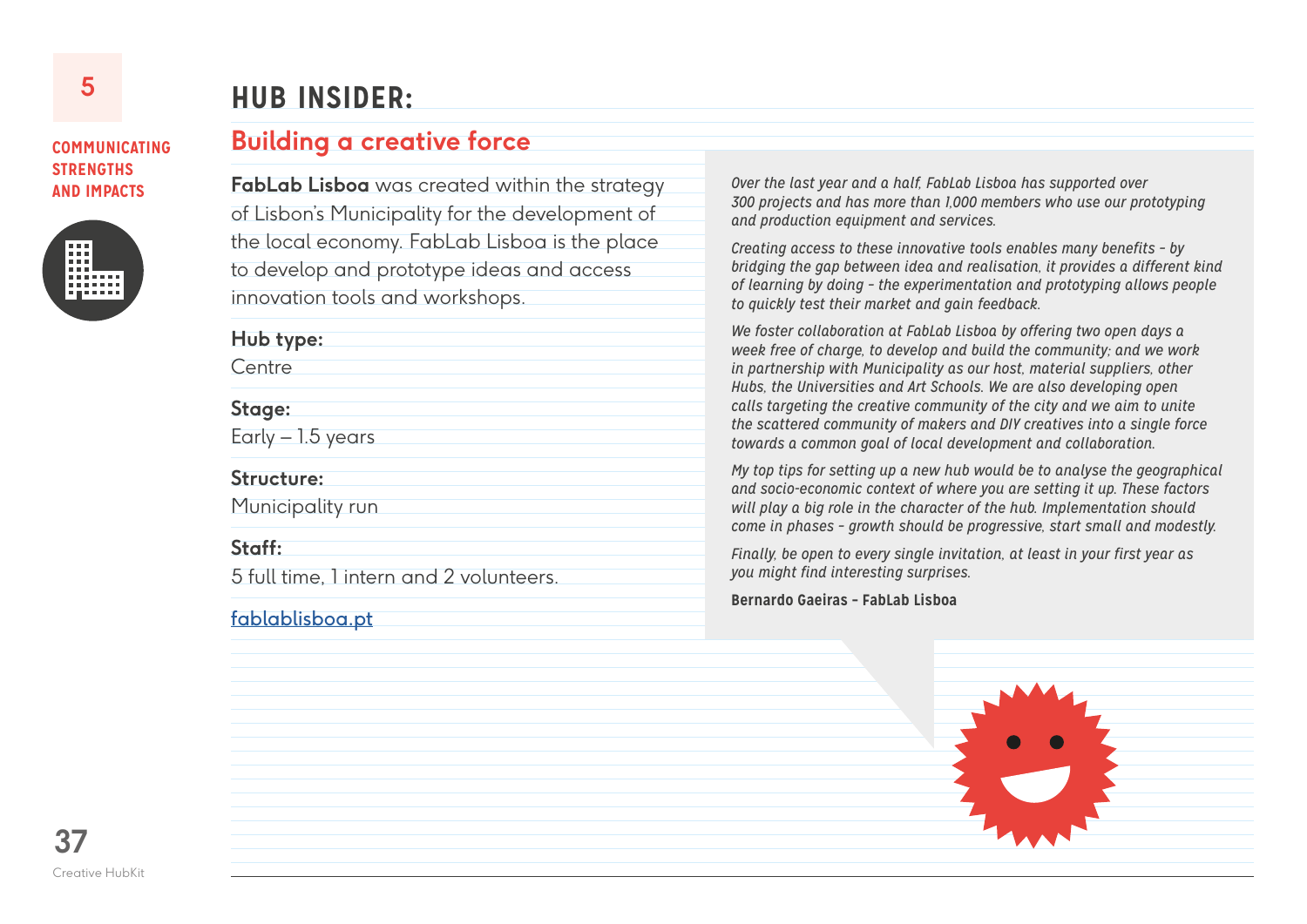# **IN SUMMARY**

**COMMUNICATING STRENGTHS AND IMPACTS**

FIND COMMON GROUND WITH OTHERS BY CONNECTING IN YOUR VALUES AND PURPOSE.

EXPERIMENT WITH NEW TOOLS AND COMMUNICATION METHODS.

COMMUNICATE YOUR BROADER IMPACTS TO DEVELOP STRATEGIC RELATIONSHIPS AND INFLUENCE POLICY.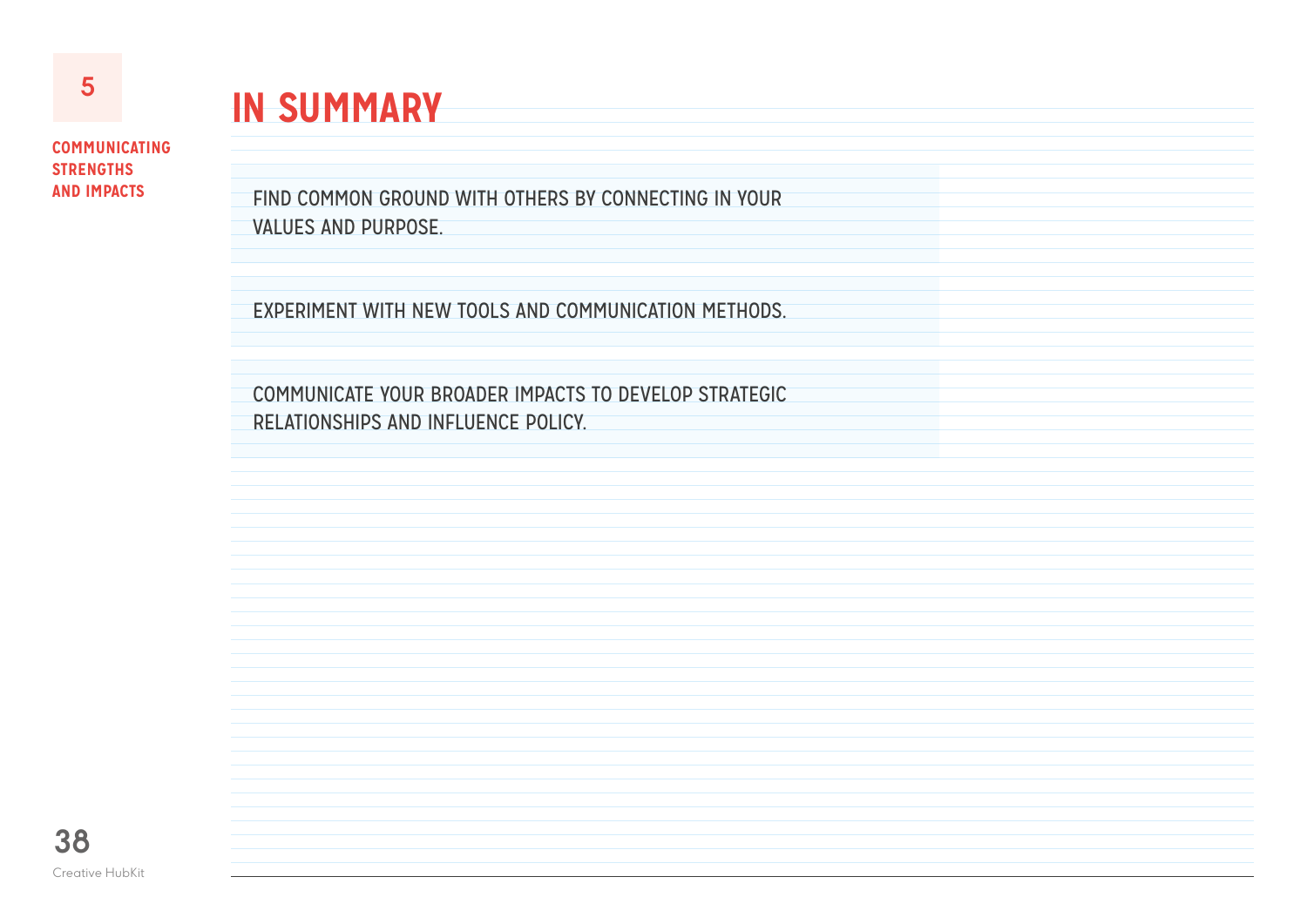# <span id="page-38-0"></span>**REVIEWING AND IMPROVING**

#### **OBJECTIVES:**

DEMONSTRATE THE VALUE OF YOUR HUB FOR THE SECTOR AND ECONOMY.

Capturing information about how your hub is doing and sharing it is crucial to show your community, stakeholders and potential funders what your hub has achieved. Think beyond statistical data, rich stories bring colour to your achievements and can be even more powerful than numbers alone. Aim to collect and share both quantitative and qualitative data with your community and be ready to provide this whenever needed by funders, partners or champions.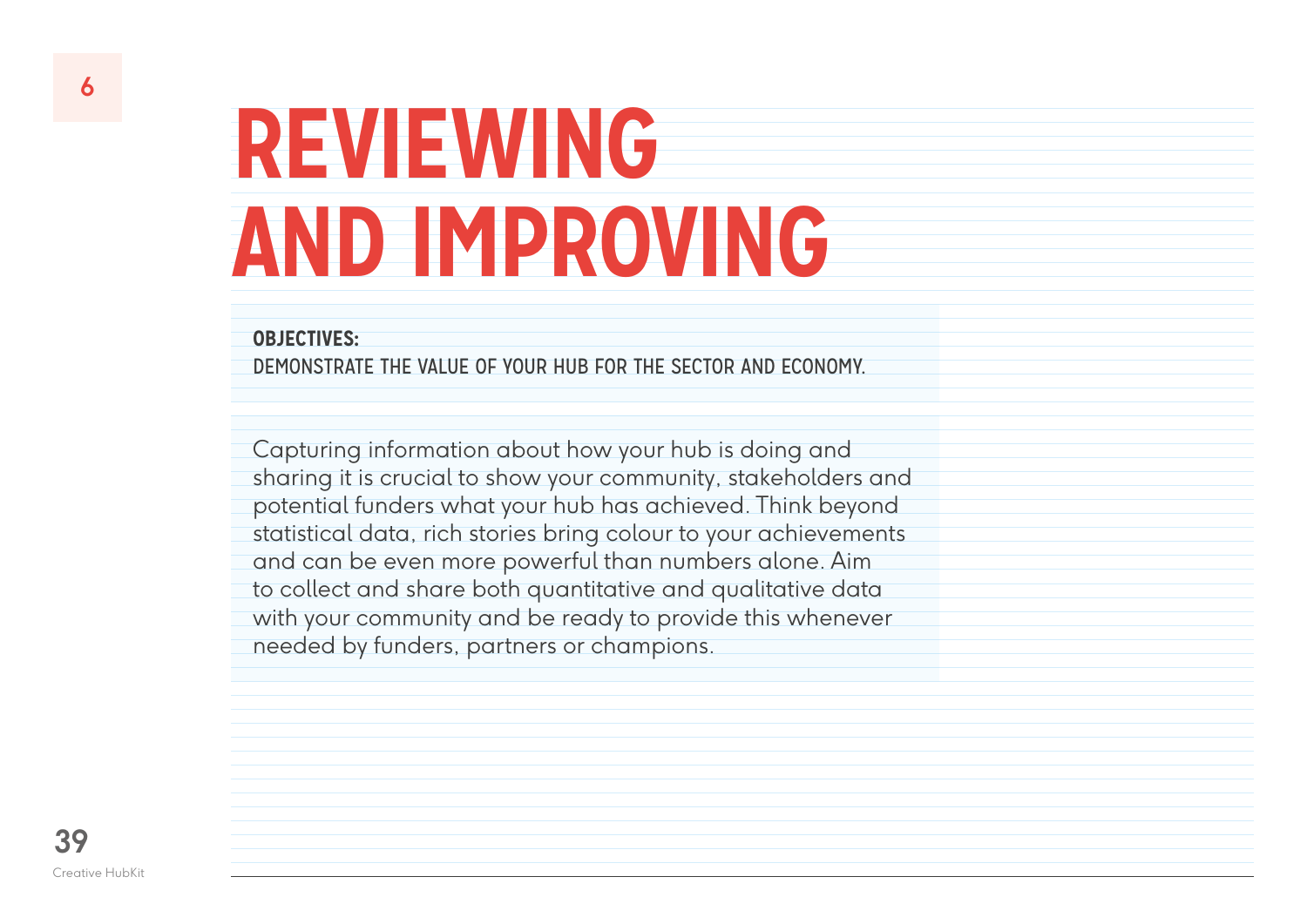#### **REVIEWING AND IMPROVING**

## **Tracking the benefits**

It can be difficult to track the impacts of what you've helped catalyse in a community; connections can be loose and your network may not fully understand why the hub needs to capture this information. Keep in touch regularly with everyone and make it as easy as possible for people to pass on their stories – you never know when you might need these insights.

Data you could collect to evidence the impact of your hub could include: measuring the number of people who have engaged with the hub; the benefits they have gained – such as new work contracts, or social impacts for the community; the numbers of events and activities you have organised; photos of networking sessions; stories from your social media engagement; and case studies detailing individuals/businesses.

Events can be valuable to collect feedback in fun, interesting and low cost ways – helping you capture the softer impacts, which can't be recorded by any precise measurement.

It is valuable to build in regular blocks of time for the core team to work on reviewing, planning and strategy development – this will keep you on the front foot and also make sure your team and community are connected into the bigger strategic picture.

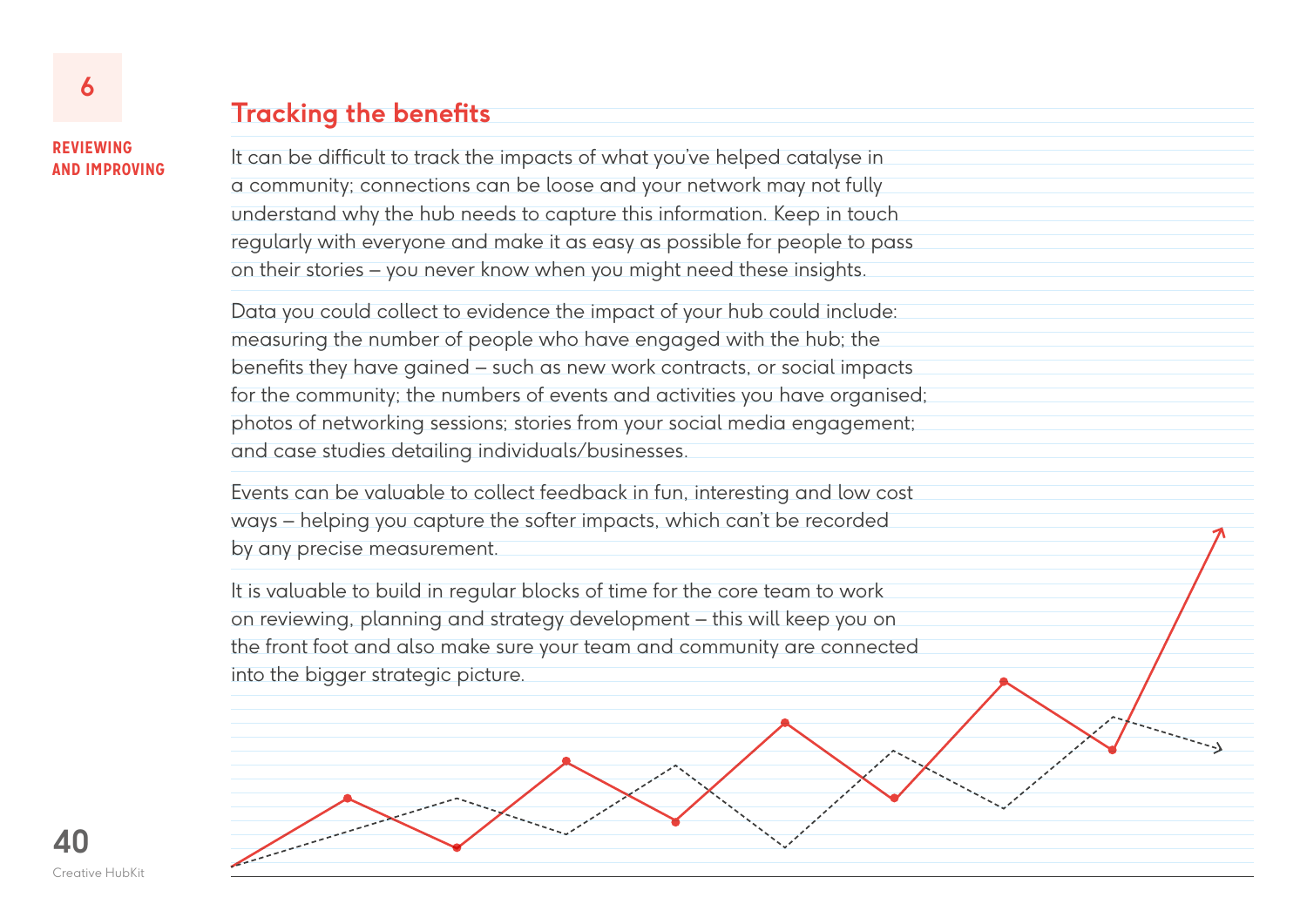#### **REVIEWING AND IMPROVING**

## **Consent and feedback**

Use your database of contacts to help gather information, but always consider privacy and consent. Be transparent about what you are doing and make sure you have individual's consent to use their data/photos/stories before publishing in any domain.

It's unlikely that feedback about the hub will always be 100% positive, so it is important that you don't take this personally. Putting your heart and soul into developing the hub means that irrespective of whether the feedback is constructive or overly harsh, it can be difficult to hear. However it's critical to continually ask yourself and your network how you can make the hub better to thrive in the long term, so keep asking, listening and responding to feedback.

### **Spillover effects**

Consider the broader impacts that the hub generates for your local town/city and also any national or international agendas it is helping achieve. Hubs often create value beyond just benefiting their own network and this isn't always captured. These spillover effects can help make the area more attractive to live, work and visit; so make sure that you demonstrate how you are achieving this to help secure support and resources in future.

## **The Connected City**

*One of the ways hubs can achieve sustainability and manageable growth is through building links and networks with other creative hubs and also non-creative incubators.* 

*Lisbon Creative City is a new initiative being spearheaded by Lisbon City Council. The City recognises the importance of Creative Hubs for the sustainability and growth of the creative industries. The City has a hands-on approach to supporting and managing some of the city's hubs, but has also instigated the Lisbon Incubator Network – supporting the city's hubs hubs to grow and develop best practice.*

*The Lisbon Incubator network allows the city's creative hubs to learn more about business models more commonly found in tech incubators or other sectors. Thus, the business incubator model of an organisation like StartUp Lisboa, or the Venture Capital and Angel Investment expertise of an organisation like Beta-i, can influence and support a Creative Hub like Mouraria Creative Hub. The network is built on a commitment to organisational openness, and partnerships between incubators and hubs are becoming increasingly common.*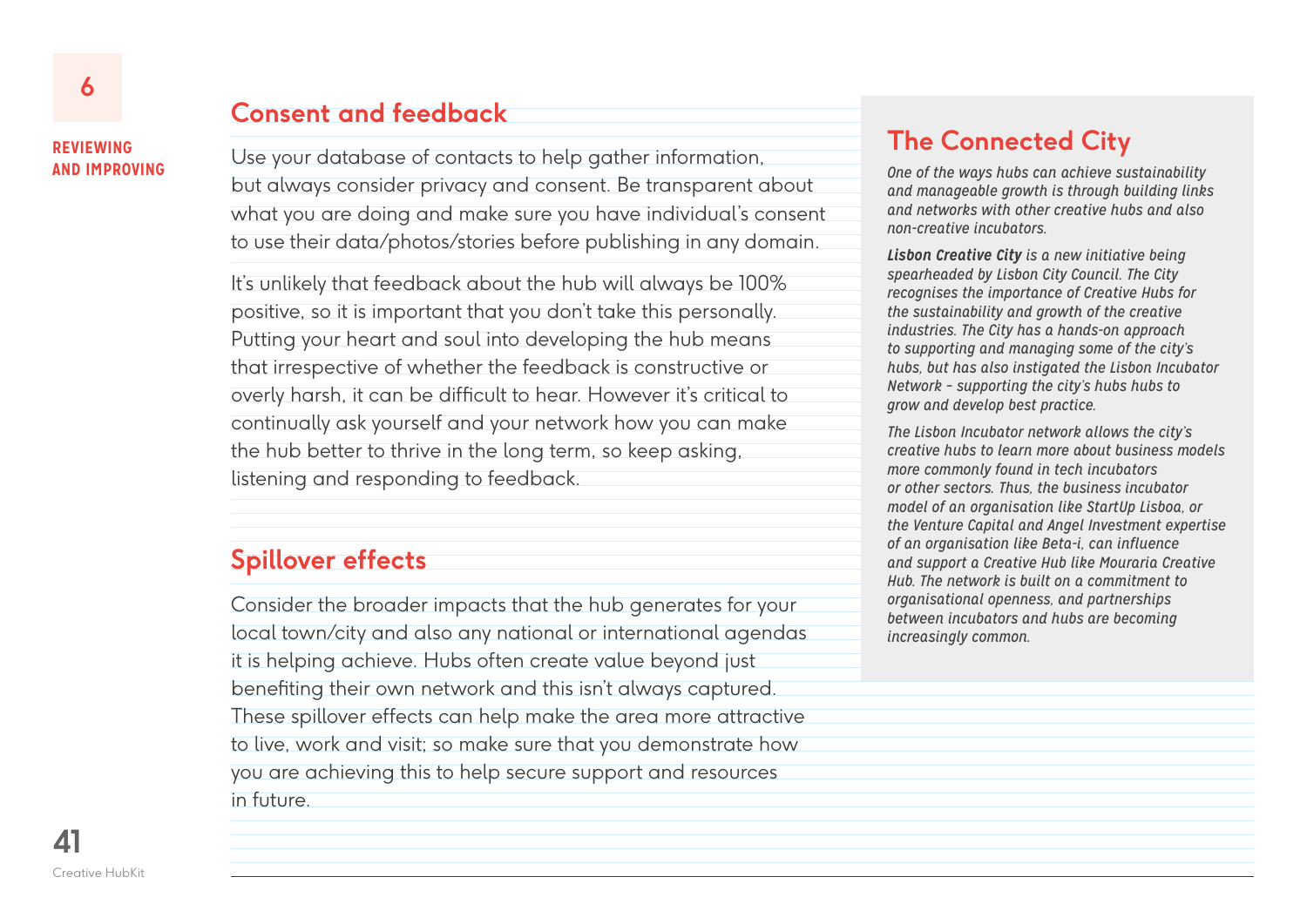#### **REVIEWING AND IMPROVING**



# **HUB INSIDER:**

**Learning from collaborators**

**Hackney WickED** promotes local culture across the Hackney Wick and Fish Island areas of London; it is dedicated to providing a platform for artists to showcase their work through art events and an annual art festival.

**Hub type:**

Cluster

#### **Stage:**

Established but undergoing organisational development for a sustainable future.

#### **Structure:**

Community Interest Company (CIC)

#### **Finance:**

Mix of public and private funding.

#### **Staff:**

1 CEO, 5 Board Directors, 1–50 volunteers.

#### [hackneywicked.co.uk](http://www.hackneywicked.co.uk/)

*Hackney WickED is an annual festival and collective of artists based in Hackney Wick, it brings together a collective voice for artists to champion them and build creative collaborations, all year round. We started up in 2008 with a group of artists opening their studios and galleries; and became a Community Interest Company (CIC) in 2010. Our board of directors has a real mix of skills, across art curation, music programming and administration; we're all really open to sharing skills.*

*The artists and the local businesses in the area are our key partners; and the most telling sign of our success was when the Festival couldn't run one year due to the Olympics. Everyone told us that trade was bad and footfall was really low; and that the Hackney WickED weekend was the largest revenue generator for all of them. That was really cool for us to learn how much the organisation generates for them and brings in new audiences to the area – we're now using this learning to build our future plans and consider our income streams and opportunities.*

#### **Anna Maloney – Hackney WickED**



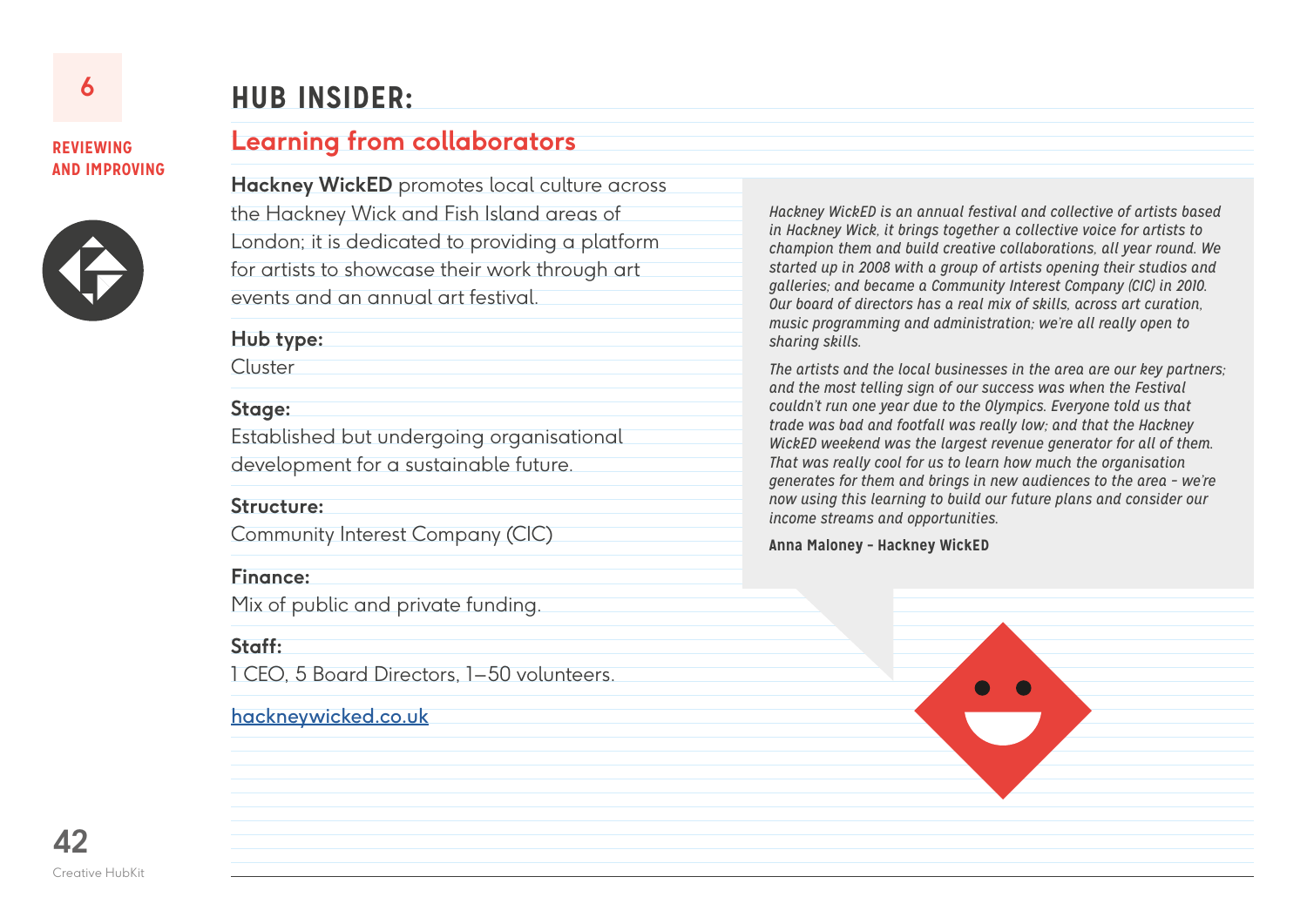

# **IN SUMMARY**

**REVIEWING AND IMPROVING**

> USE A RANGE OF METHODS TO CAPTURE AND SHARE DATA ABOUT YOUR HUB IN CREATIVE WAYS AND INCLUDE BOTH QUALITATIVE AND QUANTITATIVE INFORMATION.

BUILD IN TIME OUT TO REVIEW AND ASSESS YOUR PROGRESS AND FOCUS ON THE FUTURE DIRECTION OF THE HUB.

FOCUS ON WHAT YOUR HUB DOES FOR THE PLACE IT'S BASED, BEYOND THE WALLS OF THE HUB.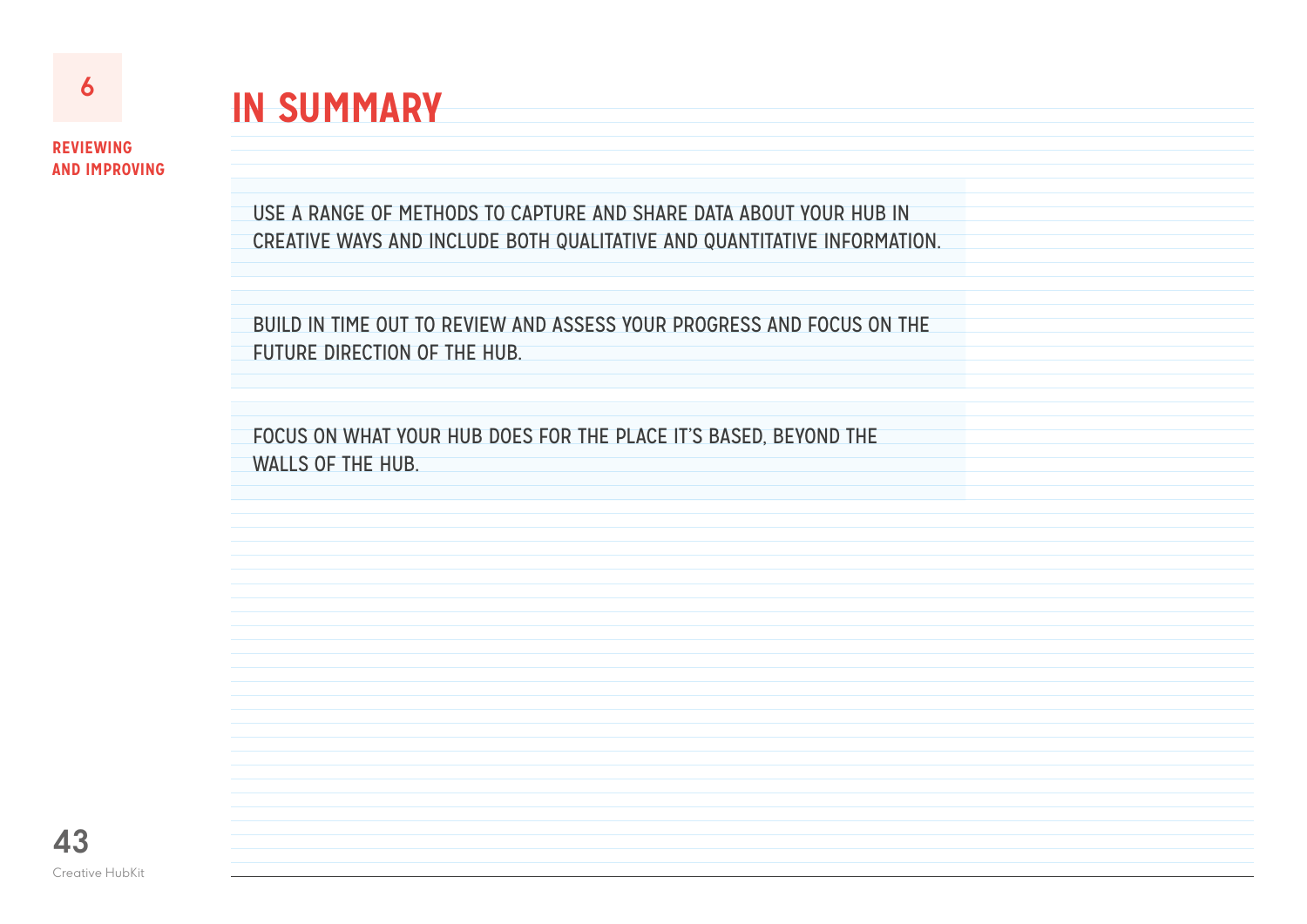<span id="page-43-0"></span>**7**

# **SUSTAINING AND SCALING**

#### **OBJECTIVES:**

TO FIND THE BEST MODEL OF SUSTAINABLE GROWTH FOR YOUR HUB.

If you have successfully developed a hub which has been capable of meeting the needs of its community and have sufficient demand for new space and/or services, then the chances are you will be considering growth.

**44** Creative HubKit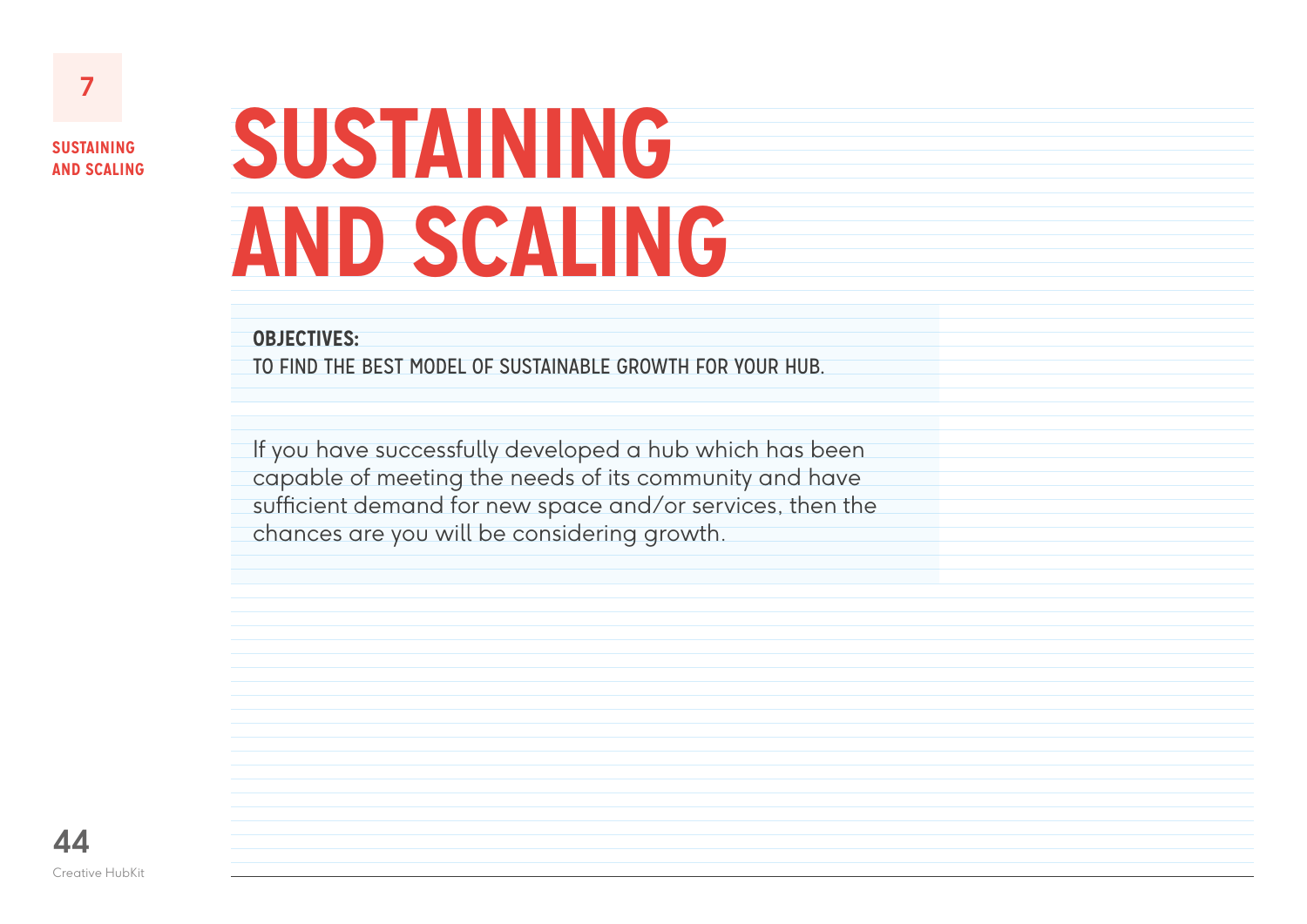## **Growing the hub**

Hubs have the potential to grow and scale in different ways – some hubs may look for bigger premises; or create a members-only digital tool; or they might look for VC funding to grow themselves and the businesses they support.

Remember that as you grow, the role of the hub is not to be everything to everyone – some people in your network may want specific resources and equipment within the hub. If these exist in an accessible location elsewhere then partnerships can be developed to maximise resources, which should be in everyone's interest to jointly develop and grow services together.

## **Policy landscape fit**

Fitting the hub's activity with local and national policies will become more important as you articulate the rationale for scaling the hub. Use business modelling, benchmarking and diagnostic tools to develop the business case and show how the hub meets geographic priorities (such as place-based development policies); and sector specific objectives (including economic, social and cultural priorities).

## **Leadership is key**

Growth can put additional pressures on the staff team as the hub increases in size and becomes more established within the area and with the community. To become resilient and sustainable, innovative financial models need to be explored and this needs to be led by the right people with the right attitude to achieve this.

Finding opportunities to bring staff along on the journey with you and enable them to develop leadership skills can prove valuable for succession planning and for having a contingency plan in place. Consider taking on an intern/junior staff member, or develop a partnership with a local organisation who has a suitable member of staff who could be developed into a hub manager, or consider supporting a hub network member who has the people-centred attributes of hub managers.



**45** Creative HubKit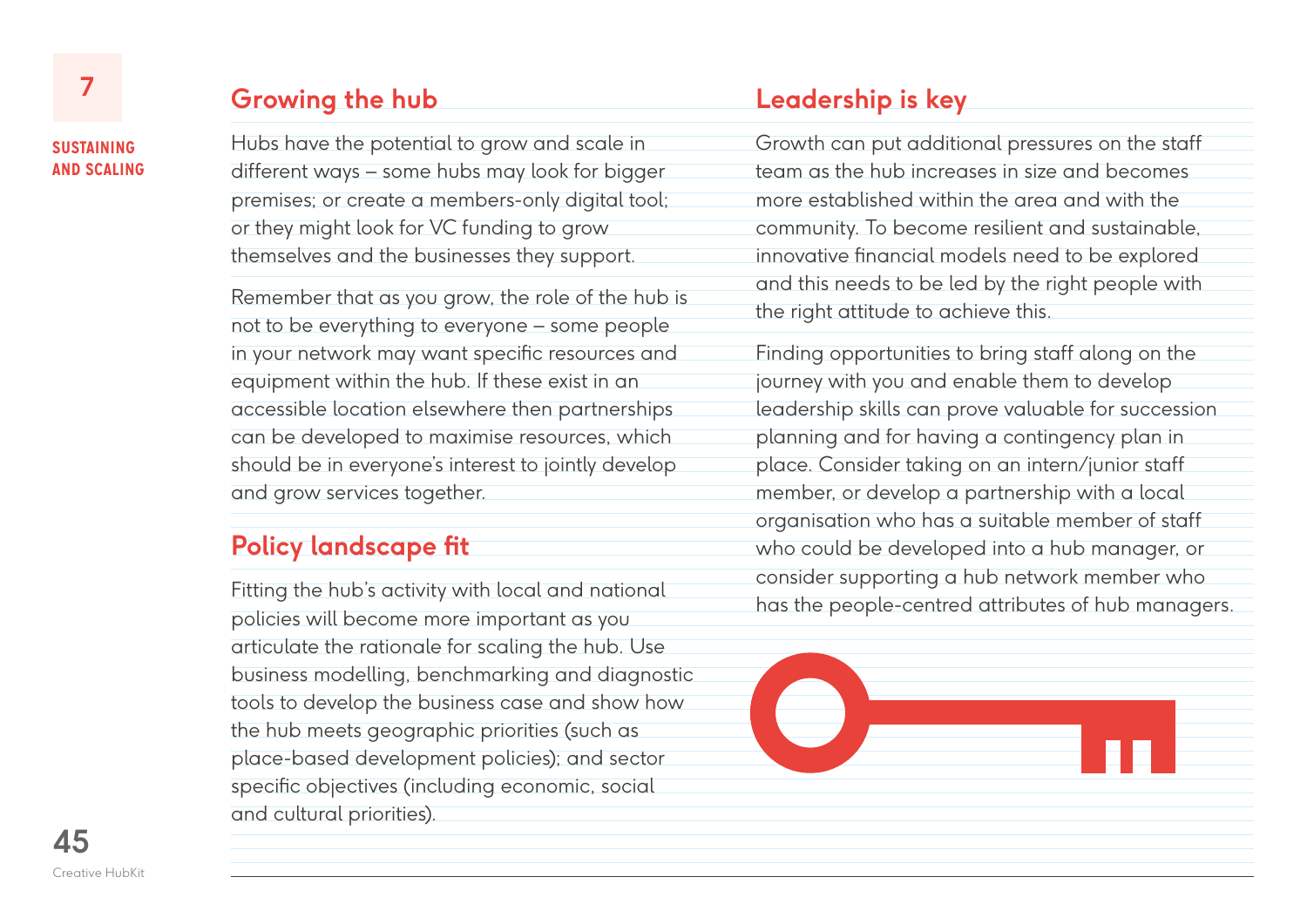## **Financial models**

In the current economic climate creative hub managers are increasingly looking towards diversifying income streams in order to build a sustainable hub. Many are exploring private, venture capital and angel investment options.

#### **[Venture Capital:](https://www.google.com/url?q=https%3A%2F%2Fen.wikipedia.org%2Fwiki%2FVenture_capital&sa=D&sntz=1&usg=AFQjCNEx0vXB21h8Ix0tprn80fhSQVDMhA)**

An investor either provides capital to startup ventures or supports small companies that wish to expand. Venture capitalists invest in companies because they can earn a return on their investment by owning equity in the company.

#### **[Angel Investment:](https://en.wikipedia.org/wiki/Angel_investor)**

An investor, group or network that provides one-time seed funding or ongoing financial backing for startups or entrepreneurs.

## **Keep future focused**

Stay connected to the people at the heart of your hub – your community – if they understand and share your vision then they will have the best insights into guiding the future direction of the hub.

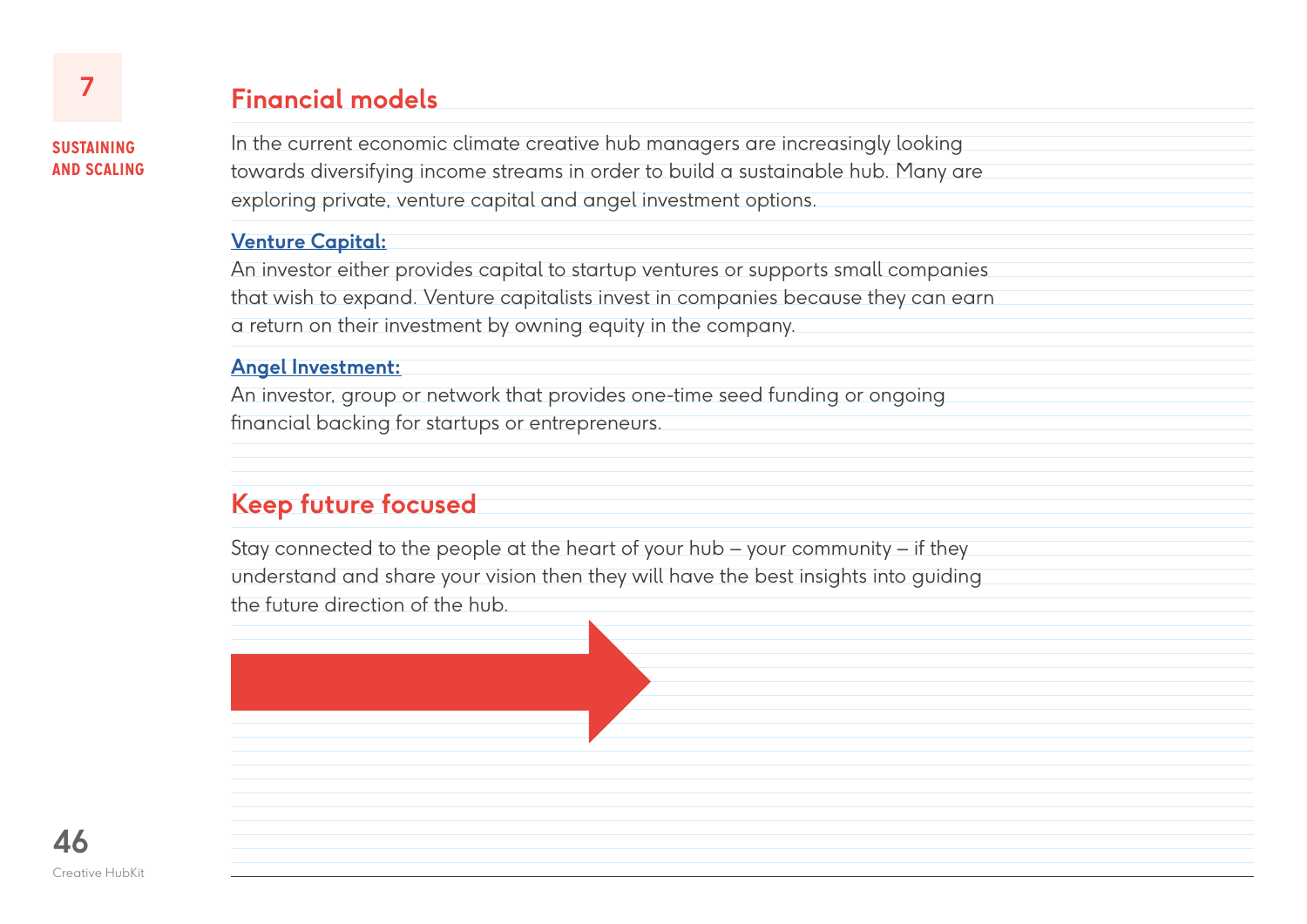

## **HUB INSIDER:**

### **Stacking the finances**

**CodeBase** is the UK's largest tech incubator and is based in Edinburgh. They are based entirely on private equity and are home to some of the best technology companies in Europe.

**Hub type:**

Cluster

#### **Stage:**

Established / growing

#### **Structure:**

Ltd Company

#### **Finance:**

Private investment and earned income.

#### **Staff:**

1 Managing Director and 5 employees.

#### [thisiscodebase.com](http://www.thisiscodebase.com/)

*I have spent several years building relationships within the international venture capital and private equity worlds. I understand which companies these investors will be interested in and I use that to help leverage money and talent. I am very protective of those investors and only pass them on companies or individuals who I rate highly. In terms of the incubator, the value for a larger corporate partner is in access to innovation (effectively they are looking to outsource R&D to startups). There is sometimes an element of Corporate Social Responsibility but I'm more keen on straight business advantage for both sides.* 

*Keeping a balance of a competitive and healthy tenant ecosystem – both are completely interrelated for me. I think it works best when there is a level of healthy competition similar to as seen when friends do sporting activities together. They want to see the others do well, but they want to be a little bit better themselves.*

*The top tip really is: being honest is better for everyone in the long run. Those who can be helped to pivot will always outlast those who will not change their ideas.*

**Jamie Coleman, CodeBase**

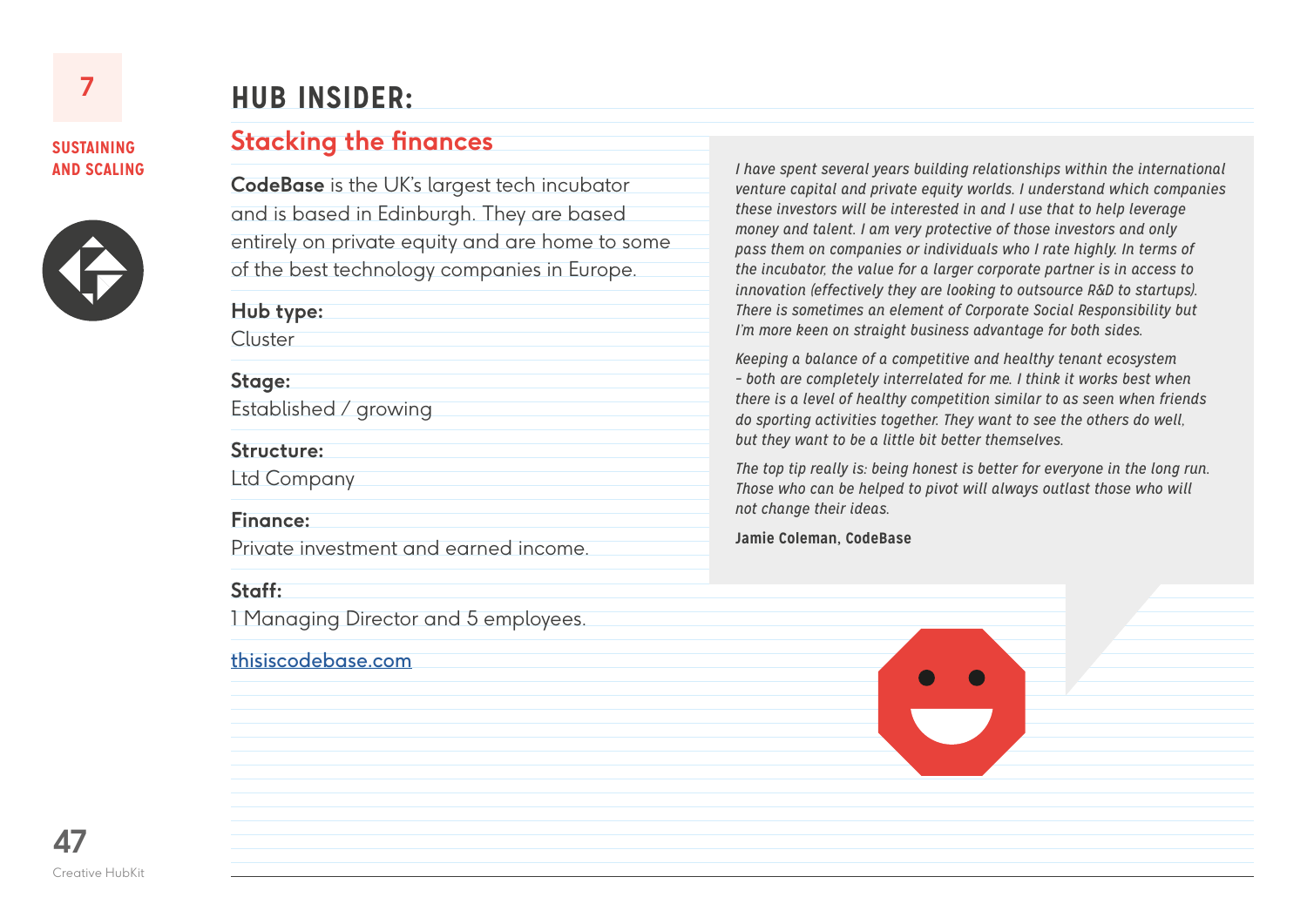

**IN SUMMARY**

HUBS CAN SCALE IN DIFFERENT WAYS AND LOCAL/NATIONAL/SECTORAL PRIORITIES WILL BE KEY TO THIS GROWTH.

INVESTMENT CAN PLAY A HUGE ROLE IN SCALING YOUR HUB AND THE COMMUNITY YOU SUPPORT.

EFFECTIVE LEADERSHIP SKILLS ARE CRITICAL TO SUSTAINABILITY AND SUCCESSION PLANNING.

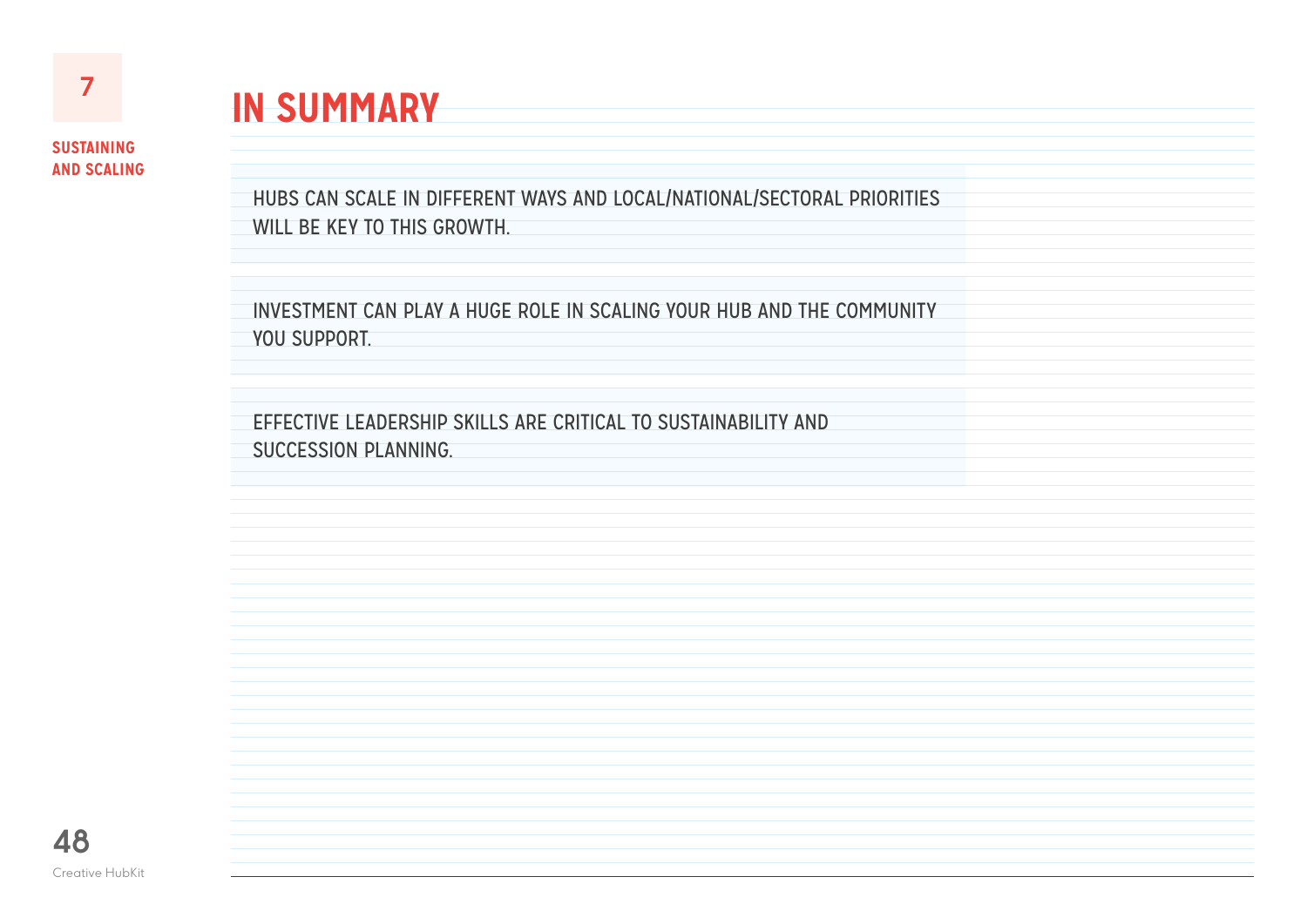

**We hope that by working through the HubKit you have gained insights into the different hub types, structures and functions; and that you have a clear understanding of hub roles, the impacts they can create and the aspects needed to ensure a long term future.** 

**There are lots of other great resources available that complement this short creative hub guide, these have been listed in the following section…** 

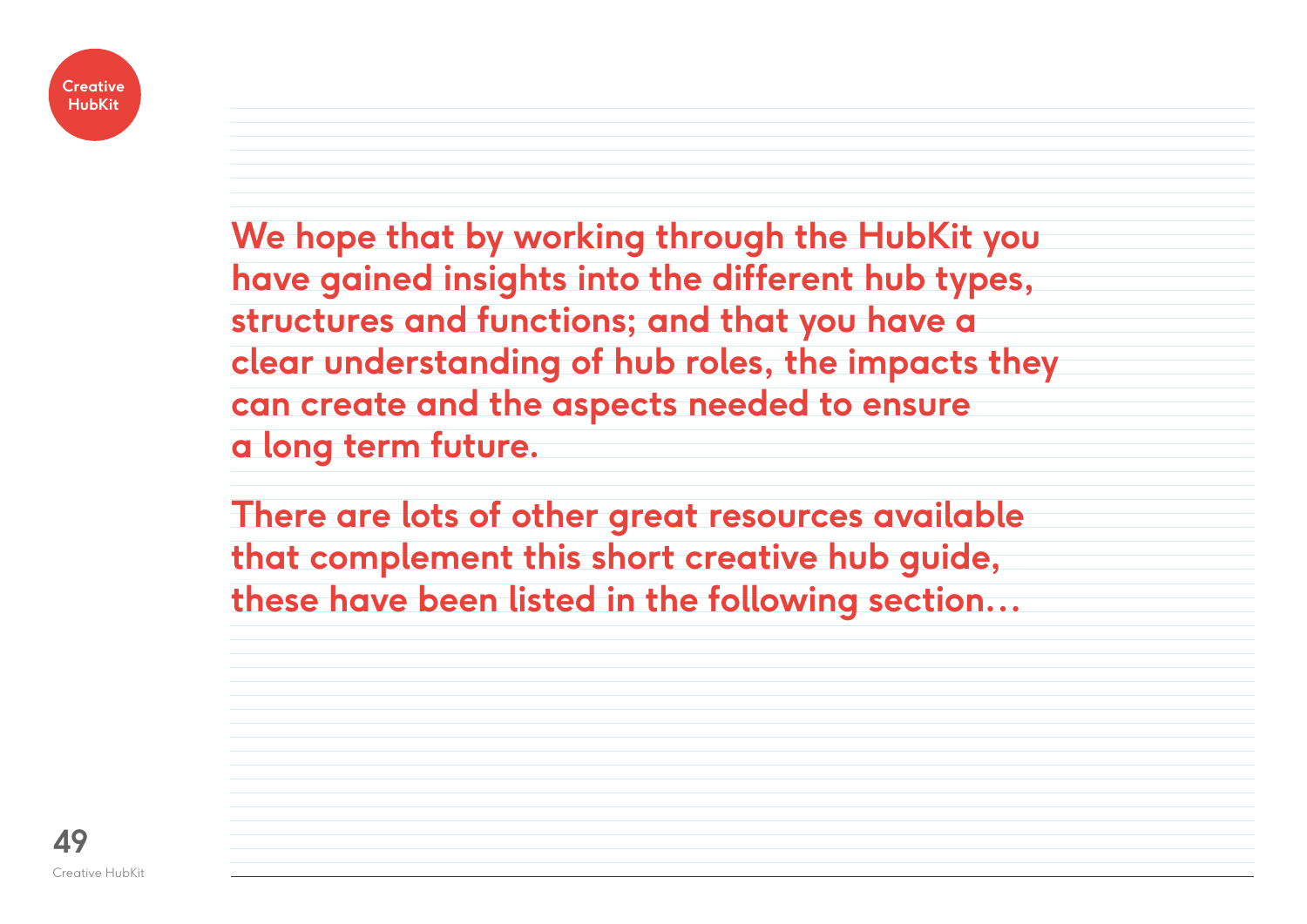## <span id="page-49-0"></span>**Recommended resources**

**European Creative Hubs Forum can be found at:**

[creativehubs.org](http://creativehubs.org)

**British Council Hubs Case Studies** 

- **Bethnel Green Ventures:** [goo.gl/Edo3bd](http://goo.gl/Edo3bd)
- **Fabrica:** [goo.gl/ZwtXez](http://goo.gl/ZwtXez)
- **Institute of Making:** [goo.gl/GeZ17M](http://goo.gl/GeZ17M)
- **Repair Café:** [goo.gl/lkmThZ](http://goo.gl/lkmThZ)
- **Watershed:** [goo.gl/gwd07S](http://goo.gl/gwd07S)

**Business Model Generation Canvas:** [goo.gl/R6pQhB](http://goo.gl/R6pQhB)

**Collective Futures – project considering the structure and future role of creative collectives:** [goo.gl/IJiEuu](http://goo.gl/IJiEuu)

**Creative England** has a range of practical resources available online. Access to intelligence on key emerging business issues via a range of **expert videos** ([goo.gl/4PfAEi](http://goo.gl/4PfAEi)) and **productivity guides:**

- **Incubation and co-working best practice papers:**  [goo.gl/dWlkcL](http://goo.gl/dWlkcL)
- **Mentoring Programme / Open Data Workshop Models:**
- [goo.gl/xOMz23](http://goo.gl/xOMz23)
- **Creative Accelerator business diagnostic tool:**
- [goo.gl/pOYBcn](http://goo.gl/pOYBcn)
- **Creative Finance Network: [goo.gl/9r6uzK](http://goo.gl/9r6uzK)**
- **Better Business Finance:** [goo.gl/p0JepG](http://goo.gl/p0JepG)

**Creative England's Creative Cluster guides:**  [goo.gl/v9s7Gu](http://goo.gl/v9s7Gu)

**Nesta DIY toolkit:** [goo.gl/3PS99a](http://goo.gl/3PS99a)

**Nesta's Startup Accelerator Guide:** [goo.gl/OZDXAF](http://goo.gl/OZDXAF)

**Searching for Necessity – a report on civic, cultural and social innovation spaces:** [goo.gl/nxrZWG](http://goo.gl/nxrZWG)

**Studio Tilt – project considering the role of physical space on creativity:** [goo.gl/ZBAWcX](http://goo.gl/ZBAWcX)

**The Contribution of the Art and Culture to the National Economy:** [goo.gl/60kqIL](http://goo.gl/60kqIL)